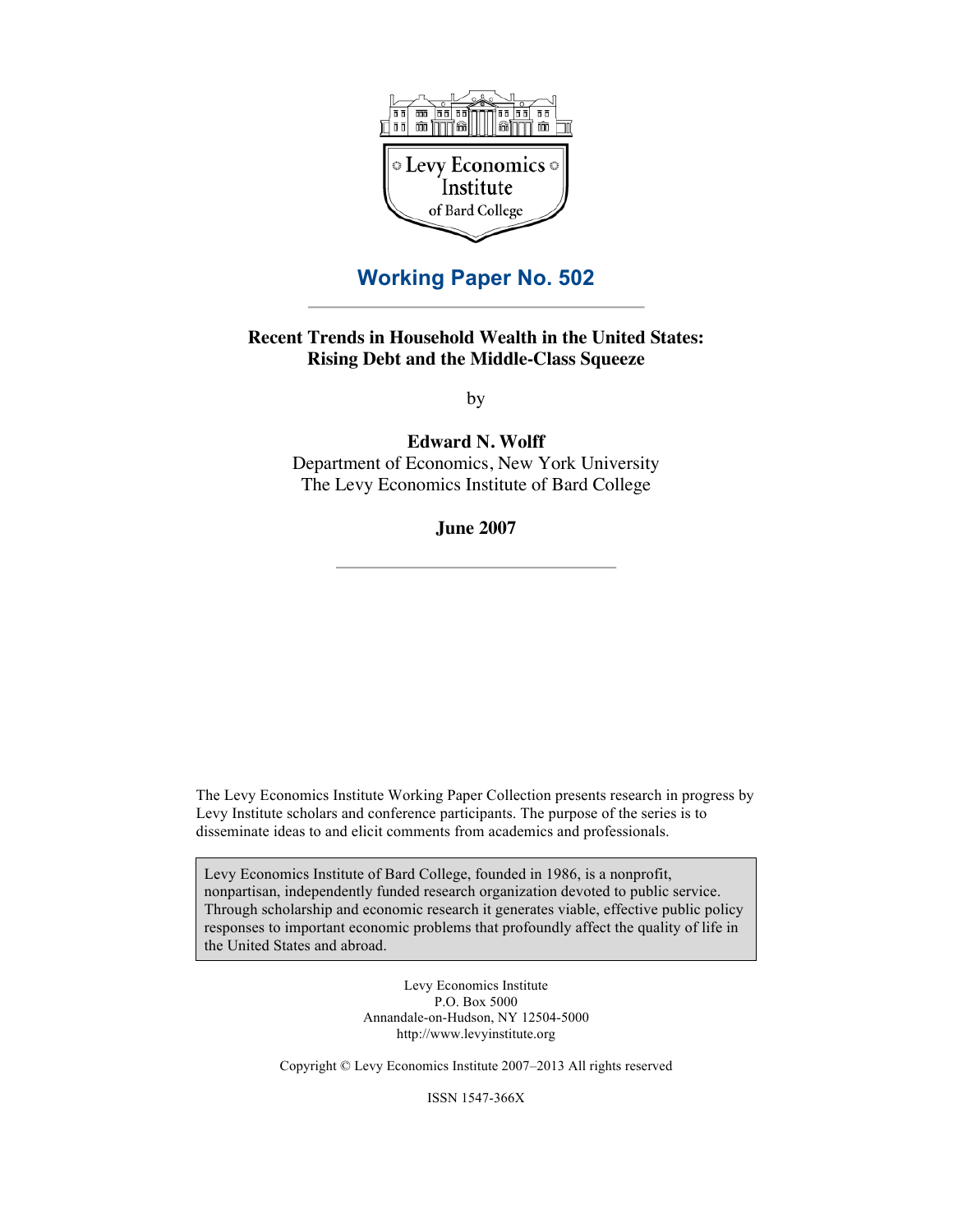# **Recent Trends in Household Wealth in the United States: Rising Debt and the Middle-Class Squeeze**

By Edward N. Wolff\*

### **ABSTRACT**

I find here that the early 2000s witnessed both exploding debt and the middle-class squeeze. While median wealth grew briskly in the late 1990s, it fell slightly between 2001 and 2004, while the inequality of net worth increased slightly. Indebtedness, which fell substantially during the late 1990s, skyrocketed in the early 2000s. Among the middle class, the debt-toincome ratio reached its highest level in 20 years. The concentration of investment-type assets generally remained as high in 2004 as during the previous two decades. The racial and ethnic disparity in wealth holdings, after stabilizing during most of the 1990s, widened in the years between 1998 and 2001, but then narrowed during the early 2000s. Wealth also shifted in relative terms, away from young households (particularly those under age 35) and toward those in the 55–64 age group.

**Keywords:** Household Wealth, Inequality, Racial Inequality, Portfolio Composition

#### **JEL Classifications:** D31, J15

\* The Levy Economics Institute of Bard College and Department of Economics, New York University

## **1. INTRODUCTION**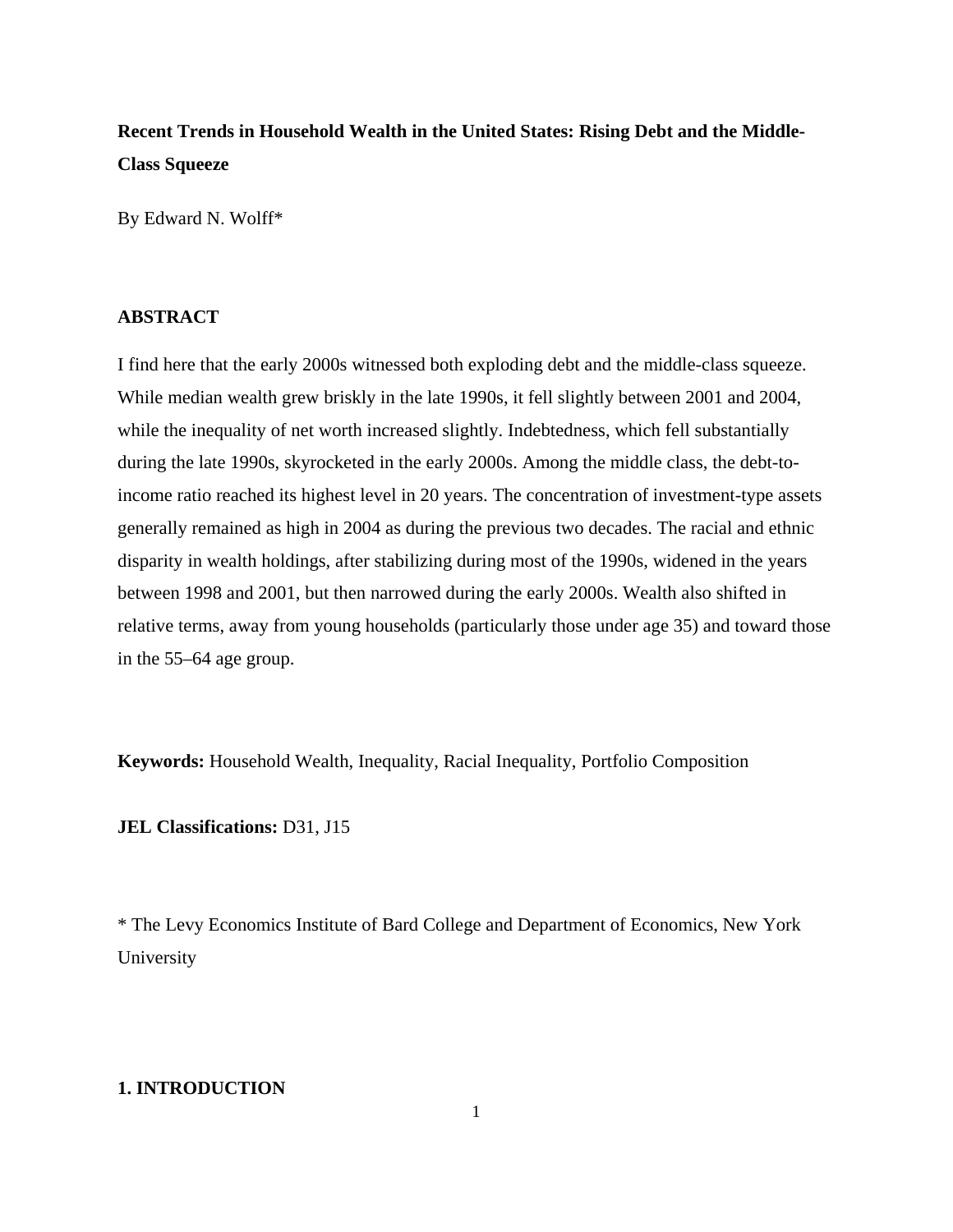The 1990s witnessed some remarkable events. The stock market boomed. On the basis of the Standard & Poor (S&P) 500 Index, stock prices surged 171 percent between 1989 and 2001. Stock ownership spread and by 2001 (as we shall see below), over half of U.S. households owned stock, either directly or indirectly. Real wages, after stagnating for many years, finally grew in the late 1990s. According to BLS figures, real mean hourly earnings gained 8.3 percent between 1995 and 2001. $^1$ 

 However, 2001 saw a recession (albeit a short one). Moreover, the stock market peaked in 2000 and dropped steeply from 2000 to 2003, but recovered in 2004, so that between 2001 and 2004 the S&P 500 was down by only 5.3 percent in nominal terms but 12.0 percent in real terms. Real wages rose very slowly from 2001 to 2004, with the BLS real mean hourly earnings up by only 1.6 percent and median family income dropped in real terms by 2.1 percent. On the other hand, housing prices rose steeply. The median sales price of existing one-family homes rose by 17.9 percent in real terms nationwide.<sup>2</sup> The other big story was household debt, particularly that of the middle class, which skyrocketed during these years, as we shall see below.

Most studies have looked at the distribution of well-being or its change over time in terms of income. However, family wealth is also an indicator of well-being, independent of the direct financial income it provides. There are six reasons. First, owner-occupied housing provides services directly to their owner. Second, wealth is a source of consumption, independent of the direct money income it provides, because assets can be converted directly into cash and thus provide for immediate consumption needs. Third, the availability of financial assets can provide liquidity to a family in times of economic stress, such as occasioned by unemployment, sickness, or family break-up. Fourth, as the work of Conley (1999) has shown, wealth is found to affect household behavior over and above income. Fifth, as Spilerman (2000) has argued, wealth generated income does not require the same trade-offs with leisure as earned income. Sixth, in a representative democracy, the distribution of power is often related

i<br>I

<sup>&</sup>lt;sup>1</sup> These figures are based on the Bureau of Labor Statistics (BLS) hourly wage series (U.S. Council of Economic Advisers 2004). The BLS wage figures are converted to constant dollars on the basis of the Consumer Price Index (CPI-U). 2

<sup>&</sup>lt;sup>2</sup> The source is Table 943 of the *2007 Statistical Abstract*, U.S. Bureau of the Census, available on the internet at http://www.census.gov/compendia/statab/.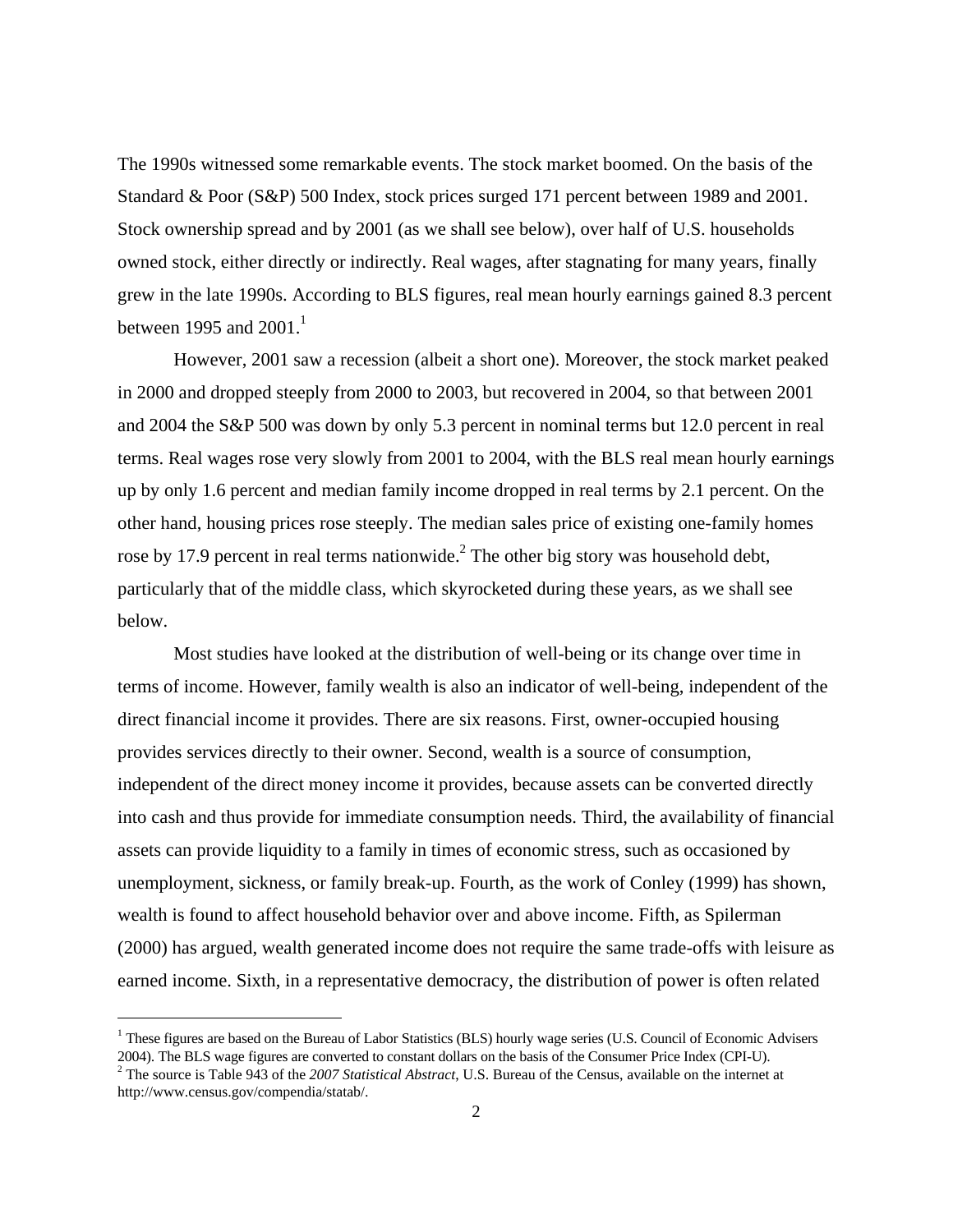to the distribution of wealth.

 Previous work of mine (see Wolff, 1994, 1996, 1998, 2001, and 2002a), using the 1983, 1989, 1992, 1995, and 1998 Surveys of Consumer Finances, presented evidence of sharply increasing household wealth inequality between 1983 and 1989, followed by a modest rise between 1989 and 1998. Both mean and median wealth holdings climbed briskly during the 1983–1989 period. From 1989 to 1998, mean wealth continued to surge while median net worth rose at a rather anemic pace. Indeed, the only segment of the population that experienced large gains in wealth since 1983 is the richest 20 percent of households. Moreover, despite the buoyant economy over the 1990s, overall indebtedness continued to rise among American families. Stocks and pension accounts also rose as a share of total household wealth, with offsetting declines in bank deposits, investment real estate, and financial securities.

The ratio of mean wealth between African-American and white families was very low in 1983, at 0.19, and barely budged during the 1990s, though median wealth among African-American families did advance relative to white families. In 1983, the richest households were those headed by persons between 45 and 69 years of age, though between 1983 and 1989 wealth shifted away from this age group toward both younger and older age groups. However, the relative wealth holdings of both younger and older families fell between 1989 and 1998.

In this chapter, I update my earlier analysis on the ownership of household wealth to 2001 and 2004. The next section, Section 2, discusses the measurement of household wealth and describes the data sources used for this study. Section 3 presents results on time trends in median and average wealth holdings, Section 4 on changes in the concentration of household wealth, and Section 5 on the composition of household wealth. Section 6 investigates changes in wealth holdings by race and ethnicity and Section 7 reports on changes in the age-wealth profile. Section 8 provides details on stock ownership for different demographic groups. A summary of results and concluding remarks are provided in Section 9.

## **2. DATA SOURCES AND METHODS**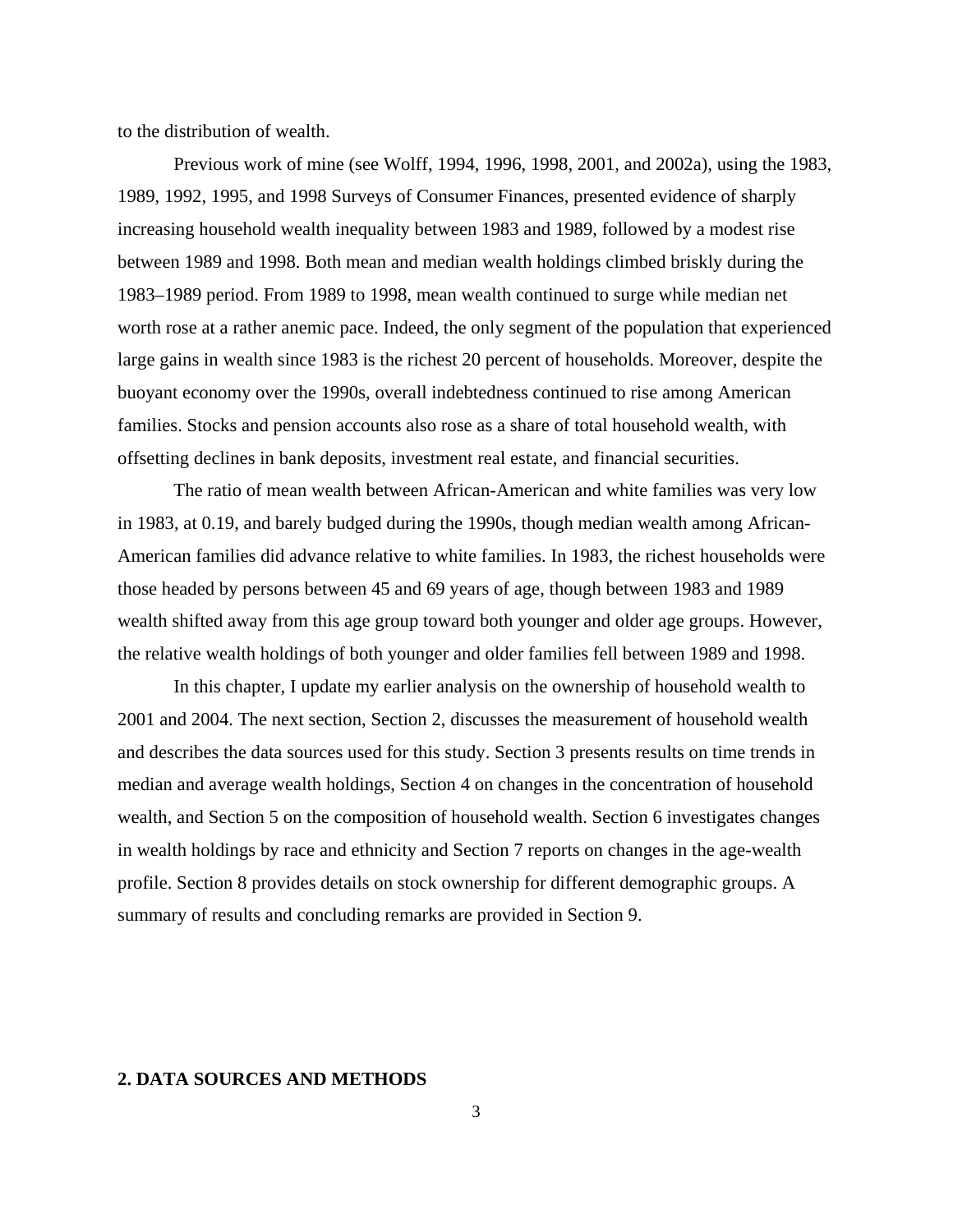The data sources used for this study are the 1983, 1989, 1992, 1995, 1998, 2001, and 2004 Survey of Consumer Finances (SCF) conducted by the Federal Reserve Board. Each survey consists of a core representative sample combined with a high-income supplement. In 1983, for example, the supplement was drawn from the Internal Revenue Service's Statistics of Income data file. For the 1983 SCF, an income cut-off of \$100,000 of adjusted gross income was used as the criterion for inclusion in the supplemental sample. Individuals were randomly selected for the sample within predesignated income strata. In later years, the high-income supplement was selected as a list sample from statistical records (the Individual Tax File), derived from tax data by the Statistics of Income Division of the Internal Revenue Service (SOI). This second sample was designed to disproportionately select families that were likely to be relatively wealthy (see, for example, Kennickell 2001, for a more extended discussion of the design of the list sample in the 2001 SCF). The advantage of the high-income supplement is that it provides a much "richer" sample of high income and, therefore, potentially very wealthy families. However, the presence of a high-income supplement creates some complications, because weights must be constructed to meld the high-income supplement with the core sample. $3$ 

 In some years, the SCF also supplied alternative sets of weights. For the 1983 SCF, I use the so-called "Full Sample 1983 Composite Weights" because this set of weights provides the closest correspondence between the national balance sheet totals derived from the sample and those in the Federal Reserve Board Flow of Funds. For the same reason, results for the 1989 SCF are based on the average of SRC-Design-S1 series (X40131 in the database itself) and the SRC Designed-Based Weights (X40125); and results for the 1992, 1995, 1998, and 2001 SCF rely on the Designed-Base Weights (X42000)—a partially design-based weight constructed on the basis of original selection probabilities and frame information and adjusted for nonresponse.<sup>4</sup> In the case of the 1992 SCF, this set of weights produced major anomalies in the size distribution of income for 1991. As a result, I have modified the weights somewhat to

<sup>&</sup>lt;sup>3</sup> For a discussion of some of the issues involved in developing these weights, see Kennickell and Woodburn (1992) for the 1989 SCF; Kennickell, McManus, and Woodburn (1996) for the 1992 SCF; Kennickell and Woodburn (1999) for the 1995 SCF; and Kennickell (2001) for the 2001 SCF.

 $4$  The 1998, 2001, and 2004 weights are actually partially Designed-Based weights (X42001), which account for the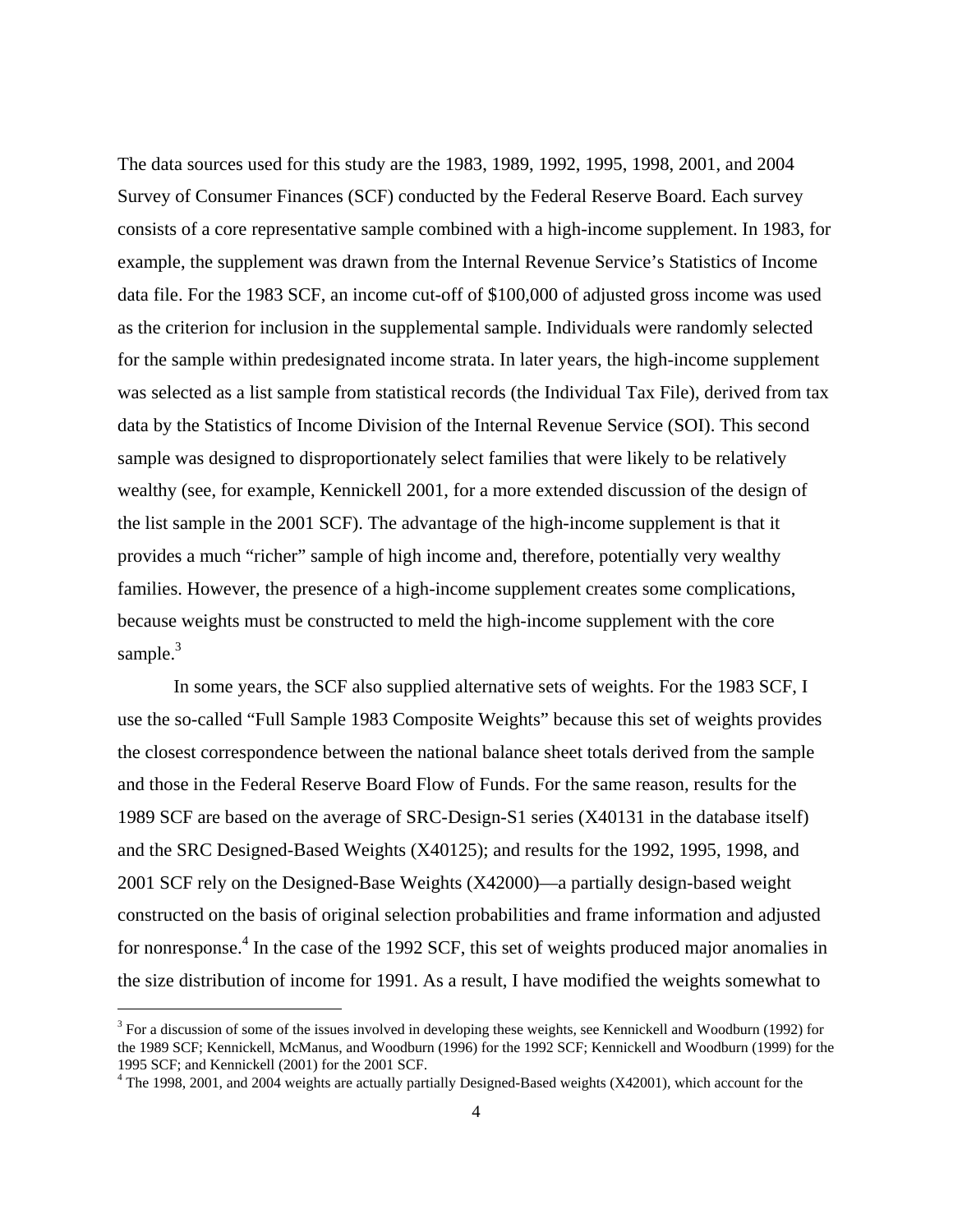conform to the size distribution of income as reported in the Internal Revenue Service's Statistics of Income.<sup>5</sup>

 The Federal Reserve Board imputes information for missing items in the SCF. However, despite this procedure, there still remain discrepancies for several assets between the total balance sheet value computed from the survey sample and the Flow of Funds data. As a result, the results presented below are based on my adjustments to the original asset and liability values in the surveys. This takes the form of the alignment of asset and liability totals from the survey data to the corresponding national balance sheet totals. In most cases, this entails a proportional adjustment of reported values of balance sheet items in the survey data (see Wolff 1987, 1994, 1996, and 1998 for details). <sup>6</sup> It should be noted that the alignment has very little effect on the measurement of wealth inequality—both the Gini coefficient and the quantile shares. However, it is important to make these adjustments when comparing changes in mean wealth both overall and by asset type.

 The principal wealth concept used here is marketable wealth (or net worth), which is defined as the current value of all marketable or fungible assets less the current value of debts. Net worth is thus the difference in value between total assets and total liabilities or debt. Total assets are defined as the sum of: (1) the gross value of owner-occupied housing; (2) other real estate owned by the household; (3) cash and demand deposits; (4) time and savings deposits, certificates of deposit, and money market accounts; (5) government bonds, corporate bonds, foreign bonds, and other financial securities; (6) the cash surrender value of life insurance

<sup>6</sup> The adjustment factors by asset type and year are as follows:

i

|  | 1983 SCF 1989 SCF 1992 SCF 1995 SCF |  |
|--|-------------------------------------|--|
|  |                                     |  |

| <b>Checking Accounts</b>       | 1.68 |      |      |      |
|--------------------------------|------|------|------|------|
| Savings and Time Deposits 1.50 |      |      |      |      |
| All Deposits                   |      | 1.37 | 1.32 |      |
| <b>Financial Securities</b>    | 1.20 |      |      |      |
| <b>Stocks and Mutual Funds</b> | 1.06 |      |      |      |
| Trusts                         |      | 1.66 | 1.41 | 1.45 |
| <b>Stocks and Bonds</b>        |      |      |      | 1.23 |
| Nonmortgage Debt               | 1.16 |      |      |      |

No adjustments were made to other asset and debt components, or to the 1998, 2001, or 2004 SCF.

systematic deviation from the CPS estimates of homeownership rates by racial and ethnic groups.

 $\frac{5}{1}$  It should be noted at the outset that there appears to be a substantial change in the sampling frame used in the new 1992 Survey in comparison to the 1989 Survey. See Appendix I for more information.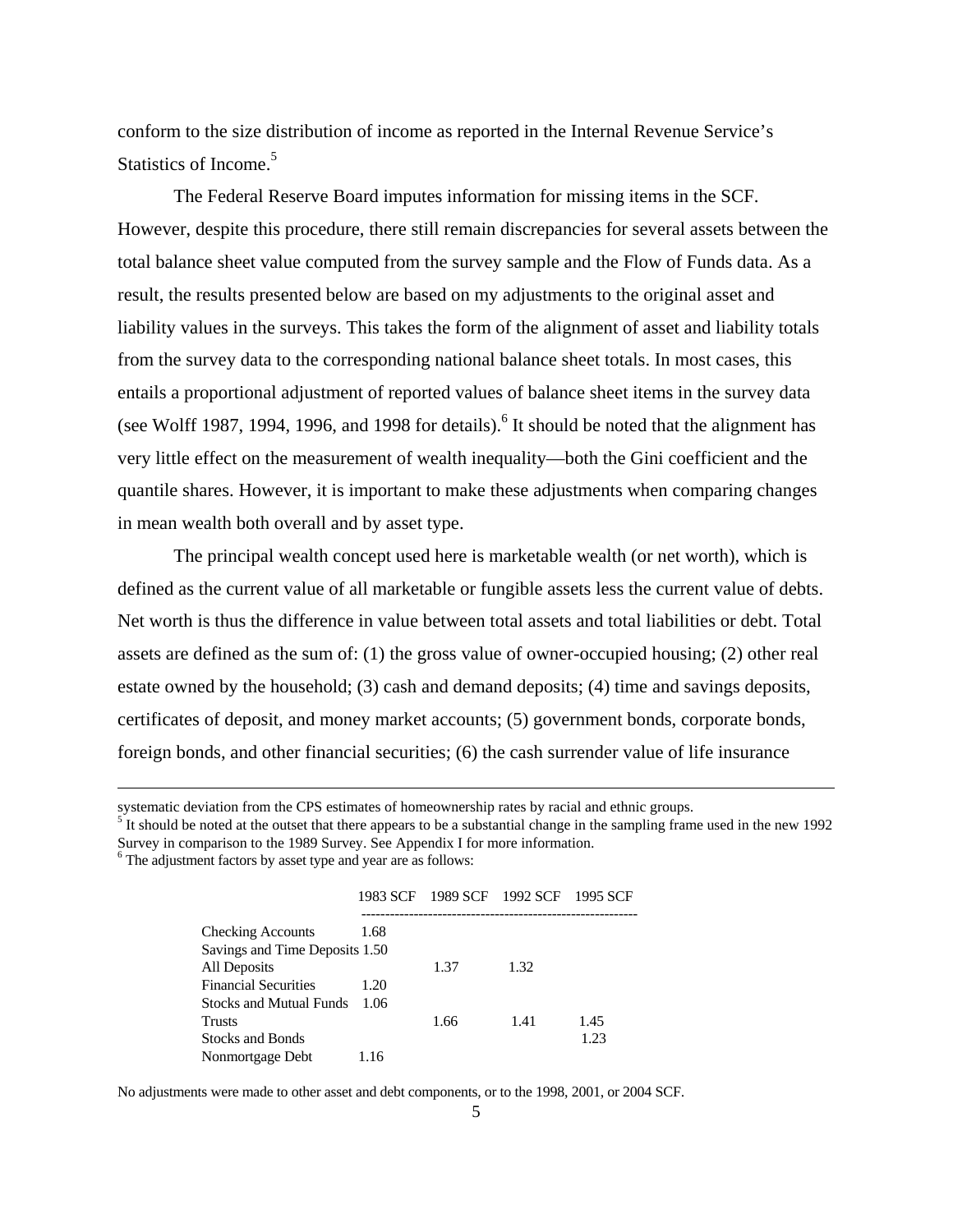plans; (7) the cash surrender value of pension plans, including IRAs, Keogh, and 401(k) plans; (8) corporate stock and mutual funds; (9) net equity in unincorporated businesses; and (10) equity in trust funds. Total liabilities are the sum of: (1) mortgage debt; (2) consumer debt, including auto loans; and (3) other debt.

 This measure reflects wealth as a store of value and, therefore, a source of potential consumption. I believe that this is the concept that best reflects the level of well-being associated with a family's holdings. Thus, only assets that can be readily converted to cash (that is, "fungible" ones) are included. As a result, consumer durables such as automobiles, televisions, furniture, household appliances, and the like are excluded here, since these items are not easily marketed or their resale value typically far understates the value of their consumption services to the household. Also excluded is the value of future social security benefits the family may receive upon retirement (usually referred to as "social security wealth"), as well as the value of retirement benefits from private pension plans ("pension wealth"). Even though these funds are a source of future income to families, they are not in their direct control and cannot be marketed.<sup>7</sup>

I also use a more restricted concept of wealth, which I call "nonhome wealth." This is defined as net worth minus net equity in owner-occupied housing (the primary residence only). Nonhome wealth is a more liquid concept than marketable wealth, since one's home is difficult to convert into cash in the short term. Moreover, primary homes also serve a consumption purpose besides acting as a store of value. Nonhome wealth thus reflects the resources that may be immediately available for consumption expenditure or various forms of investments.

I use the standard price deflator, the CPI-U, which the U.S. Bureau of Labor Statistics (BLS) has been computing since 1947, to deflate wealth values. The CPI-U has recently been criticized for overstating the rate of inflation. As a result, the BLS has been providing a new consumer price series, called the CPI-U-RS. The CPI-U-RS series makes quality adjustments for housing units and consumer durables, such as automobiles and personal computers, and employs a geometric mean formula to account for consumer substitution within CPI item categories. As a result, the CPI-U-RS deflator is not subject to the same criticisms as the CPI-U series. Indeed, the Current Population Survey (CPS) data are now normally deflated to constant

6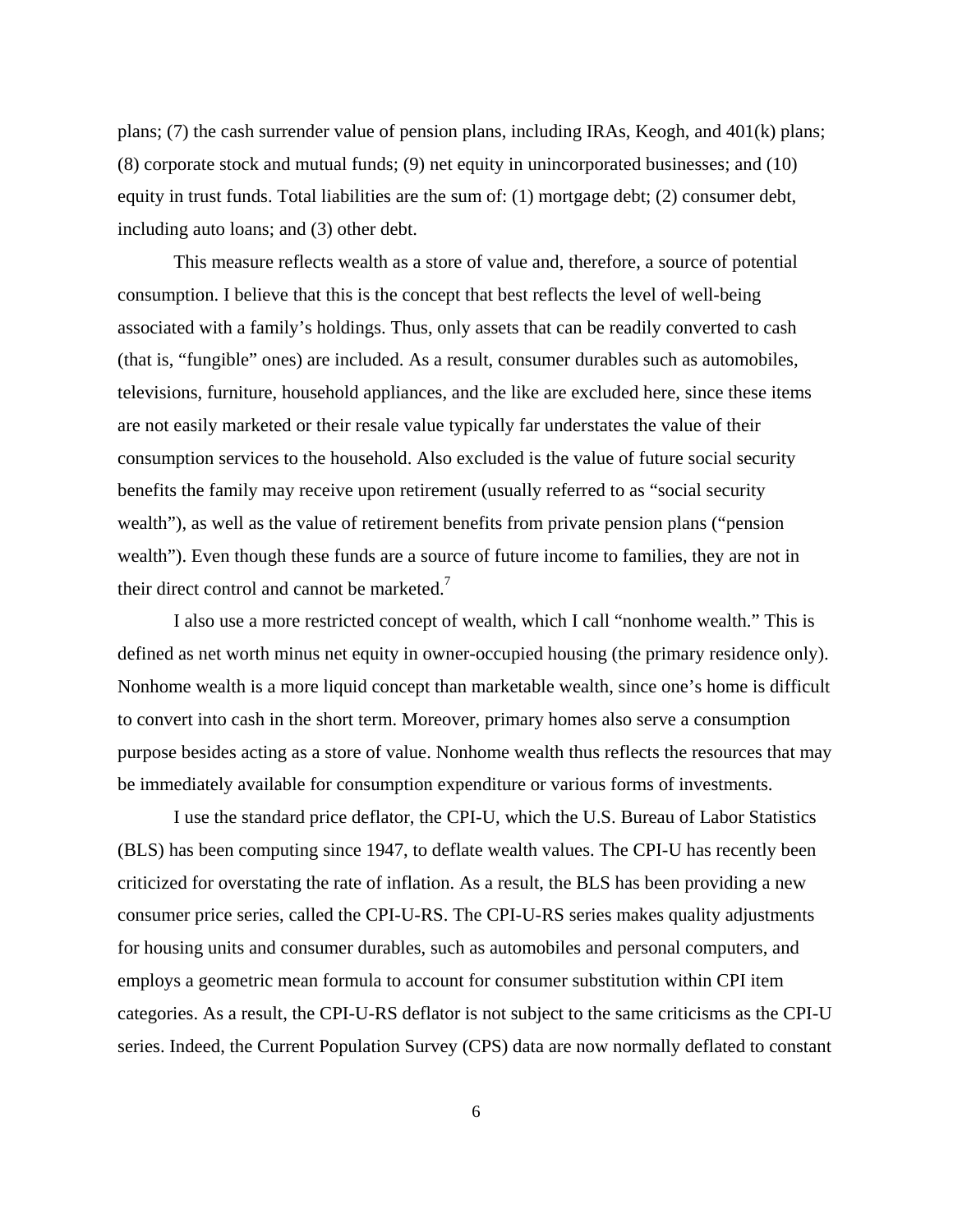dollars using the new CPI-U-RS price index

While the CPI-U-RS deflator incorporates quality and other adjustments, the adjustments are made only from 1978 to the present. The CPI-U index is used for years prior to 1978. The CPI-U-RS shows a much slower rate of inflation after 1973 than the CPI-U: 288 versus 238 percent. If we use the CPI-U-RS deflator, then constant dollar median family income would show a 22 percent growth between 1973 and 2000, in comparison to the 6 percent growth rate on the basis of the CPI-U deflator.

While the use of the CPI-U-RS will show a higher growth in real incomes (and wealth) since 1978, it is not clear that the degree of bias in the CPI has risen in recent years. If similar adjustments were made on the pre-1978 price data, it is possible that inflation rate over the 1947–1978 period would be adjusted downward by a similar amount as the post-1978 inflation rate. Since my time-series data on wealth begins in 1922, I have elected to use the CPI-U series to convert nominal values to real dollars throughout the book, since the CPI-U series is the only consumer price series that runs from 1922 to the present.<sup>8</sup>

#### **3. MEDIAN WEALTH FELL DURING THE EARLY 2000S**

Table 1 documents a robust growth in wealth during the 1990s. Median wealth (the wealth of the household in the middle of the distribution) was 16 percent greater in 2001 than in 1989. After rising by 7 percent between 1983 and 1989, median wealth fell by 17 percent from 1989 to 1995 and then rose by 39 percent from 1995 to 2001. As a result, median wealth grew slightly faster between 1989 and 2001, 1.32 percent per year, than between 1983 and 1989, at 1.13 percent per year. However, between 2001 and 2004, median wealth *fell* by 0.7 percent, a result of the 2001 recession. Such a drop is not unprecedented. Indeed, it occurred during the last recession in 2002, when median wealth fell by a staggering 15 percent from 1989 to 1992. Indeed, it was not until 1998 that median wealth surpassed its previous high in 1989.

i

See Wolff (2002b) for recent estimates of social security and pension wealth.

Another price series that has been used by the U.S. Census Bureau in its Current Population Reports is the CPI-U-X1. This series is another experimental one devised by the BLS and corrects for some technical problems in the CPI-U, especially the treatment of housing prices. Like the CPI-U-RS, it too shows a somewhat lower rate of price inflation after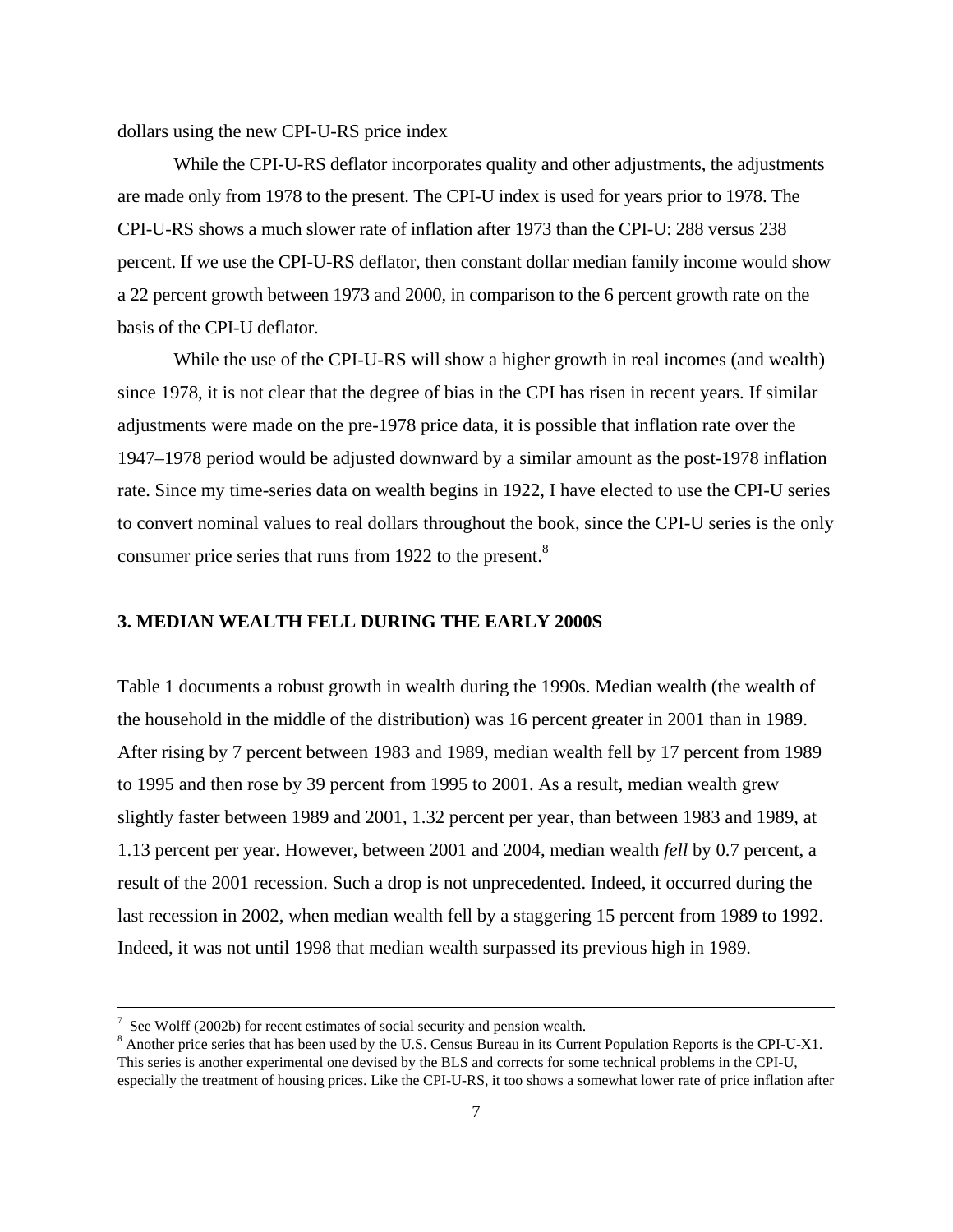| Table 1: Mean and Median Wealth and Income, 1983-2004                                                                                                                                                                                                                                                                                                                                                                                                                                                                                                                                                                                                                                                                                                                                                                                                                                                                                                                                                       |       |       |       |       |       |       |       |       |                          |         |       |
|-------------------------------------------------------------------------------------------------------------------------------------------------------------------------------------------------------------------------------------------------------------------------------------------------------------------------------------------------------------------------------------------------------------------------------------------------------------------------------------------------------------------------------------------------------------------------------------------------------------------------------------------------------------------------------------------------------------------------------------------------------------------------------------------------------------------------------------------------------------------------------------------------------------------------------------------------------------------------------------------------------------|-------|-------|-------|-------|-------|-------|-------|-------|--------------------------|---------|-------|
| (In thousands, 2004 dollars)                                                                                                                                                                                                                                                                                                                                                                                                                                                                                                                                                                                                                                                                                                                                                                                                                                                                                                                                                                                |       |       |       |       |       |       |       |       | <b>Percentage Change</b> |         |       |
|                                                                                                                                                                                                                                                                                                                                                                                                                                                                                                                                                                                                                                                                                                                                                                                                                                                                                                                                                                                                             |       |       |       |       |       |       |       | 1983- | 1989-                    | 2001-   | 1983- |
| <b>Wealth Concept</b>                                                                                                                                                                                                                                                                                                                                                                                                                                                                                                                                                                                                                                                                                                                                                                                                                                                                                                                                                                                       | 1983  | 1989  | 1992  | 1995  | 1998  | 2001  | 2004  | 1989  | 2001                     | 2004    | 2004  |
| <b>A. Net Worth</b>                                                                                                                                                                                                                                                                                                                                                                                                                                                                                                                                                                                                                                                                                                                                                                                                                                                                                                                                                                                         |       |       |       |       |       |       |       |       |                          |         |       |
| 1. Median                                                                                                                                                                                                                                                                                                                                                                                                                                                                                                                                                                                                                                                                                                                                                                                                                                                                                                                                                                                                   | 63.3  | 67.7  | 57.8  | 56.6  | 70.3  | 78.4  | 77.9  | 7.0   | 15.8                     | $-0.7$  | 23.1  |
| 2. Mean                                                                                                                                                                                                                                                                                                                                                                                                                                                                                                                                                                                                                                                                                                                                                                                                                                                                                                                                                                                                     | 246.4 | 282.3 | 274.4 | 253.5 | 313.2 | 405.5 | 430.5 | 14.6  | 43.7                     | 6.2     | 74.7  |
| 3. Percent with net worth                                                                                                                                                                                                                                                                                                                                                                                                                                                                                                                                                                                                                                                                                                                                                                                                                                                                                                                                                                                   |       |       |       |       |       |       |       |       |                          |         |       |
| a. Zero or negative                                                                                                                                                                                                                                                                                                                                                                                                                                                                                                                                                                                                                                                                                                                                                                                                                                                                                                                                                                                         | 15.5  | 17.9  | 18.0  | 18.5  | 18.0  | 17.6  | 17.0  |       |                          |         |       |
| b. Less than $$5,000^a$                                                                                                                                                                                                                                                                                                                                                                                                                                                                                                                                                                                                                                                                                                                                                                                                                                                                                                                                                                                     | 25.4  | 27.6  | 27.2  | 27.8  | 27.2  | 26.6  | 26.8  |       |                          |         |       |
| c. Less than $$10,000^a$                                                                                                                                                                                                                                                                                                                                                                                                                                                                                                                                                                                                                                                                                                                                                                                                                                                                                                                                                                                    | 29.7  | 31.8  | 31.2  | 31.9  | 30.3  | 30.1  | 29.9  |       |                          |         |       |
| <b>B. Nonhome Wealth</b>                                                                                                                                                                                                                                                                                                                                                                                                                                                                                                                                                                                                                                                                                                                                                                                                                                                                                                                                                                                    |       |       |       |       |       |       |       |       |                          |         |       |
| 1. Median                                                                                                                                                                                                                                                                                                                                                                                                                                                                                                                                                                                                                                                                                                                                                                                                                                                                                                                                                                                                   | 13.7  | 16.1  | 13.5  | 12.3  | 20.6  | 24.7  | 18.2  | 18.0  | 53.4                     | $-26.5$ | 33.2  |
| 2. Mean                                                                                                                                                                                                                                                                                                                                                                                                                                                                                                                                                                                                                                                                                                                                                                                                                                                                                                                                                                                                     | 178.8 | 210.7 | 209.2 | 194.5 | 246.0 | 318.4 | 319.4 | 17.8  | 51.1                     | 0.3     | 78.6  |
| 3. Percent with zero                                                                                                                                                                                                                                                                                                                                                                                                                                                                                                                                                                                                                                                                                                                                                                                                                                                                                                                                                                                        | 25.7  | 26.8  | 28.2  | 28.7  | 25.7  | 25.5  | 28.0  |       |                          |         |       |
| or negative nonhome wealth                                                                                                                                                                                                                                                                                                                                                                                                                                                                                                                                                                                                                                                                                                                                                                                                                                                                                                                                                                                  |       |       |       |       |       |       |       |       |                          |         |       |
| $C.$ Income <sup>b</sup>                                                                                                                                                                                                                                                                                                                                                                                                                                                                                                                                                                                                                                                                                                                                                                                                                                                                                                                                                                                    |       |       |       |       |       |       |       |       |                          |         |       |
| 1. Median                                                                                                                                                                                                                                                                                                                                                                                                                                                                                                                                                                                                                                                                                                                                                                                                                                                                                                                                                                                                   | 39.6  | 44.0  | 41.2  | 42.2  | 45.1  | 45.0  | 42.0  | 11.2  | 2.3                      | $-6.8$  | 6.0   |
| 2. Mean                                                                                                                                                                                                                                                                                                                                                                                                                                                                                                                                                                                                                                                                                                                                                                                                                                                                                                                                                                                                     | 48.2  | 55.6  | 52.3  | 55.7  | 60.1  | 62.1  | 68.8  | 15.5  | 11.6                     | 10.8    | 42.7  |
| Source: Own computations from the 1983, 1989, 1992, 1995, 1998, 2001, and 2004 Survey of Consumer Finances.<br>the Full Sample 1983 Composite Weights; and the 1989 weights are the average of the SRC-Design-S1<br>series (X40131) and the SRC designed based weights (X40125).<br>The 1992 calculations are based on the Designed-Base Weights (X42000), with my adjustments (see Wolff<br>1996). The 1995 weights are the Designed-Base Weights (X42000). The 1998, 2001, and 2004 weights are<br>partially Designed-Based weights (X42001), which account for the systematic deviations from CPS estimates<br>of homeownership by racial/ethnic groups. The 1983, 1989, 1992, and 1995 asset and liability entries are aligned to<br>national balance sheet totals. The 1998, 2001, and 2004 asset and liability entries are based on original,<br>a. Constant 1995 Dollars.<br>b. Source for household income data: U.S. Census of the Bureau, Current Populations Surveys, available on the Internet. |       |       |       |       |       |       |       |       |                          |         |       |

 On the surface it seems rather surprising that median wealth fell from 2001 to 2004 when housing prices rose so rapidly. As shown in Section 5, houses comprise the majority of the wealth of middle class families (almost exactly two-thirds of the gross assets of the middle three wealth quintiles). Just from the increase in housing prices alone, median net worth should have risen by about 11.8 percent. (The decline in stock prices would have lowered median net worth by 0.9 percent, for a net gain of almost 11 percent). The reason why median net worth failed to increase was the enormous increase of household debt of the middle class over these years (see Section 5 below).

Moreover, as shown in the third row of Panel A, the percentage of households with zero

1973 and thus a somewhat higher growth in real incomes. However, this new price series starts only in 1967.

i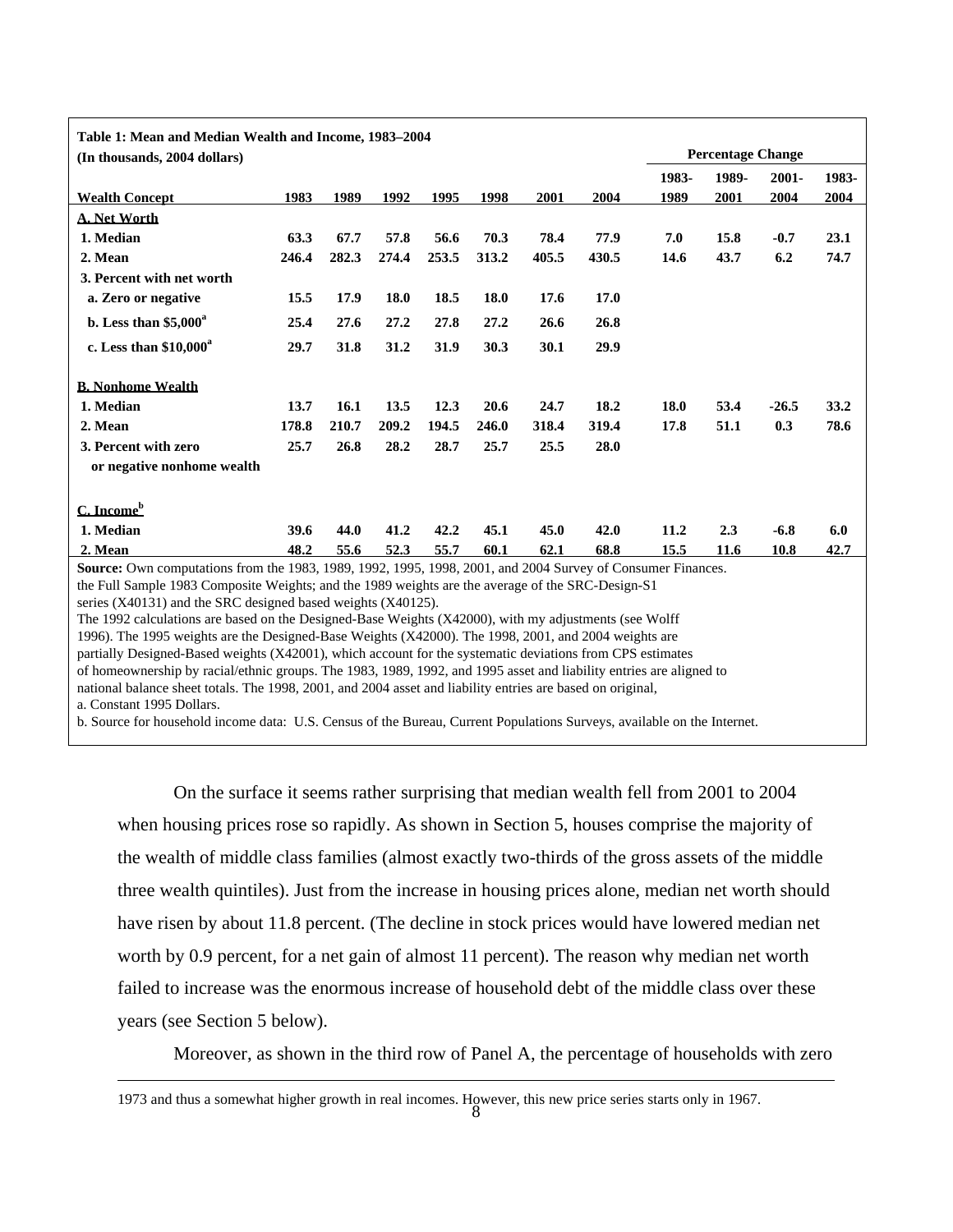or negative net worth increased from 15.5 percent in 1983 to 17.9 percent in 1989, but fell off a bit to 17.6 percent in 2001 and then to 17.0 percent in 2004. The share of households with net worth less than \$5,000 and less than \$10,000 (both in 1995 dollars) also declined somewhat between 1989 and 2004.

 Mean net worth also showed a sharp increase from 1983 to 1989, followed by a rather precipitous decline from 1989 to 1995 and then, buoyed largely by rising stock prices, another surge in 2001 and then an additional rise in 2004. Overall, it was 75 percent higher in 2004 than in 1983 and 53 percent larger than in 1989.<sup>9</sup> Mean wealth grew quite a bit faster between 1989 and 2001, at 3.02 percent per year, than from 1983 to 1989, at 2.27 percent per year. There was a slowdown in wealth growth from 2001 to 2004 to 1.99 percent per year. This slowdown was due largely to the sharp decline in stock prices between 2001 and 2003, followed by a modest recovery in 2004, though on net it was down by 12.0 percent in real terms from 2001. The slowdown occurred despite the rapid increase in housing prices of 17.9 percent in real terms over the three years, $10^{\circ}$  and the fact that housing comprised 28.2 percent and (total) stocks made up 24.5 percent of total assets in 2001. The reason why net worth rose slowly is that debt climbed sharply over the period. Moreover, mean wealth grew more than three times as fast as the median between 1983 and 2001, indicating widening inequality of wealth over these years.

 Nonhome wealth grew even faster than net worth during the 1990s. Median nonhome wealth rose by 18 percent between 1983 and 1989, then plummeted by 24 percent from 1989 to 1995, and then surged over the next six years, for a net increase of 53 percent between 1989 and 2001. However, from 2001 to 2004, median nonhome wealth plummeted once again—in this case, by 26 percent. Here, again, the reasons are falling stock prices and rising nonmortgage debt as a share of total assets. All in all, median nonhome wealth grew by 33 percent from 1983 to 2004, 10 percentage points more than the gain in median net worth.

Between 1983 and 1995, the fraction of households with zero or negative nonhome wealth rose expanded from 25.7 to 28.7 percent, then fell back to 25.5 percent in 2001, but then climbed again to 28 percent in 2004. Thus, the sharp decline in median nonhome wealth

<sup>&</sup>lt;sup>9</sup> Time trends are very similar when the unadjusted asset values are used instead of my adjusted values and when the value of vehicles is included in net worth.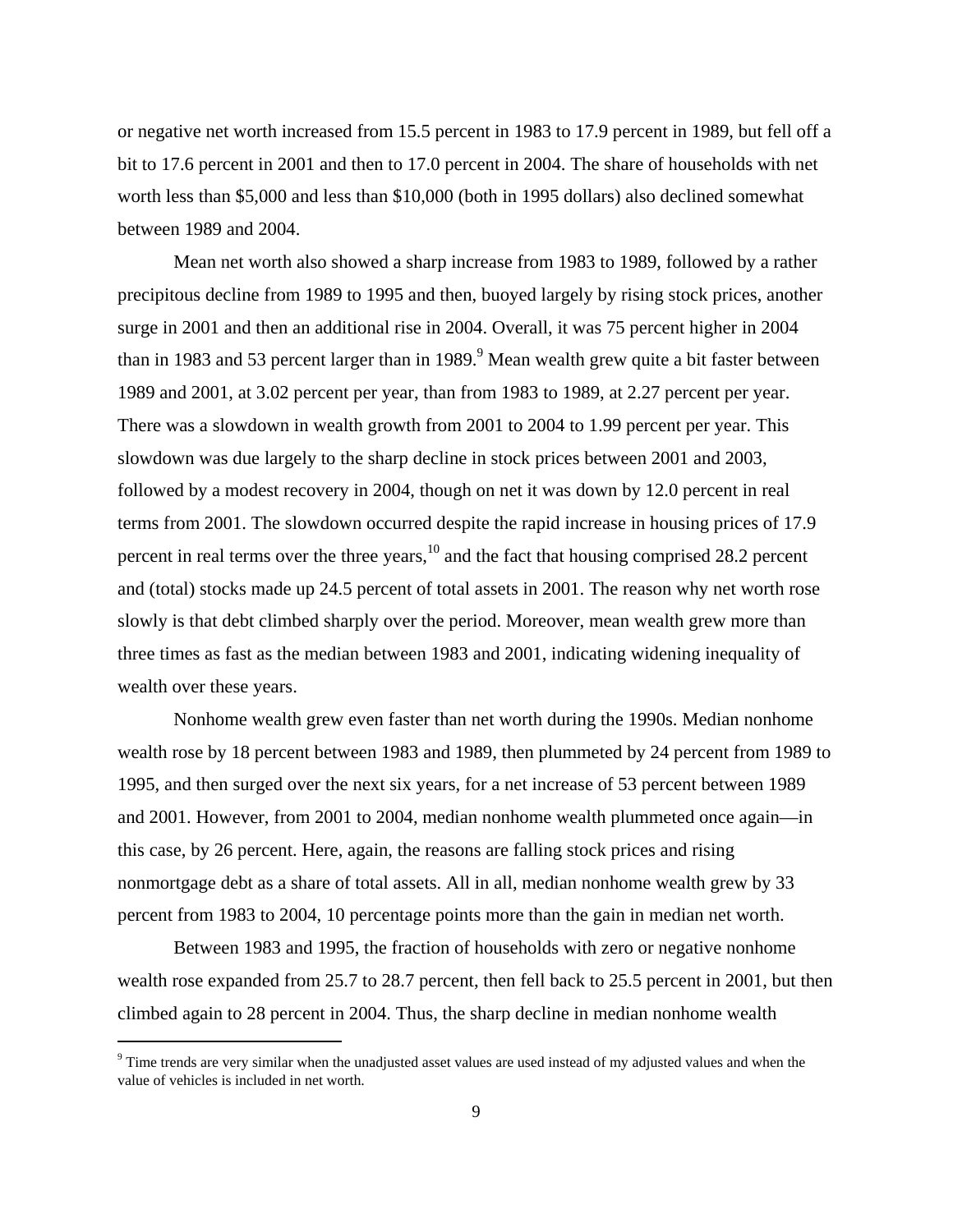reflected, in part, the growing nonmortgage debt of the bottom half of the distribution.

Mean nonhome wealth, after increasing by 18 percent from 1983 to 1989, declined by 8 percent between 1989 and 1995, and then jumped after that, for a net gain of 51 percent between 1989 and 2001. From 2001 to 2004 there was virtually no change in mean nonhome wealth, so that over the entire 1983–2004 period, mean nonhome wealth increased by 79 percent, slightly more than mean net worth. Increases were almost identical for median and mean nonhome wealth from 1983 to 2001, but because of the sharp fall-off in median nonhome wealth from 2001 to 2004, mean nonhome wealth grew at more than double the pace of median nonhome wealth from 1983 to 2001. The bull market was largely responsible for the sharp growth in nonhome wealth between 1995 and 2001, while stagnating stock prices coupled with rising indebtedness caused the slow growth in nonhome wealth from 2001 to 2004.

 Median household income (based on Current Population Survey data), after gaining 11 percent between 1983 and 1989, grew by only 2.3 percent from 1989 to 2001 and then nosedived by almost 7 percent between 2001 and 2004, for a net change of only 6 percent from 1983 to 2004. In contrast, mean income rose by 16 percent from 1983 to 1989, by another 12 percent from 1989 to 2001, and again by 11 percent from 2001 to 2004, for a total change of 43 percent from 1983 to 2004. Between 1983 and 2004, mean income grew less than mean net worth (and nonhome wealth), and median income grew at a much slower pace than median wealth (and nonhome wealth).

 In sum, while household income virtually stagnated for the average American household over the 1990s, median net worth, and especially median nonhome wealth, grew strongly over this period. However, in the early 2000s, median income fell sharply, median net worth fell a little, and median nonhome wealth tumbled by over a quarter.

# **4. WEALTH INEQUALITY SHOWS A MODEST INCREASE OVER THE EARLY 2000s**

The figures in Table 2 also show that wealth inequality, after rising steeply between 1983 and

i

 $10$  See footnote 2 for the source.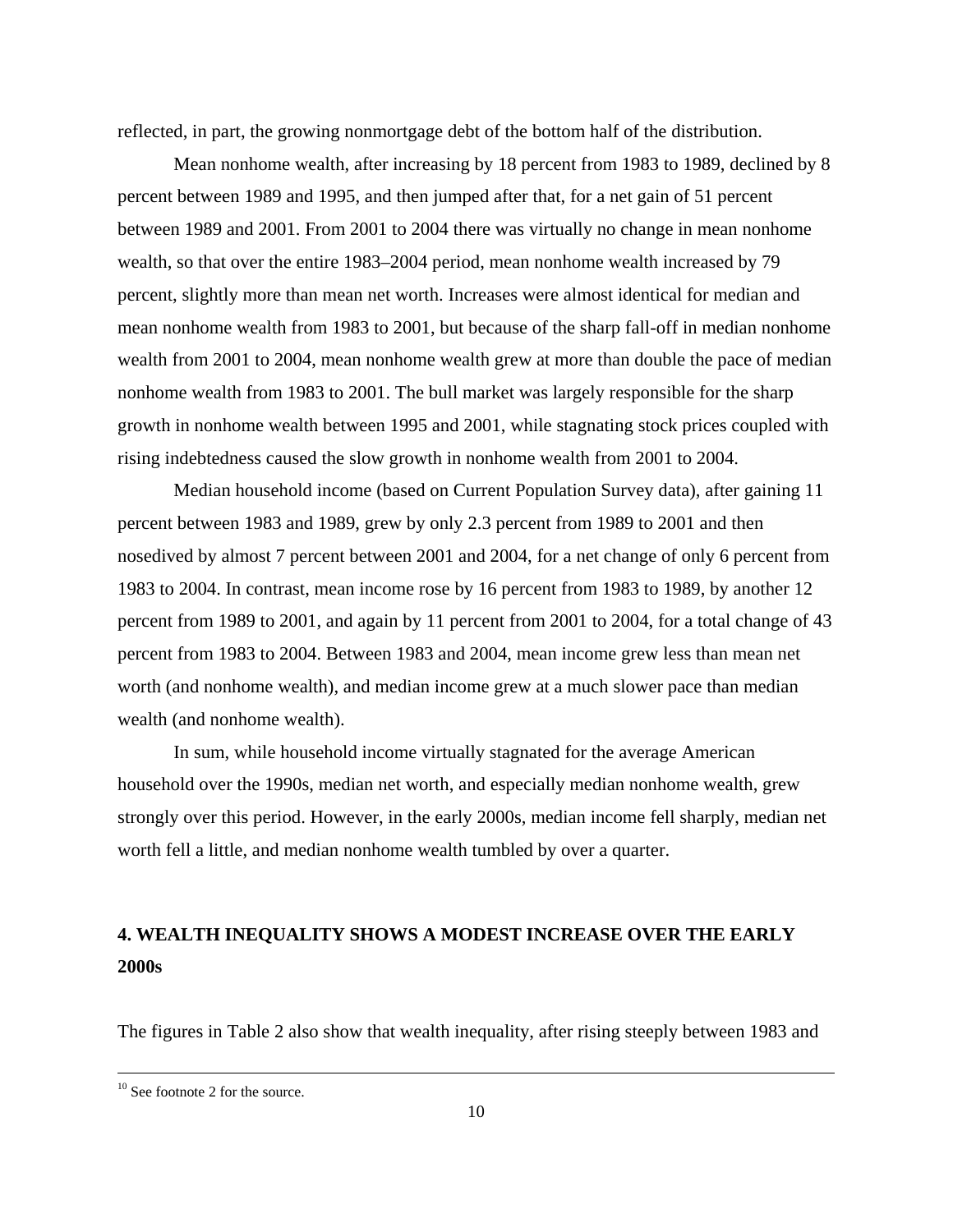1989, remained virtually unchanged from 1989 to 2004. The share of wealth held by the top 1 percent rose by 3.6 percentage points from 1983 to 1989 and the Gini coefficient increased from 0.80 to 0.83. Between 1989 and 2004, the share of the top percentile actually declined sharply, from 37.4 to 34.3 percent, though this was almost exactly compensated for by an increase in the share of the next four percentiles. As a result, the share of the top 5 percent remained at 58.9 percent in the two years, while the share of the top quintile rose from 83.5 to 84.7 percent. The share of the fourth and middle quintiles also each declined by a percentage point, while that of the bottom 40 percent increased by almost 1 percentage point. Overall, the Gini coefficient fell very slightly, from 0.832 in 1989 to 0.829 in 2004.

| Table 2. The Size Distribution of Wealth and Income, 1983-2004 |                                               |            |             |             |             |            |       |       |              |       |  |  |
|----------------------------------------------------------------|-----------------------------------------------|------------|-------------|-------------|-------------|------------|-------|-------|--------------|-------|--|--|
|                                                                | Percentage Share of Wealth or Income held by: |            |             |             |             |            |       |       |              |       |  |  |
|                                                                |                                               |            |             |             |             |            |       |       | <b>Botto</b> |       |  |  |
|                                                                | Gini                                          | <b>Top</b> | <b>Next</b> | <b>Next</b> | <b>Next</b> | <b>Top</b> | 4th   | 3rd   | $\mathbf{m}$ |       |  |  |
| Year                                                           | Coefficient                                   | 1.0%       | 4.0%        | 5.0%        | $10.0\%$    | 20.0%      | 20.0% | 20.0% | 40.0%        | All   |  |  |
|                                                                | <b>A. Net Worth</b>                           |            |             |             |             |            |       |       |              |       |  |  |
| 1983                                                           | 0.799                                         | 33.8       | 22.3        | 12.1        | 13.1        | 81.3       | 12.6  | 5.2   | 0.9          | 100.0 |  |  |
| 1989                                                           | 0.832                                         | 37.4       | 21.6        | 11.6        | 13.0        | 83.5       | 12.3  | 4.8   | $-0.7$       | 100.0 |  |  |
| 1992                                                           | 0.823                                         | 37.2       | 22.8        | 11.8        | 12.0        | 83.8       | 11.5  | 4.4   | 0.4          | 100.0 |  |  |
| 1995                                                           | 0.828                                         | 38.5       | 21.8        | 11.5        | 12.1        | 83.9       | 11.4  | 4.5   | 0.2          | 100.0 |  |  |
| 1998                                                           | 0.822                                         | 38.1       | 21.3        | 11.5        | 12.5        | 83.4       | 11.9  | 4.5   | 0.2          | 100.0 |  |  |
| 2001                                                           | 0.826                                         | 33.4       | 25.8        | 12.3        | 12.9        | 84.4       | 11.3  | 3.9   | 0.3          | 100.0 |  |  |
| 2004                                                           | 0.829                                         | 34.3       | 24.6        | 12.3        | 13.4        | 84.7       | 11.3  | 3.8   | 0.2          | 100.0 |  |  |
|                                                                |                                               |            |             |             |             |            |       |       |              |       |  |  |
|                                                                | <b>B. Nonhome Wealth</b>                      |            |             |             |             |            |       |       |              |       |  |  |
| 1983                                                           | 0.893                                         | 42.9       | 25.1        | 12.3        | 11.0        | 91.3       | 7.9   | 1.7   | $-0.9$       | 100.0 |  |  |
| 1989                                                           | 0.926                                         | 46.9       | 23.9        | 11.6        | 11.0        | 93.4       | 7.4   | 1.7   | $-2.5$       | 100.0 |  |  |
| 1992                                                           | 0.903                                         | 45.6       | 25.0        | 11.5        | 10.2        | 92.3       | 7.3   | 1.5   | $-1.1$       | 100.0 |  |  |
| 1995                                                           | 0.914                                         | 47.2       | 24.6        | 11.2        | 10.1        | 93.0       | 6.9   | 1.4   | $-1.3$       | 100.0 |  |  |
| 1998                                                           | 0.893                                         | 47.3       | 21.0        | 11.4        | 11.2        | 90.9       | 8.3   | 1.9   | $-1.1$       | 100.0 |  |  |
| 2001                                                           | 0.888                                         | 39.7       | 27.8        | 12.3        | 11.4        | 91.3       | 7.8   | 1.7   | $-0.7$       | 100.0 |  |  |
| 2004                                                           | 0.902                                         | 42.2       | 26.7        | 12.0        | 11.6        | 92.5       | 7.3   | 1.2   | $-1.1$       | 100.0 |  |  |
|                                                                |                                               |            |             |             |             |            |       |       |              |       |  |  |
|                                                                | C. Income (SCF)                               |            |             |             |             |            |       |       |              |       |  |  |
| 1982                                                           | 0.480                                         | 12.8       | 13.3        | 10.3        | 15.5        | 51.9       | 21.6  | 14.2  | 12.3         | 100.0 |  |  |
| 1988                                                           | 0.521                                         | 16.6       | 13.3        | 10.4        | 15.2        | 55.6       | 20.6  | 13.2  | 10.7         | 100.0 |  |  |
| 1991                                                           | 0.528                                         | 15.7       | 14.8        | 10.6        | 15.3        | 56.4       | 20.4  | 12.8  | 10.5         | 100.0 |  |  |
| 1994                                                           | 0.518                                         | 14.4       | 14.5        | 10.4        | 15.9        | 55.1       | 20.6  | 13.6  | 10.7         | 100.0 |  |  |
| 1997                                                           | 0.531                                         | 16.6       | 14.4        | 10.2        | 15.0        | 56.2       | 20.5  | 12.8  | 10.5         | 100.0 |  |  |
| 2000                                                           | 0.562                                         | 20.0       | 15.2        | 10.0        | 13.5        | 58.6       | 19.0  | 12.3  | 10.1         | 100.0 |  |  |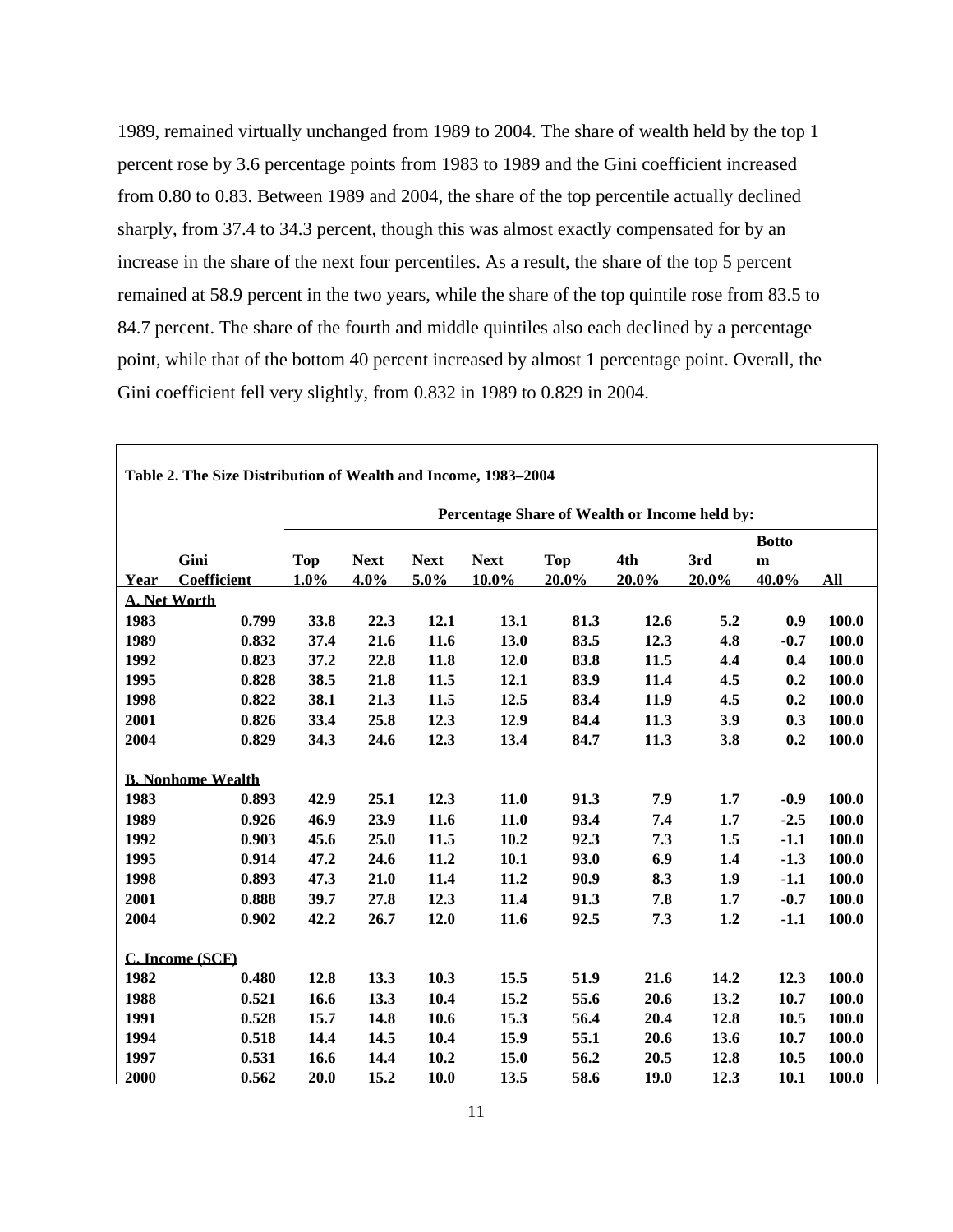| 2003                                                                                                                                | 0.540 | 17.0 | 15.0 | 10.9 | 14.9 | 57.9 | 19.9 | 12.1 | 10.2 | 100.0 |
|-------------------------------------------------------------------------------------------------------------------------------------|-------|------|------|------|------|------|------|------|------|-------|
| <b>Source:</b> Own computations from the 1983, 1989, 1992, 1995, 1998, 2001, and 2004 SCF.                                          |       |      |      |      |      |      |      |      |      |       |
| For the computation of percentile shares of net worth, households are ranked according to their net worth; for percentile shares of |       |      |      |      |      |      |      |      |      |       |
| nonhome wealth, households are ranked according to their nonhome wealth; and for percentile shares of income, households are        |       |      |      |      |      |      |      |      |      |       |
| ranked according to their income.                                                                                                   |       |      |      |      |      |      |      |      |      |       |

Nonhome wealth is even more concentrated than net worth, with the richest 1 percent (as ranked by nonhome wealth) owning 42 percent of total household nonhome wealth in 2004 (compared to 34 percent for net worth) and the top 20 percent owning 93 percent (compared to 85 percent for net worth). The inequality of nonhome wealth shows a different time trend than net worth. The share of the top 1 percent gained 4.0 percentage points and the Gini coefficient increased from 0.89 to 0.93 between 1983 and 1989—trends mirroring those of net worth. However, in the ensuing twelve years, from 1989 to 2001, the share of the richest 1 percent plummeted by 7 percentage points, the share of the top 5 percent fell by 3 percentage points, and that of the top quintile by 2 percentage points. The share of the fourth quintile increased by 0.4 percentage points, the share of the middle quintile held its own, and that of the bottom two quintiles rose. As a result, the Gini coefficient fell from 0.93 in 1989 to 0.89 in 2001 and was actually slightly lower in 2001 than in 1983. However, the trend reversed between 2001 and 2004, with the share of the top percent rising by 2.5 percentage points, that of the top quintile up by 1.2 percentage points, and the shares of the third and fourth quintiles, and the bottom 40 percent all falling. As a result, the Gini coefficient rose from 0.89 in 2001 to 0.90 in 2004, still higher than in 1983 but lower than its peak value of 1989. The run-up in inequality in the early 2000s is a reflection of the increase in the share of households with zero or negative nonhome wealth.

The top 1 percent of families (as ranked by income on the basis of the SCF data) earned 17 percent of total household income in 2003 and the top 20 percent accounted for 58 percent—large figures, but lower than the corresponding wealth shares. The time trend for income inequality also contrasts with those for net worth and nonhome wealth inequality. Income inequality increased sharply between 1982 and 1988, with the Gini coefficient rising from 0.48 to 0.52 and the share of the top 1 percent from 12.8 to 16.6 percent. There was then very little change between 1988 and 1997. While the share of the top 1 percent remained at 16.6 percent of total income, the share of the next 19 percent increased by 0.6 percentage points and the share of the other quintiles lost so that the Gini coefficient grew slightly, from 0.52 to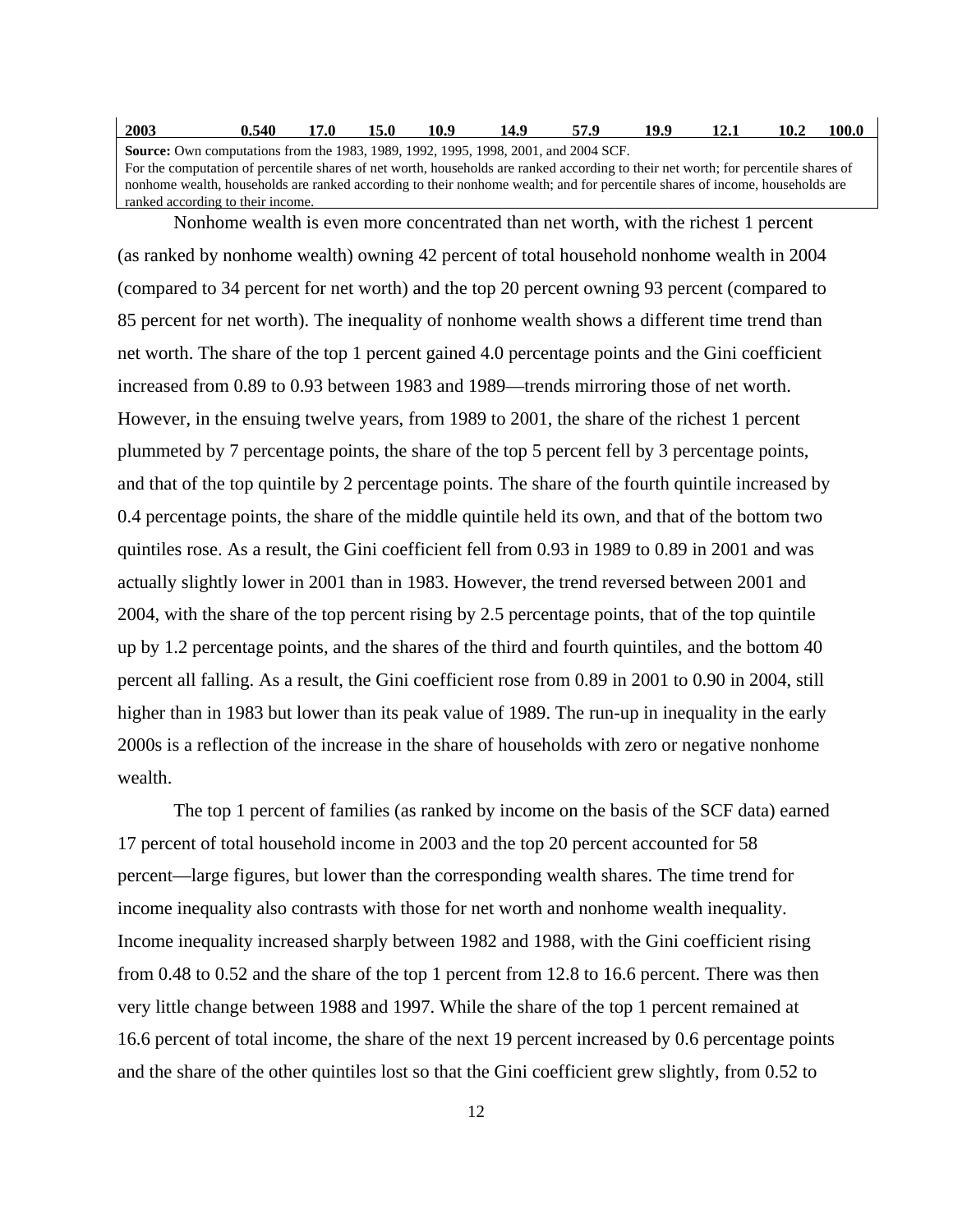0.53.

i<br>I

 However, between 1997 and 2000, income inequality again surged, with the share of the top percentile rising by 3.4 percentage points, the shares of the other quintiles falling again, and the Gini index advancing from 0.53 to 0.56. As a result, the years from 1989 to 2001 saw almost the same degree of increase in income inequality as the  $1983-1989$  period.<sup>11</sup> The trend reversed between 2000 and 2003, with the Gini coefficient falling from 0.56 to 0.54 (though still above its 1997 level). The main change was a sharp decline in the share of the top 1 percent by 3 percentage points, reflecting a substantial downturn in realized capital gains. All in all, the period from 2001 to 2004 witnessed a sharp decline in income inequality, a small rise in wealth inequality, and a significant jump in nonhome wealth inequality.

It is somewhat surprising that net worth inequality did not decline from 2001 to 2004. The reason is that, as shown in my previous work (Wolff 2002a), wealth inequality is positively related to the ratio of stock prices to house prices. Between 2001 and 2004, that ratio (of the Standard & Poor 500 Stock Index to the median sales price of existing one-family homes) fell sharply from 8.1 to 6.1. The reason inequality did not fall is that household debt also mushroomed over these years (see Section 5 below). In fact, the inequality of gross assets did show a decline between 2001 to 2004, from a Gini coefficient of 0.774 to 0.767. It was only rising debt that led to a rise in overall net worth inequality.

 Despite the relative stability in overall wealth inequality during the 1990s, there was a near explosion in the number of very rich households (see Table 3). The number of millionaires almost doubled between 1989 and 2001, the number of "pentamillionaires" (\$5,000,000 or more) increased three and a half times, and the number of "decamillionaires" (\$10,000,000 or more) grew more than five-fold. Much of the growth occurred between 1995 and 2001 and was directly related to the surge in stock prices. The number of the very rich continued to increase between 2001 and 2004, though at much slower pace, with the number of millionaires growing

 $11$  It should be noted that the SCF data show a much higher level of income inequality than the CPS data. In the year 2000, for example, the CPS data show a share of the top *five* percent of 22.1 percent and a Gini coefficient of 0.462. The difference is primarily due to two factors. First, the SCF oversamples the rich (as noted above), while the CPS is a representative sample. Second, the income concepts differ between the two samples. In particular, the SCF income definition includes capital gains whereas the CPS definition does not. However, the CPS data also show a large increase of inequality between 1989 and 2000, with the share of the top five percent rising from 18.9 to 22.1 percent and the Gini coefficient from 0.431 to 0.462. Further analysis of the difference in income figures between the two surveys is beyond the scope of the present paper.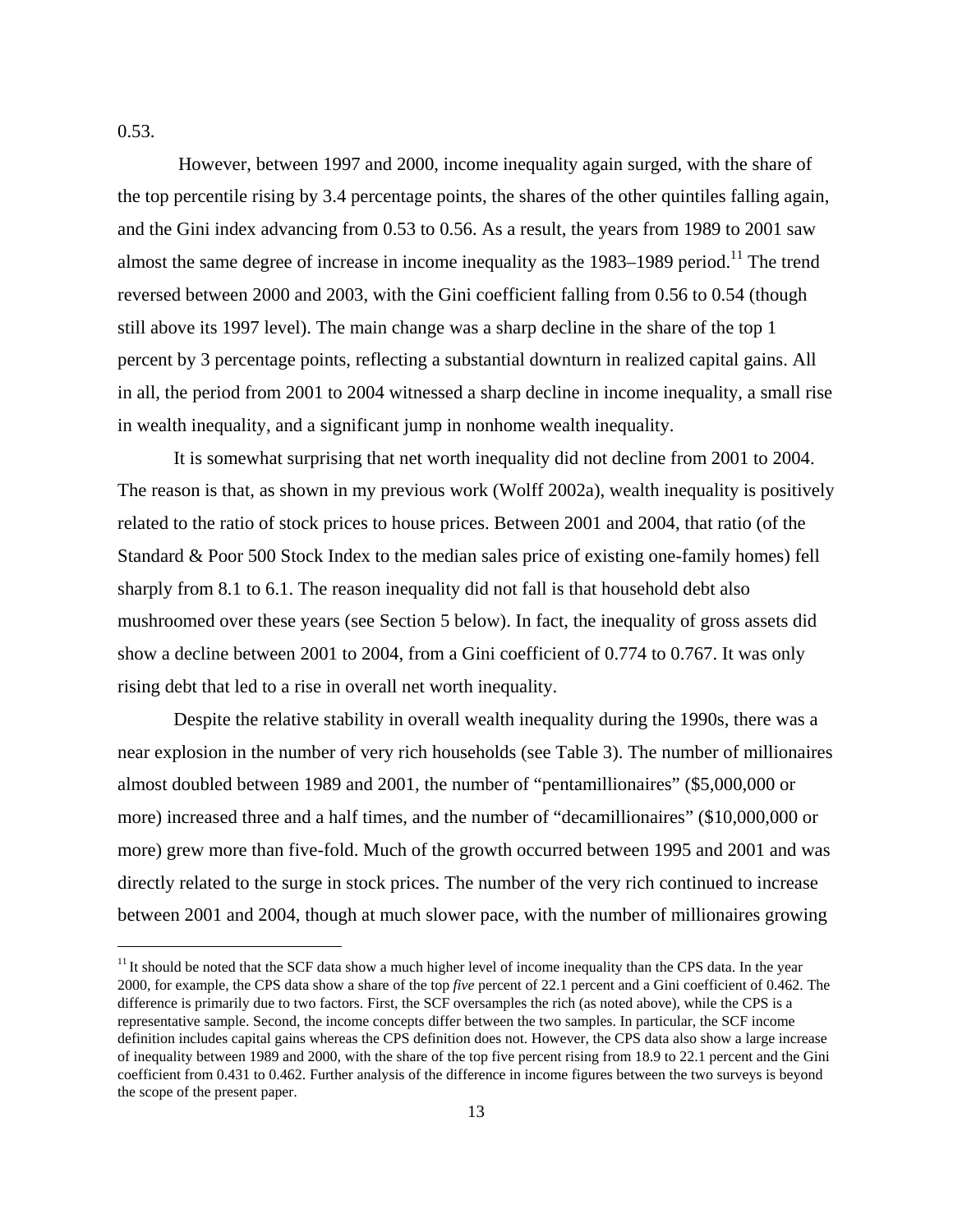by 10 percent, the number of pentamillionaires by 5 percent, and the number of decamillionaires by only 2 percent.

|          | Total<br>Number of |           | The Number of Households (in 1,000s) with    |                   |
|----------|--------------------|-----------|----------------------------------------------|-------------------|
|          | <b>Households</b>  |           | Net Worth Equal to or Exceeding (in 1995\$): |                   |
| Year     | (1.000s)           | 1 Million | 5 Million                                    | <b>10 Million</b> |
| 1983     | 83,893             | 2,411     | 247.0                                        | 66.5              |
| 1989     | 93,009             | 3,024     | 296.6                                        | 64.9              |
| 1992     | 95,462             | 3,104     | 277.4                                        | 41.6              |
| 1995     | 99,101             | 3,015     | 474.1                                        | 190.4             |
| 1998     | 102,547            | 4,783     | 755.5                                        | 239.4             |
| 2001     | 106,494            | 5,892     | 1,067.8                                      | 338.4             |
| 2004     | 112,107            | 6,466     | 1,120.0                                      | 344.8             |
| % Change | 33.6               | 168.2     | 353.4                                        | 418.6             |

 Table 4 shows the absolute changes in wealth and income between 1983 and 2004. The results are even more striking. Over this period, the largest gains in relative terms were made by the wealthiest households. The top 1 percent saw their average wealth (in 2004 dollars) rise by over 6 million dollars or by 78 percent. The remaining part of the top quintile experienced increases from 78 to 92 percent and the fourth quintile by 57 percent. While the middle quintile gained 27 percent, the poorest 40 percent lost 59 percent! By 2004, their average wealth had fallen to \$2,200.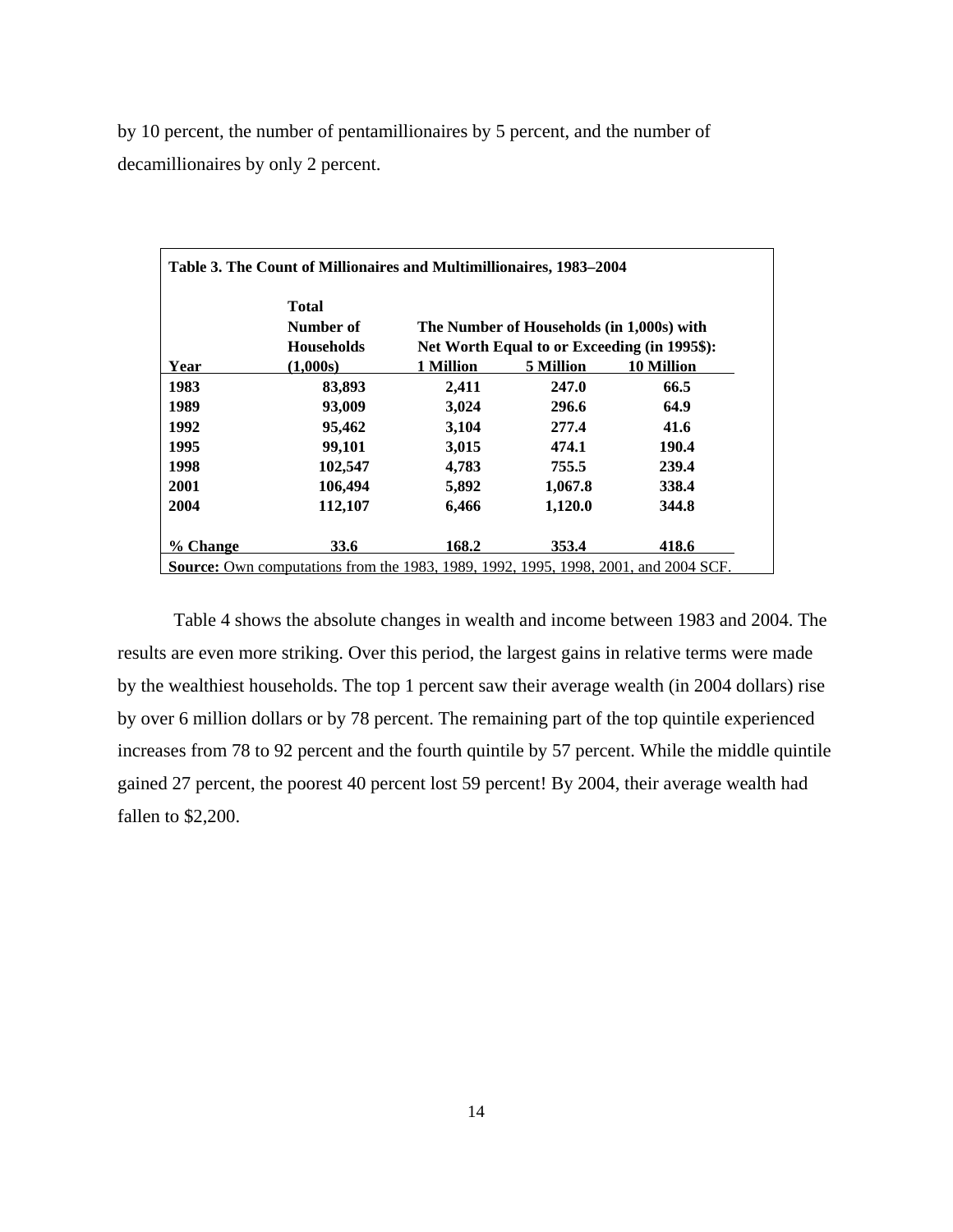| Table 4. Mean Wealth Holdings and Income by Wealth or Income Class, 1983–2004 |         |             |             |             |            |          |          |               |       |  |  |
|-------------------------------------------------------------------------------|---------|-------------|-------------|-------------|------------|----------|----------|---------------|-------|--|--|
| (In thousands, 2004 dollars)                                                  |         |             |             |             |            |          |          |               |       |  |  |
|                                                                               | Top     | <b>Next</b> | <b>Next</b> | <b>Next</b> | <b>Top</b> | 4th      | 3rd      | <b>Bottom</b> |       |  |  |
| <b>Variable</b>                                                               | $1.0\%$ | $4.0\%$     | 5.0%        | $10.0\%$    | $20.0\%$   | $20.0\%$ | $20.0\%$ | $40.0\%$      | All   |  |  |
| <b>A. Net Worth</b>                                                           |         |             |             |             |            |          |          |               |       |  |  |
| 1983                                                                          | 8,315   | 1,375       | 598.2       | 323.0       | 1,001.9    | 154.8    | 64.3     | 5.4           | 246.4 |  |  |
| 2004                                                                          | 14,786  | 2,645       | 1,062.7     | 576.7       | 1,822.4    | 243.6    | 81.9     | 2.2           | 430.5 |  |  |
| % change                                                                      | 77.8    | 92.3        | 77.7        | 78.5        | 81.9       | 57.3     | 27.3     | $-58.7$       | 74.7  |  |  |
| $%$ of gain $a$                                                               | 35.1    | 27.6        | 12.6        | 13.8        | 89.1       | 9.6      | 1.9      | $-0.7$        | 100.0 |  |  |
| <b>B. Nonhome Wealth</b>                                                      |         |             |             |             |            |          |          |               |       |  |  |
| 1983                                                                          | 7,170   | 1,050       | 410.2       | 183.9       | 762.9      | 66.0     | 14.2     | (3.7)         | 167.2 |  |  |
| 2004                                                                          | 13,485  | 2,132       | 767.9       | 369.7       | 1,477.4    | 116.9    | 19.9     | (8.7)         | 319.4 |  |  |
| % change                                                                      | 88.1    | 103.0       | 87.2        | 101.1       | 93.6       | 77.0     | 39.7     | 135.6         | 91.0  |  |  |
| $%$ of gain <sup>a</sup>                                                      | 41.5    | 28.4        | 11.8        | 12.2        | 93.9       | 6.7      | 0.7      | $-1.3$        | 100.0 |  |  |
| C. Income                                                                     |         |             |             |             |            |          |          |               |       |  |  |
| 1982                                                                          | 698     | 180         | 112.0       | 84.0        | 141.0      | 58.8     | 38.5     | 16.8          | 54.4  |  |  |
| 2003                                                                          | 1,169   | 258         | 150.2       | 102.6       | 198.9      | 68.4     | 41.5     | 17.5          | 68.8  |  |  |
| % change                                                                      | 67.6    | 43.1        | 34.1        | 22.1        | 41.1       | 16.4     | 7.9      | 4.3           | 26.5  |  |  |
| $\frac{9}{6}$ of gain <sup>a</sup>                                            | 32.7    | 21.6        | 13.3        | 12.9        | 80.5       | 13.3     | 4.2      | 2.0           | 100.0 |  |  |

**Source:** Own computations from the 1983 and 2004 Survey of Consumer Finances. For the computation of percentile shares of net worth, households are ranked according to their net worth;

for percentile shares of income, households are ranked according to their income.

a. The computation is performed by dividing the total increase in wealth of a given group by the total increase of wealth for all households over the period, under the assumption that the number of households in each group remains unchanged over the period. It should be noted that the households found in a given group (such as the top quintile) may be different in each year.

 Another way of viewing this phenomenon is afforded by calculating the proportion of the total increase in real household wealth between 1983 and 2004 accruing to different wealth groups. This is computed by dividing the increase in total wealth of each percentile group by the total increase in household wealth, while holding constant the number of households in that group. If a group's wealth share remains constant over time, then the percentage of the total wealth growth received by that group will equal its share of total wealth. If a group's share of total wealth increases (decreases) over time, then it will receive a percentage of the total wealth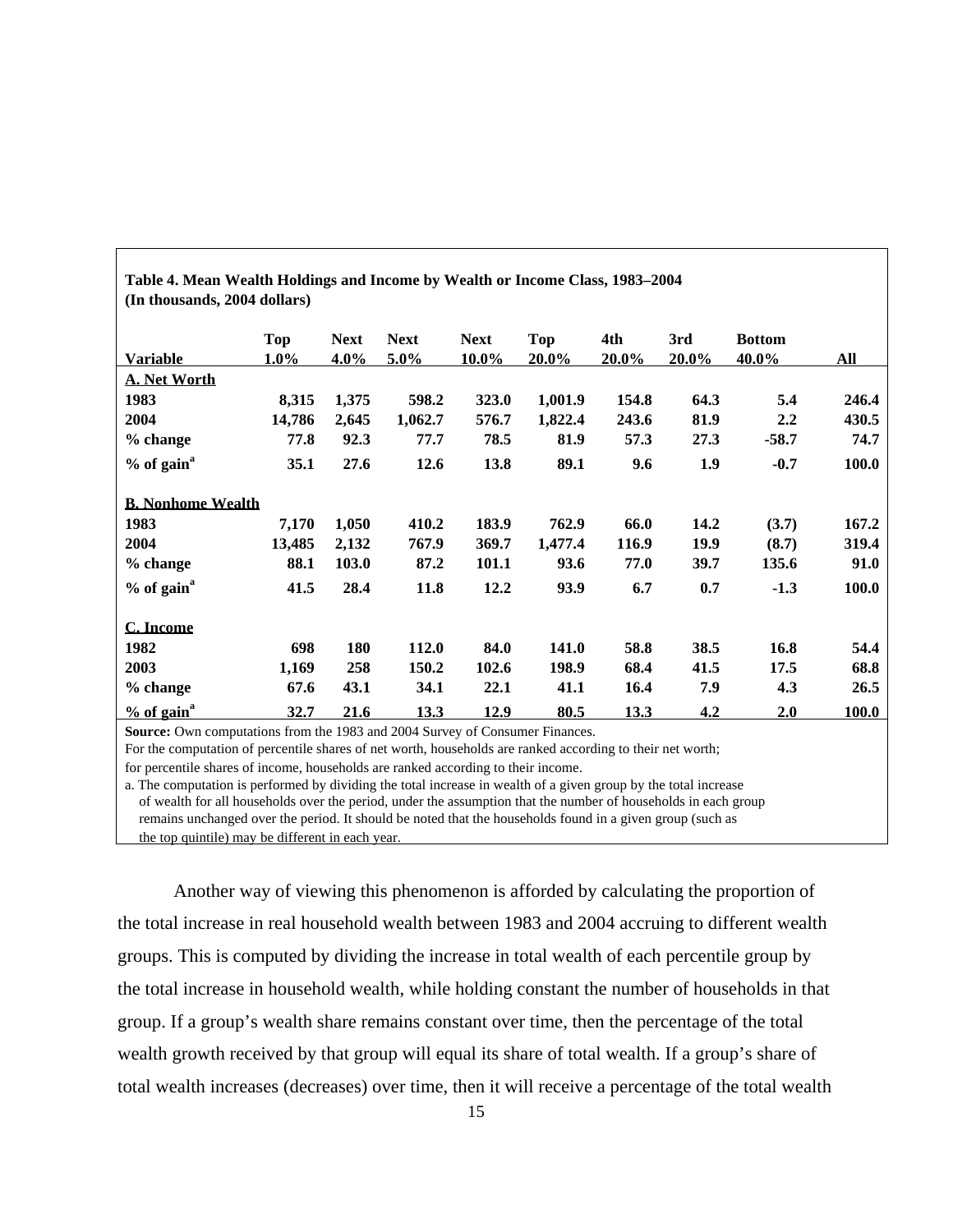gain greater (less) than its share in either year. However, it should be noted that in these calculations, the households found in each group (say the top quintile) may be different in the two years.

 The results indicate that the richest 1 percent received over one-third of the total gain in marketable wealth over the period from 1983 to 2004. The next 4 percent received over a quarter of the total gain, as did the next 15 percent, so that the top quintile collectively accounted for 89 percent of the total growth in wealth, while the bottom 80 percent accounted for 11 percent.

 The pattern of results is similar for nonhome wealth. The average nonhome wealth of the richest 1 percent almost doubled, that of the next richest 4 percent more than doubled, and that of the next richest 15 percent by about 90 percent. Altogether, the nonhome wealth of the top quintile gained 94 percent. However, in the case of nonhome wealth, the fourth and third quintiles also showed substantial gains of 77 and 40 percent, respectively, though the bottom 40 percent showed negative growth. Of the total growth in nonhome wealth between 1983 and 2004, 42 percent accrued to the top 1 percent and 94 percent to the top quintile, while the bottom 80 percent collectively accounted for only 6 percent.

 A similar calculation using income data reveals that the greatest gains in real income over the period from 1982 to 2003 were made by households in the top 1 percent of the income distribution who saw their incomes grow by 68 percent. Mean incomes increased by over a third for the next highest 9 percent and by 22 percent for the next highest 10 percent. Groups in the bottom 80 percent of the income distribution all experienced 16 percent or less real growth in income. Of the total growth in real income between 1982 and 2003, almost a third accrued to the top 1 percent and 80 percent by the top quintile, with remaining 20 percent distributed among the bottom 80 percent.

 These results indicate rather dramatically that despite the relative stability of inequality of net worth and the decrease of nonhome wealth inequality during the 1990s and early 2000s, the growth in the economy during the period from 1983 to 2004 was concentrated in a surprisingly small part of the population—the top 20 percent and particularly the top 1 percent.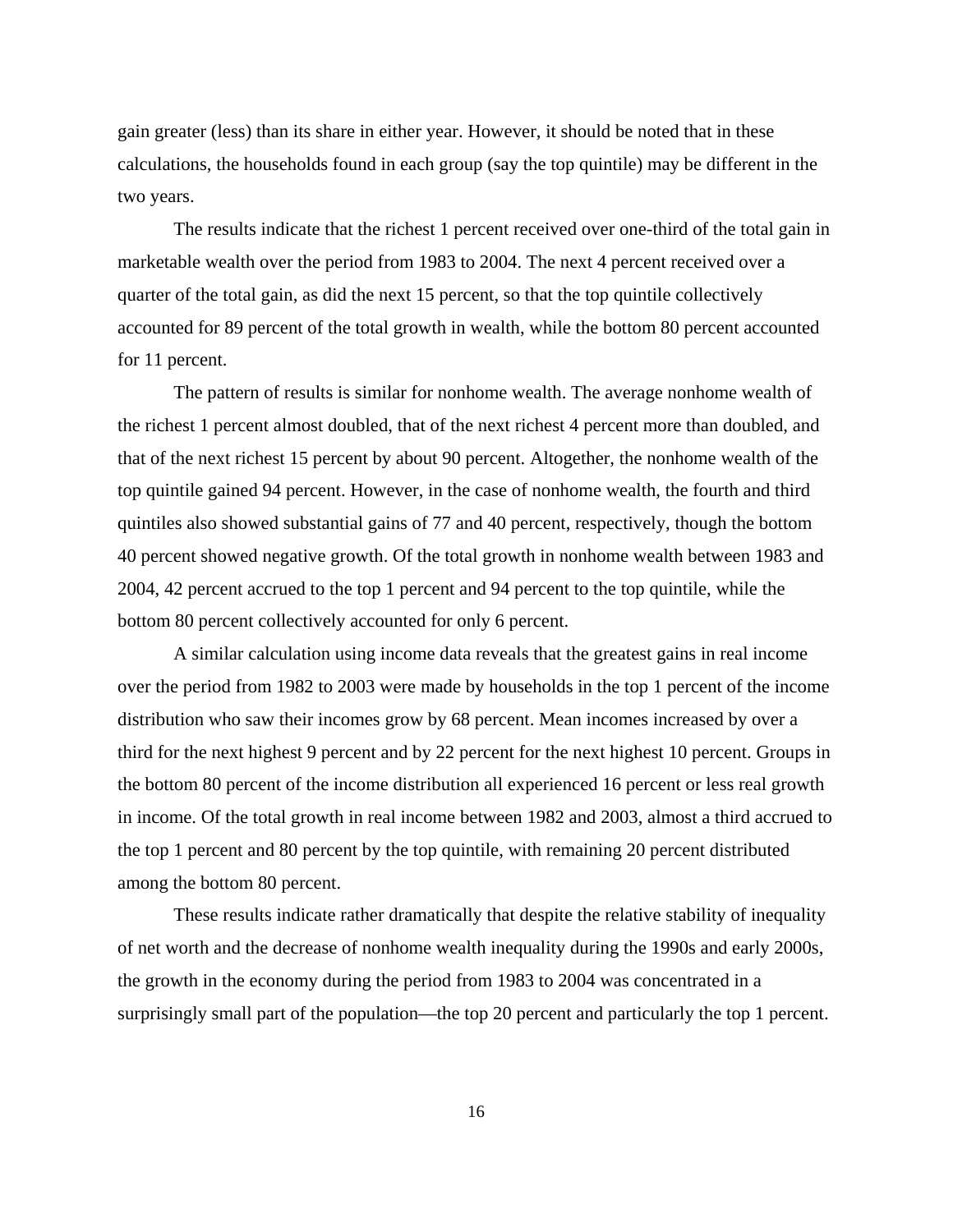#### **5. STOCKS REMAIN HIGHLY CONCENTRATED IN THE HANDS OF THE RICH**

The portfolio composition of household wealth shows the forms in which households save. In 2004, owner-occupied housing was the most important household asset in the breakdown shown in Table 5, accounting for 33 percent of total assets. However, net home equity—the value of the house minus any outstanding mortgage—amounted to only 22 percent of total assets. Real estate, other than owner-occupied housing, comprised 12 percent, and business equity another 17 percent.

| Table 5. Composition of Total Household Wealth, 1983-2004 |       |       |       |             |       |       |            |  |  |  |  |
|-----------------------------------------------------------|-------|-------|-------|-------------|-------|-------|------------|--|--|--|--|
| (Percent of gross assets)                                 |       |       |       |             |       |       |            |  |  |  |  |
|                                                           |       |       |       |             |       |       |            |  |  |  |  |
| <b>Wealth component</b>                                   | 1983  | 1989  | 1992  | 1995        | 1998  | 2001  | 2004       |  |  |  |  |
| Principal residence (gross value)                         | 30.1  | 30.2  | 29.8  | 30.4        | 29.0  | 28.2  | 33.5       |  |  |  |  |
| Other real estate (gross value) <sup>a</sup>              | 14.9  | 14.0  | 14.7  | 11.0        | 10.0  | 9.8   | 11.5       |  |  |  |  |
| Unincorporated business equity <sup>b</sup>               | 18.8  | 17.2  | 17.7  | 17.9        | 17.7  | 17.2  | 17.1       |  |  |  |  |
| Liquid assets <sup>c</sup>                                | 17.4  | 17.5  | 12.2  | 10.0        | 9.6   | 8.8   | 7.3        |  |  |  |  |
| Pension accounts <sup>d</sup>                             | 1.5   | 2.9   | 7.2   | 9.0         | 11.6  | 12.3  | 11.8       |  |  |  |  |
| <b>Financial securities<sup>e</sup></b>                   | 4.2   | 3.4   | 5.1   | 3.8         | 1.8   | 2.3   | 2.1        |  |  |  |  |
| Corporate stock and mututal funds                         | 9.0   | 6.9   | 8.1   | 11.9        | 14.8  | 14.8  | 11.9       |  |  |  |  |
| Net equity in personal trusts                             | 2.6   | 3.1   | 2.7   | 3.2         | 3.8   | 4.8   | <b>2.9</b> |  |  |  |  |
| Miscellaneous assets <sup>r</sup>                         | 1.3   | 4.9   | 2.5   | 2.8         | 1.8   | 1.8   | 1.8        |  |  |  |  |
| <b>Total</b>                                              | 100.0 | 100.0 | 100.0 | 100.0       | 100.0 | 100.0 | 100.0      |  |  |  |  |
| Debt on principal residence                               | 6.3   | 8.6   | 9.8   | <b>11.0</b> | 10.7  | 9.4   | 11.6       |  |  |  |  |
| All other debt <sup>g</sup>                               | 6.8   | 6.4   | 6.0   | 5.3         | 4.2   | 3.1   | <b>3.9</b> |  |  |  |  |
|                                                           |       |       |       |             |       |       |            |  |  |  |  |
| <b>Total debt</b>                                         | 13.1  | 15.0  | 15.7  | 16.3        | 15.0  | 12.5  | 15.5       |  |  |  |  |
| Memo (selected ratios in percent):                        |       |       |       |             |       |       |            |  |  |  |  |
| Debt/equity ratio                                         | 15.1  | 17.6  | 18.7  | 19.4        | 17.6  | 14.3  | 18.4       |  |  |  |  |
| Debt/income ratio                                         | 68.4  | 87.6  | 88.8  | 91.3        | 90.9  | 81.1  | 115.0      |  |  |  |  |
| Net home equity/total assets <sup>h</sup>                 | 23.8  | 21.6  | 20.1  | 19.5        | 18.2  | 18.8  | 21.8       |  |  |  |  |
| Principal residence debt/house value                      | 20.9  | 28.6  | 32.7  | 36.0        | 37.0  | 33.4  | 34.8       |  |  |  |  |
| Stocks, directly or indirectly owned/                     | 11.3  | 10.2  | 13.7  | 16.8        | 22.6  | 24.5  | 17.5       |  |  |  |  |
| total assets <sup>1</sup>                                 |       |       |       |             |       |       |            |  |  |  |  |

**Source:** Own computations from the 1983, 1989, 1992, 1995, 1998, 2001, and 2004 Survey of Consumer Finances.

a. In 2001 and 2004, this equals the gross value of other residential real estate plus the *net equity* in nonresidential real estate.

b. Net equity in unincorporated farm and nonfarm businesses and closely-held corporations.

c. Checking accounts, savings accounts, time deposits, money market funds, certificates of deposits, and the cash surrender value of life insurance.

d. IRAs, Keogh plans, 401(k) plans, the accumulated value of defined contribution pension plans, and other retirement accounts.

e. Corporate bonds, government bonds (including savings bonds), open-market paper, and notes.

f. Gold and other precious metals, royalties, jewelry, antiques, furs, loans to friends and relatives, future contracts, and miscellaneous assets.

g. Mortgage debt on all real property except principal residence; credit card, installment, and other consumer debt.

h. Ratio of gross value of principal residence less mortgage debt on principal residence to total assets.

i. Includes direct ownership of stock shares and indirect ownership through mutual funds, trusts, and IRAs,

Keogh plans, 401(k) plans, and other retirement accounts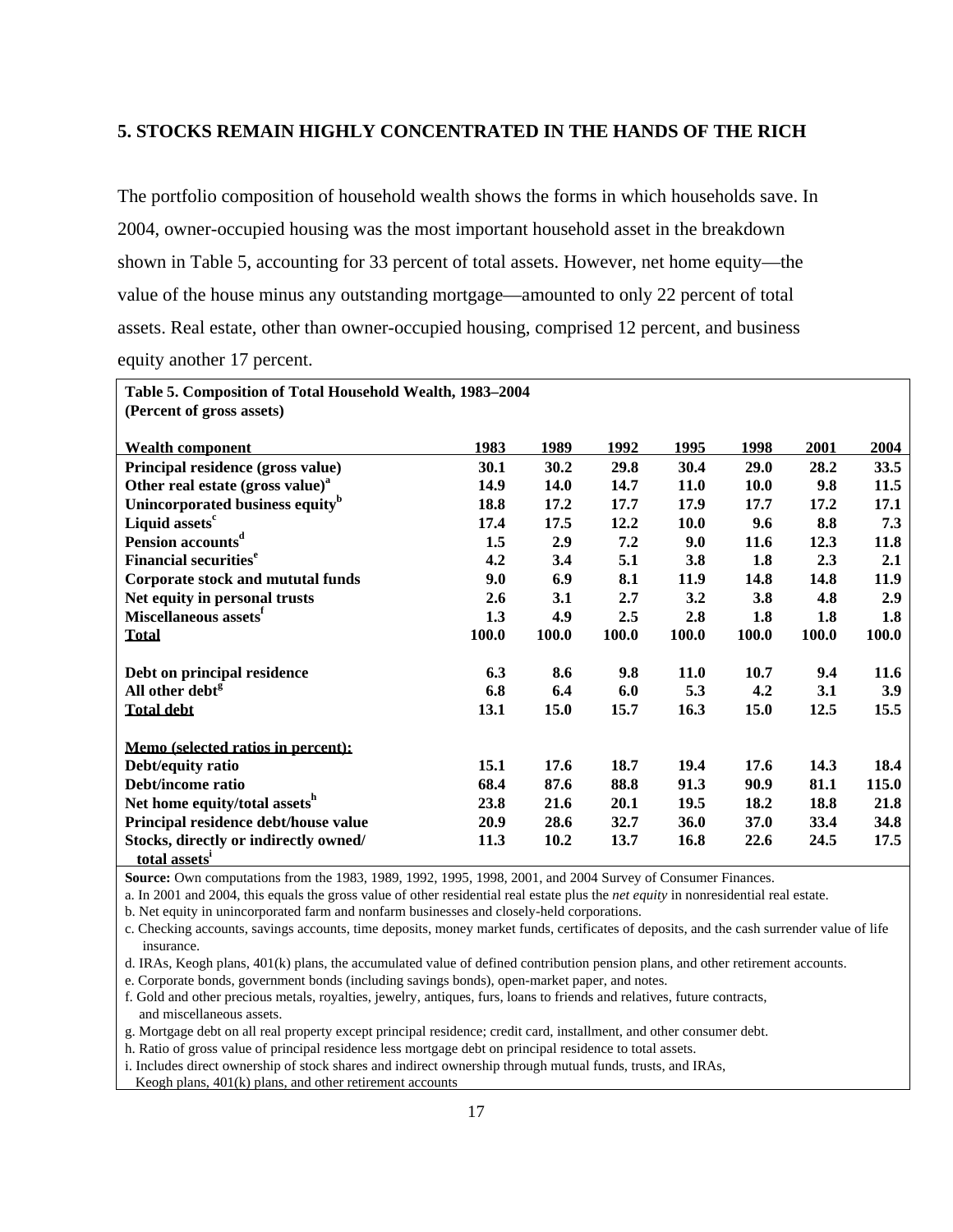Demand deposits, time deposits, money market funds, CDs, and the cash surrender value of life insurance made up 7 percent and pension accounts 12 percent. Bonds and other financial securities amounted to 2 percent; corporate stock, including mutual funds, to 12 percent; and trust equity to a little less than 3 percent. Debt as a proportion of gross assets was 16 percent and the debt-equity ratio (the ratio of total household debt to net worth) was 0.18.

 There have been some notable changes in the composition of household wealth over the period between 1983 and 2004. The first is the steep rise in the share of gross housing wealth in total assets. After fluctuating between 28.2 and 30.4 percent from 1983 to 2001, the ratio jumped to 33.5 percent in 2004. There are two factors behind this. The first is the rise in the homeownership rate. According to the SCF data, the homeownership rate, after falling from 63.4 percent in 1983 to 62.8 percent in 1989, picked up to 67.7 percent in 2001 and then to 69.1 percent in 2004. The second is the sharp rise in housing prices, noted above. Between 2001 and 2004, the median house price for existing one-family homes rose by 17.9 percent in real terms.<sup>12</sup> The rise in housing prices by itself would have caused the share of housing in total assets to rise by 5.05 percentage points instead of the actual 5.2 percentage points.

A second and related trend is that net equity in owner-occupied housing (the difference between the market value and outstanding mortgages on the property), after falling almost continuously from 23.8 percent in 1983 to 18.2 percent in 1998, picked up to 18.8 percent in 2001 and 21.8 percent in 2004. The difference between the two series (gross versus net housing values as a share of total assets) is attributable to the changing magnitude of mortgage debt on homeowner's property, which increased from 21 percent in 1983 to 37 percent in 1998, fell back to 33 percent in 2001, and then rose again to 35 percent in 2004. Moreover, mortgage debt on principal residence climbed from 9.4 to 11.6 percent of total assets between 2001 and 2004. The fact that net home equity as a proportion of assets increased between 2001 and 2004 thus reflected the strong gains in real estate values over these years.

 Third, overall indebtedness first increased, with the debt-equity ratio leaping from 15.1 percent in 1983 to 19.4 percent in 1995, before falling off to 17.6 percent in 1998 and 14.3 percent in 2001. However, from 2001 to 2004, it jumped to 18.4 percent, close to its previous 1992 high. Likewise, the ratio of debt to total income first surged from 68 percent in 1983 to 91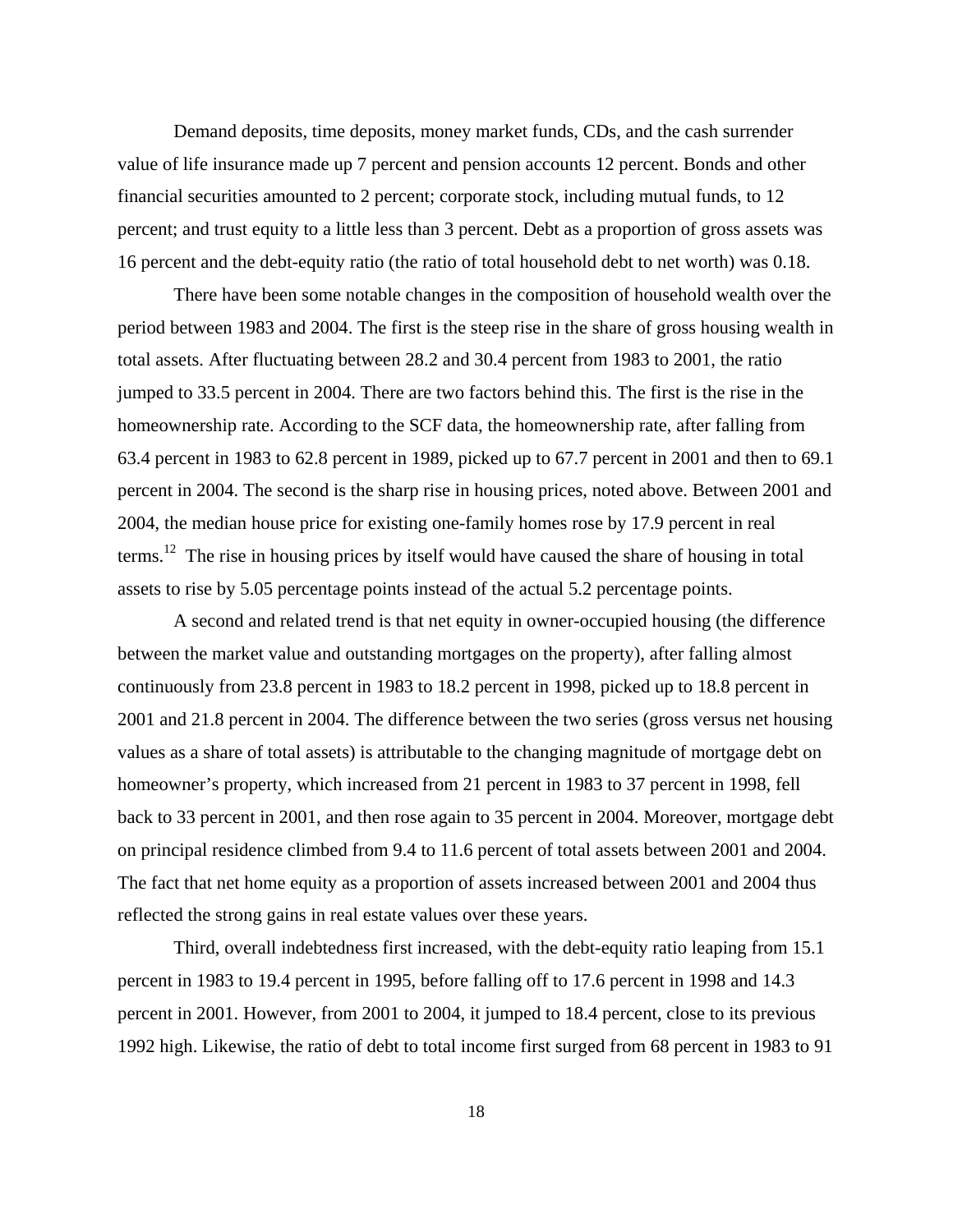percent in 1995, leveled off in 1998, then declined to 81 percent in 2001, and then skyrocketed to *115 percent* in 2004, its high for this period. If mortgage debt on principal residence is excluded, then the ratio of other debt to total assets fell off from 6.8 percent in 1983 to 3.1 percent in 2001, but then rose to 3.9 percent in 2004. One implication is that over the 1990s and early 2000s, families had been using tax-sheltered mortgages and home equity loans rather than consumer loans and other forms of consumer debt to finance normal consumption.

A fourth change is that pension accounts rose from 1.5 to 11.8 percent of total assets. This increase largely offset the decline in total liquid assets, from 17.4 to 7.3 percent, so that it is reasonable to conclude that households have, to a large extent, substituted tax-free pension accounts for taxable savings deposits.

Fifth, the proportion of total assets in the form of other (non-home) real estate fell off sharply, from 15 percent in 1983 to 10 percent in 2001, but then increased to 11.5 percent. The change from 2001 to 2004, to a large extent, reflected rising real estate prices. Financial securities fell from 4.2 to 2.3 percent of total assets between 1983 and 2004. Unincorporated business equity fell slightly as a share of gross wealth over this period. The share of corporate stock and mutual funds in total assets rose rather briskly from 9.0 in 1983 to 14.8 percent in 1998, stated at 14.8 percent in 2001, and then plummeted to 11.9 percent in 2004. If we include the value of stocks indirectly owned through mutual funds, trusts, IRAs, 401(k) plans, and other retirement accounts, then the value of total stocks owned as a share of total assets more than doubled from 11.3 percent in 1983 to 24.5 percent in 2001 and then tumbled to 17.5 percent in 2004. The rise during the 1990s reflected the bull market in corporate equities, as well as increased stock ownership, while the decline in the early 2000s was a result of the fall in the stock market over this period, as well as a drop in stock ownership (see Table 12b below). The change in stock prices by itself would have caused the share of total stocks in assets to fall by only 2.9 percentage points, compared to the actual decline of 7.0 percentage points. Most of the decline in the share of stocks in total assets was due to sales of stocks and withdrawals from stock funds.

i

 $12$  See footnote 2 for the source.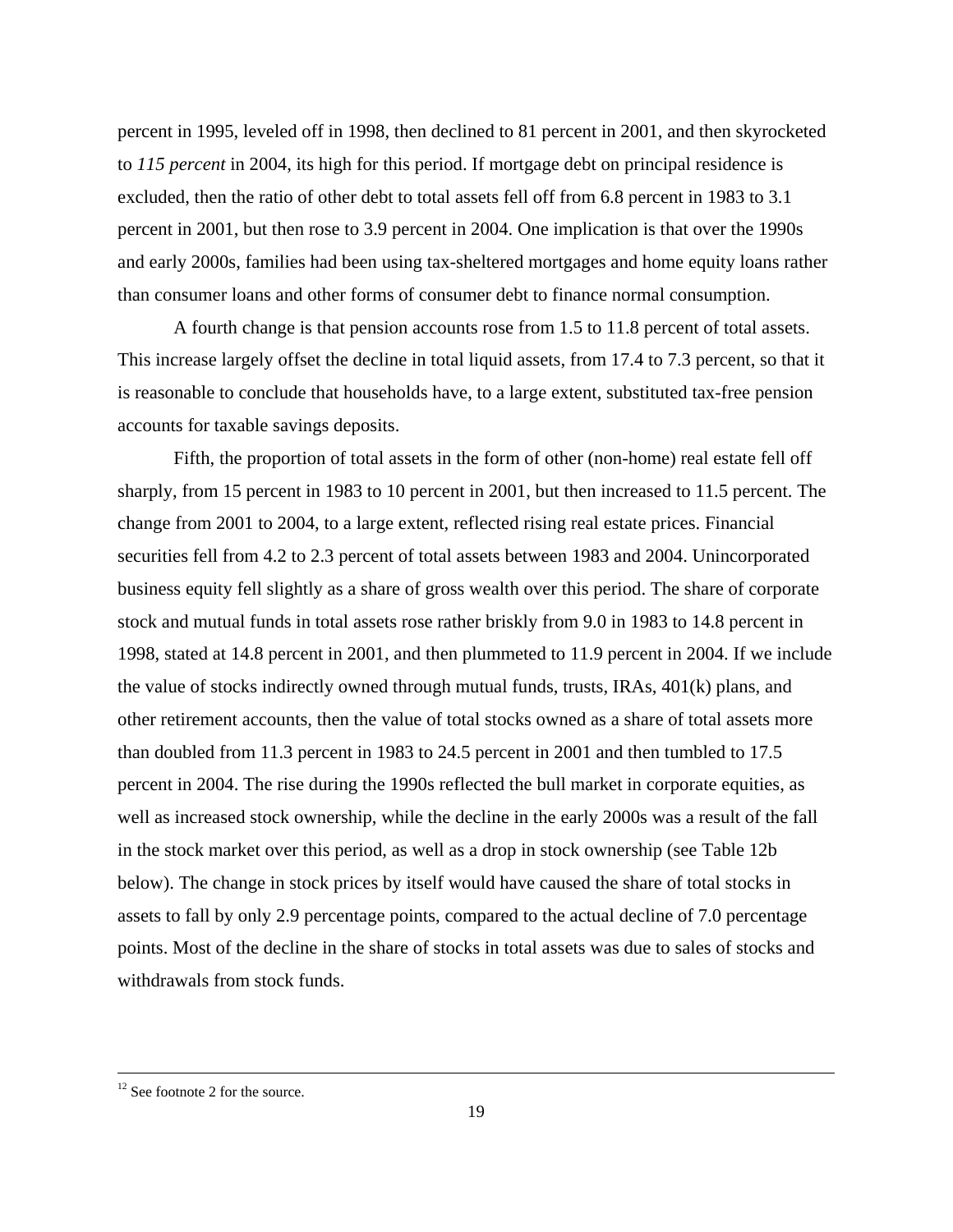#### **A. Portfolio Composition by Wealth Class**

This tabulation provides a picture of the average holdings of all families in the economy, but there are marked class differences in how middle-class families and the rich invest their wealth. As shown in Table 6, the richest 1 percent of households (as ranked by wealth) invested over three-quarters of their savings in investment real estate, businesses, corporate stock, and financial securities in 2001. Corporate stocks, either directly owned by the households or indirectly owned through mutual funds, trust accounts, or various pension accounts, comprised 21 percent by themselves. Housing accounted for only 11 percent of their wealth (and net equity in housing 9 percent), liquid assets another 5 percent, and pension accounts another 5 percent. Their ratio of debt to net worth was 4 percent, their ratio of debt to income was 61 percent, and the ratio of mortgage debt to house value was 17 percent.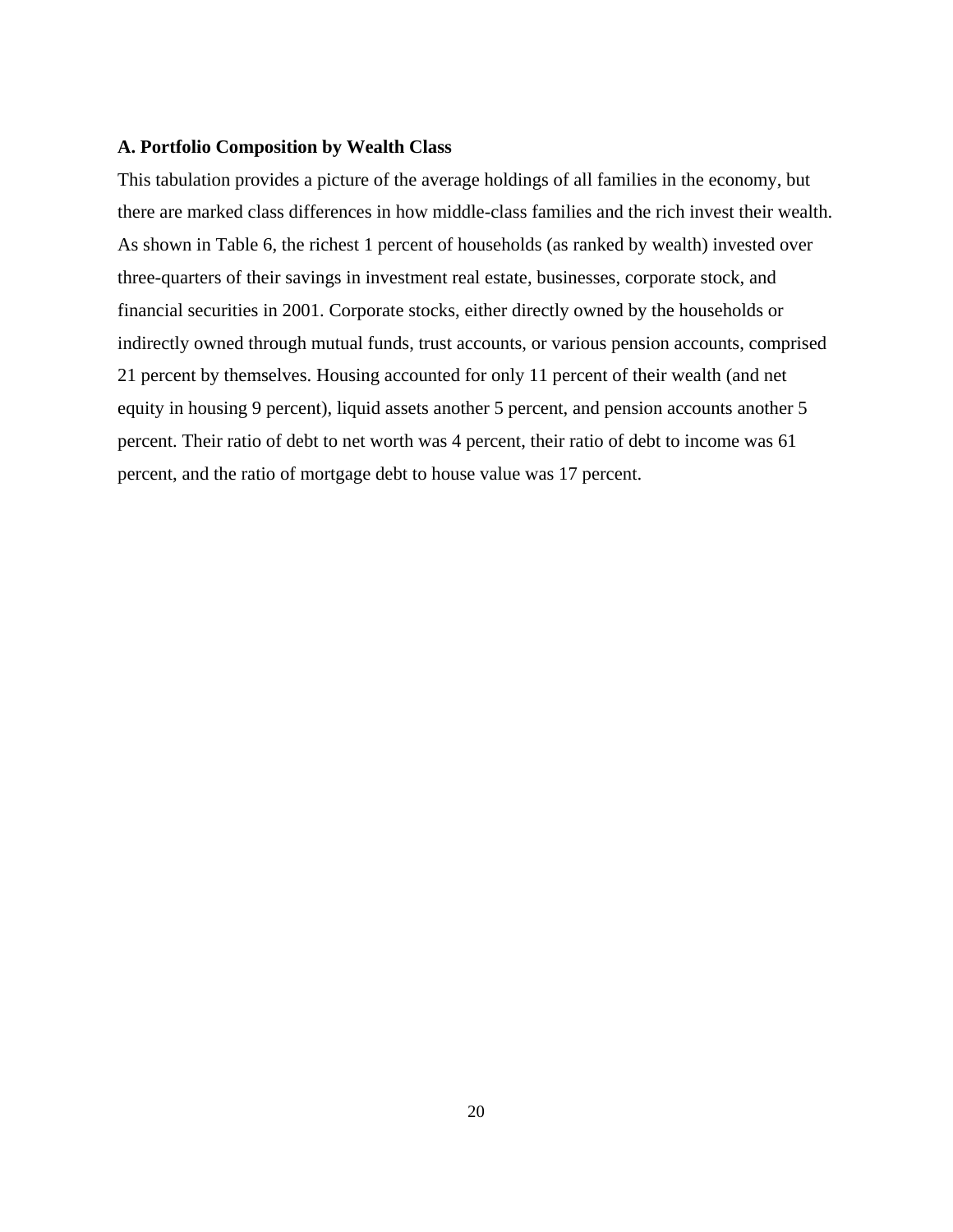| Table 6. Composition of Household Wealth by Wealth Class, 2004                                            |                   |                |                          |                    |
|-----------------------------------------------------------------------------------------------------------|-------------------|----------------|--------------------------|--------------------|
| (Percent of gross assets)                                                                                 |                   |                |                          |                    |
|                                                                                                           | All               | <b>Top One</b> | <b>Next</b>              | <b>Middle</b>      |
| <b>Asset</b>                                                                                              | <b>Households</b> | Percent        | <u><b>19 Percent</b></u> | <b>3 Quintiles</b> |
| <b>Principal residence</b>                                                                                | 33.5              | 10.9           | 32.2                     | 66.1               |
| Liquid assets (bank deposits, money                                                                       | 7.3               | 5.1            | 8.6                      | 8.5                |
| market funds, and cash surrender                                                                          |                   |                |                          |                    |
| value of life insurance)                                                                                  |                   |                |                          |                    |
| <b>Pension accounts</b>                                                                                   | 11.8              | 5.3            | 16.0                     | 12.0               |
| Corporate stock, financial securities,                                                                    | 17.0              | 26.9           | 16.3                     | 4.2                |
| mutual funds, and personal trusts                                                                         |                   |                |                          |                    |
| <b>Unincorporated business equity</b><br>other real estate                                                | 28.6              | 49.3           | 25.4                     | 7.9                |
| <b>Miscellaneous assets</b>                                                                               | 1.8               | 2.6            | 1.5                      | 1.4                |
| <b>Total assets</b>                                                                                       | 100.0             | 100.0          | 100.0                    | 100.0              |
|                                                                                                           |                   |                |                          |                    |
| Memo (selected ratios in percent):                                                                        |                   |                |                          |                    |
| Debt/equity ratio                                                                                         | 18.4              | 3.8            | 12.0                     | 61.6               |
| Debt/income ratio                                                                                         | 115.0             | 61.4           | 107.0                    | 141.2              |
| Net home equity/total assets <sup>a</sup>                                                                 | 21.8              | 9.0            | 24.2                     | 34.7               |
| Principal residence debt/house value                                                                      | 34.8              | 17.1           | 24.9                     | 47.6               |
| All stocks/total assets <sup>b</sup>                                                                      | 17.5              | 21.3           | 19.8                     | 7.5                |
| <b>Ownership Rates (Percent)</b>                                                                          |                   |                |                          |                    |
| <b>Principal residence</b>                                                                                | 69.1              | 97.4           | 96.8                     | 78.2               |
| <b>Mobile</b> home                                                                                        | 4.3               | 0.0            | 0.7                      | 5.9                |
| <b>Other real estate</b>                                                                                  | 18.1              | 78.9           | 47.0                     | 13.6               |
| <b>Vacation homes</b>                                                                                     | 6.3               | 40.0           | 15.9                     | 4.6                |
| <b>Pension assets</b>                                                                                     | 49.7              | 82.7           | 80.6                     | 51.4               |
| <b>Unincorporated business</b>                                                                            | 11.5              | 72.3           | 29.6                     | 8.1                |
| Corporate stock, financial securities <sup>c</sup> ,                                                      | 32.1              | 84.8           | 73.0                     | 27.1               |
| mutual funds, and personal trusts                                                                         |                   |                |                          |                    |
| Stocks, directly or indirectly owned <sup>b</sup>                                                         | 48.6              | 93.3           | 87.1                     | 47.9               |
| $(1)$ \$5,000 or more                                                                                     | 36.4              | 93.2           | 82.9                     | 32.2               |
| $(2)$ \$10,000 or more                                                                                    | 31.1              | 92.9           | 78.2                     | 25.3               |
| Source: Own computations from the 2004 Surveys of Consumer Finances. Households are                       |                   |                |                          |                    |
| classified into wealth class according to their net worth. Brackets for 2004 are:                         |                   |                |                          |                    |
| Top 1 percent: Net worth of \$6,191,500 or more.                                                          |                   |                |                          |                    |
| Next 19 percent: Net worth between \$406,450 and \$6,191,500.                                             |                   |                |                          |                    |
| <b>Ouintiles 2 through 4:</b> Net worth between \$500 and \$406,450.                                      |                   |                |                          |                    |
| a. Ratio of gross value of principal residence less mortgage debt on principal residence to total assets. |                   |                |                          |                    |
| b. Includes direct ownership of stock shares and indirect ownership through mutual funds,                 |                   |                |                          |                    |
| trusts, and IRAs, Keogh plans, 401(k) plans, and other retirement accounts                                |                   |                |                          |                    |

c. Financial securities exclude U.S. government savings bonds in this tabulation.

 Among the next richest 19 percent of U.S. households, housing comprised 32 percent of their total assets (and net home equity 24 percent), liquid assets another 9 percent, and pension assets 16 percent. Forty-two percent of their assets took the form of investment assets—real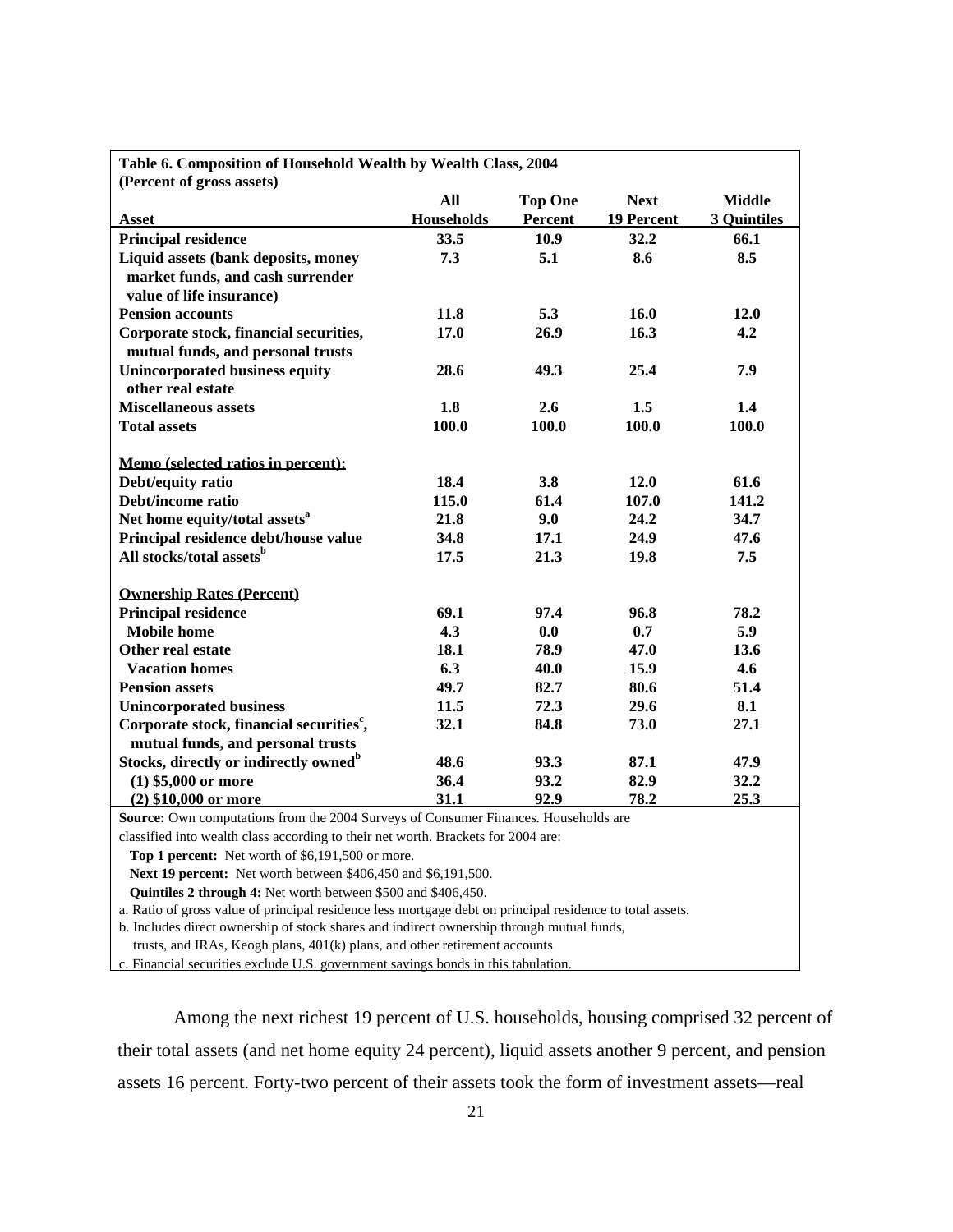estate, business equity, stocks, and bonds—and 20 percent was in the form of stocks directly or indirectly owned. Debt amounted to 12 percent of their net worth and a bit over 100 percent of their income, and the ratio of mortgage debt to house value was 25 percent.

 In contrast, two-thirds of the wealth of the middle three quintiles of households was invested in their own home in 2001. However, home equity amounted to only 35 percent of total assets, a reflection of their large mortgage debt. Another 21 percent went into monetary savings of one form or another and pension accounts. Together housing, liquid assets, and pension assets accounted for 87 percent of the total assets of the middle class. The remainder was about evenly split among non-home real estate, business equity, and various financial securities and corporate stock. Stocks directly or indirectly owned amounted to only 8 percent of their total assets. The ratio of debt to net worth was 62 percent, substantially higher than for the richest 20 percent, and their ratio of debt to income was 141 percent, also much higher than the top quintile. Finally, their mortgage debt amounted to almost half the value of their principal residences.

 Almost all households among the top 20 percent of wealth holders owned their own home, in comparison to 78 percent of households in the middle three quintiles. Though this homeownership rate looks large, 6 percent of households in the middle three quintiles reported having a mobile home as their primary residence. Over three-quarters of very rich households (in the top percentile) owned some other form of real estate (40 percent owned a vacation home), compared to 47 percent of rich households (those in the next 19 percent of the distribution) and only 14 percent of households in the middle 60 percent. Eighty-three percent of the very rich owned some form of pension asset, compared to 81 percent of the rich and 51 percent of the middle. A somewhat startling 72 percent of the very rich reported owning their own business. The comparable figures are 30 percent among the rich and only 8 percent of the middle class.

 Among the very rich, 85 percent held corporate stock, mutual funds, financial securities, or a trust fund, in comparison to 73 percent of the rich and 27 percent of the middle. Ninety-three percent of the very rich reported owning stock, either directly or indirectly, compared to 87 percent of the rich and 48 percent of the middle. If we exclude small holdings of stock, then the ownership rates drop off sharply among the middle three quintiles, from 48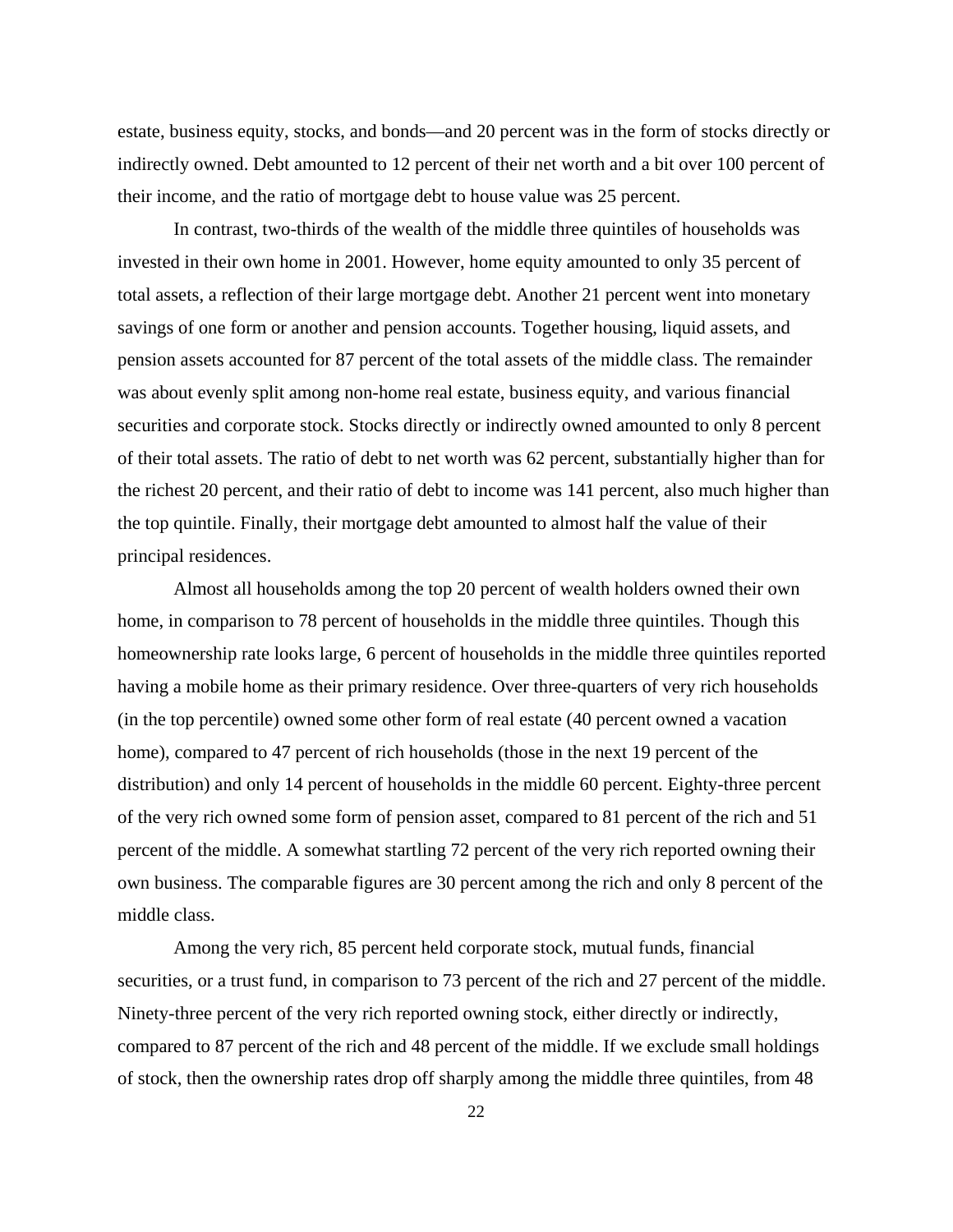percent to 32 percent for stocks worth \$5,000 or more and to 25 percent for stocks worth \$10,000 or more.

 The rather staggering debt level of the middle class in 2004 raises the question of whether this is a recent phenomenon or whether it has been going on for some time. The overall debt-equity ratio in 2004 was still below its peak value in 1995, while the overall debtincome ratio has been generally trending upward since 1983 and actually took a big jump from 2001 to 2004.

Table 7 shows the wealth composition for the middle three wealth quintiles from 1983 to 2004. Perhaps, the noteworthy finding here is that changes in the asset portfolio composition of the middle class basically paralleled those of all households. Houses as a share of total assets remained virtually unchanged from 1983 to 2001 but then increased in 2004, likely a reflection of rising house prices. Pension accounts rose as a share of total assets by 11 percentage points (and the proportion of households with a pension account surged by 39 percentage points) from 1983 to 2004, while liquid assets declined as a share by 13 percentage points. This set of changes paralleled that of all households. The share of investment assets in total assets rose by 3 percentage points from 1983 to 2001 and then fell by 2 percentage points in 2004, reflecting the stagnation of stock prices. The share of all stocks in total assets mushroomed from 2.4 percent in 1983 to 12.6 percent in 2001 and then fell off to 7.5 percent in 2004 as stock prices stagnated.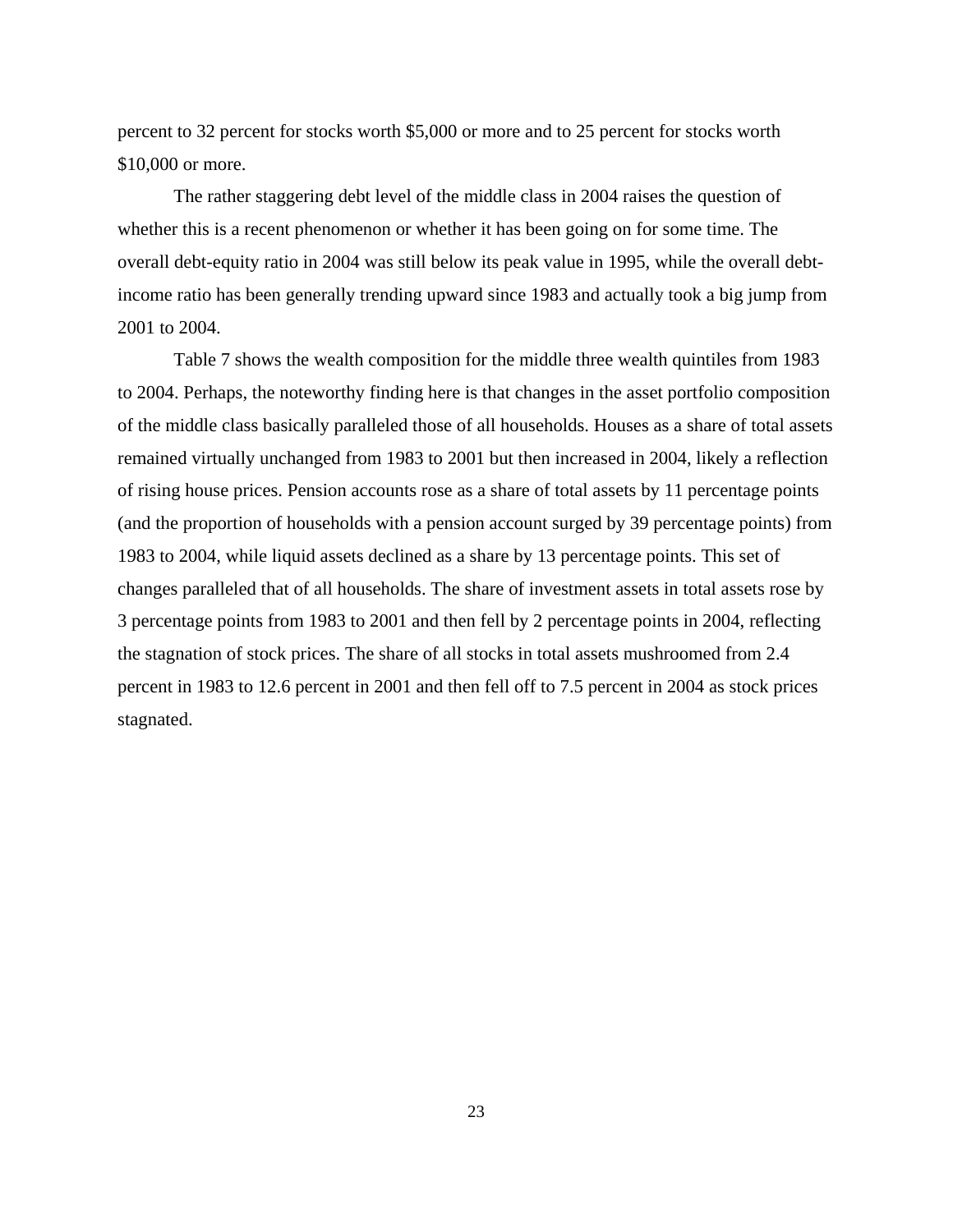| (Percent of gross assets)                            |       |       |       |       |       |
|------------------------------------------------------|-------|-------|-------|-------|-------|
| Asset                                                | 1983  | 1989  | 1998  | 2001  | 2004  |
| <b>Principal residence</b>                           | 61.6  | 61.7  | 59.8  | 59.2  | 66.1  |
| Liquid assets (bank deposits, money                  | 21.4  | 18.6  | 11.8  | 12.1  | 8.5   |
| market funds, and cash surrender                     |       |       |       |       |       |
| value of life insurance)                             |       |       |       |       |       |
| <b>Pension accounts</b>                              | 1.2   | 3.8   | 12.3  | 12.7  | 12.0  |
| Corporate stock, financial securities,               | 3.1   | 3.5   | 5.5   | 6.2   | 4.2   |
| mutual funds, and personal trusts                    |       |       |       |       |       |
| <b>Unincorporated business equity</b>                | 11.4  | 9.4   | 8.8   | 8.5   | 7.9   |
| other real estate                                    |       |       |       |       |       |
| <b>Miscellaneous assets</b>                          | 1.3   | 2.9   | 1.8   | 1.2   | 1.4   |
| <b>Total assets</b>                                  | 100.0 | 100.0 | 100.0 | 100.0 | 100.0 |
| Memo (selected ratios in percent):                   |       |       |       |       |       |
| Debt/equity ratio                                    | 37.4  | 41.7  | 51.3  | 46.4  | 61.6  |
| Debt/income ratio                                    | 66.9  | 83.0  | 101.6 | 100.3 | 141.2 |
| Net home equity/total assets <sup>a</sup>            | 43.8  | 39.2  | 33.3  | 33.8  | 34.7  |
| Principal residence debt/house value                 | 28.8  | 36.5  | 44.4  | 42.9  | 47.6  |
| All stocks/total assets <sup>b</sup>                 | 2.4   | 3.3   | 11.2  | 12.6  | 7.5   |
| <b>Ownership Rates (Percent)</b>                     |       |       |       |       |       |
| <b>Principal residence</b>                           | 71.6  | 71.5  | 73.3  | 75.9  | 78.2  |
| Other real estate                                    | 15.4  | 15.5  | 13.7  | 13.2  | 13.6  |
| <b>Pension assets</b>                                | 12.2  | 27.3  | 48.5  | 52.9  | 51.4  |
| <b>Unincorporated business</b>                       | 8.5   | 8.4   | 8.5   | 7.9   | 8.1   |
| Corporate stock, financial securities <sup>c</sup> , | 21.6  | 24.2  | 26.7  | 27.5  | 27.1  |
| mutual funds, and personal trusts                    |       |       |       |       |       |

**Table 7. Composition of Household Wealth of the Middle Three Wealth Quintiles, 1983–2004** 

Source: Own computations from the Survey of Consumer Finances. Households are classified into

wealth class according to their net worth.

a. Ratio of gross value of principal residence less mortgage debt on principal residence to total assets.

b. Includes direct ownership of stock shares and indirect ownership through mutual funds,

trusts, and IRAs, Keogh plans, 401(k) plans, and other retirement accounts

c. Financial securities exclude U.S. government savings bonds in this tabulation.

 Changes in debt, however, were much more dramatic. There was a sharp rise in the debt-equity ratio of the middle class from 37 percent in 1983 to 62 percent in 2004, with most of the increase occurring between 2001 and 2004. The rise was much steeper than for all households. The debt to income ratio skyrocketed over this period, more than doubling. Here, too, much of the increase happened between 2001 and 2004. Moreover, the increase was much steeper than for all households. In fact, in 1983, the debt to income ratio was about the same for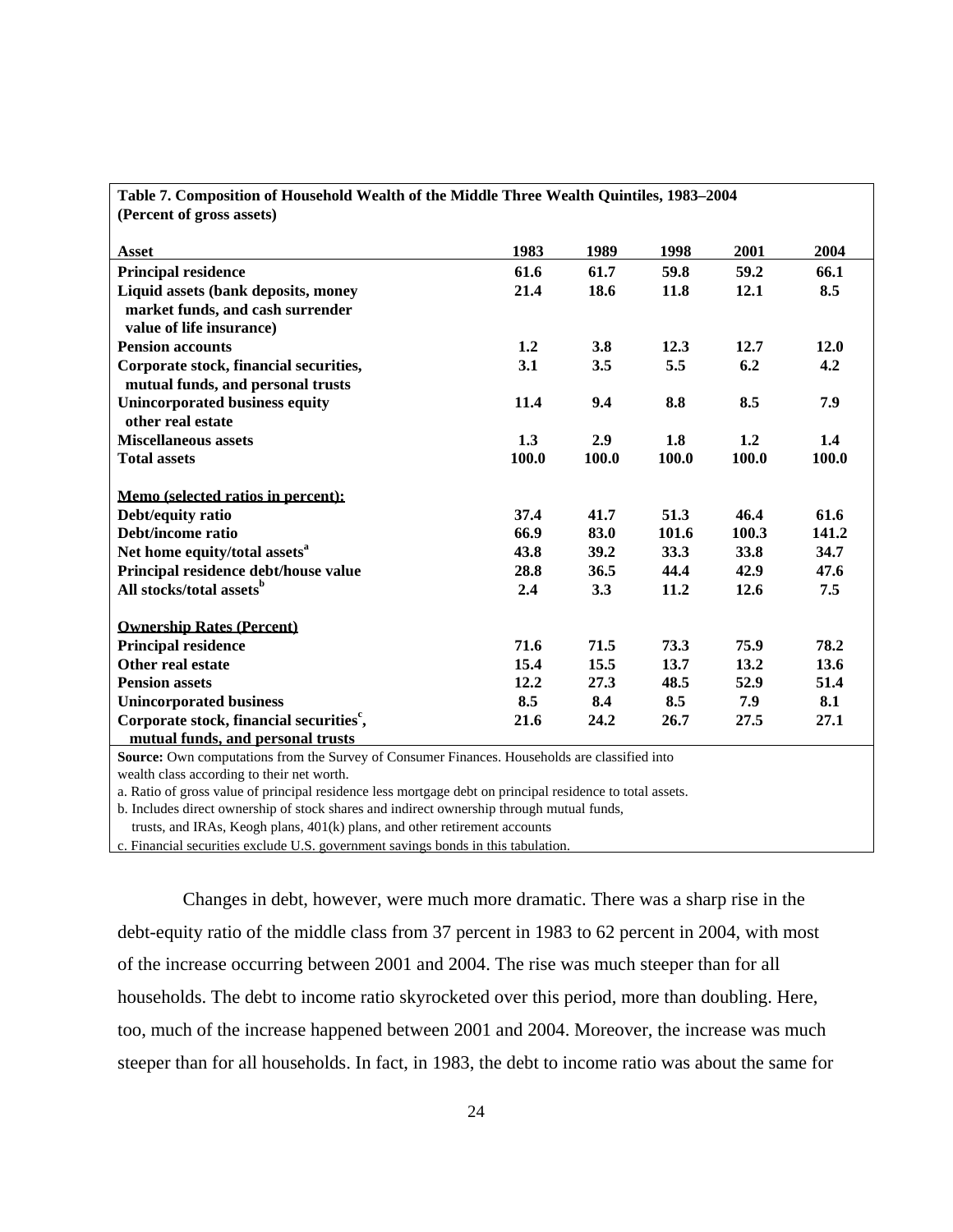middle class as for all households, but by 2004 the ratio was much larger. As for all households, net home equity as a percentage of total assets fell for the middle class from 1983 to 2004 and mortgage debt as a proportion of house value rose.

 Another way to portray differences between middle class households and the rich is to compute the share of total assets of different types held by each group (see Table 8). In 2004, the richest 1 percent of households held about half of all outstanding stock, financial securities, trust equity, and business equity, and 37 percent of non-home real estate. The top 10 percent of families as a group accounted for about 80 to 85 percent of stock shares, bonds, trusts, business equity, and non-home real estate. Moreover, despite the fact that 49 percent of households owned stock shares either directly or indirectly through mutual funds, trusts, or various pension accounts, the richest 10 percent of households accounted for 79 percent of the total value of these stocks, only slightly less than its 85 percent share of directly owned stocks and mutual funds.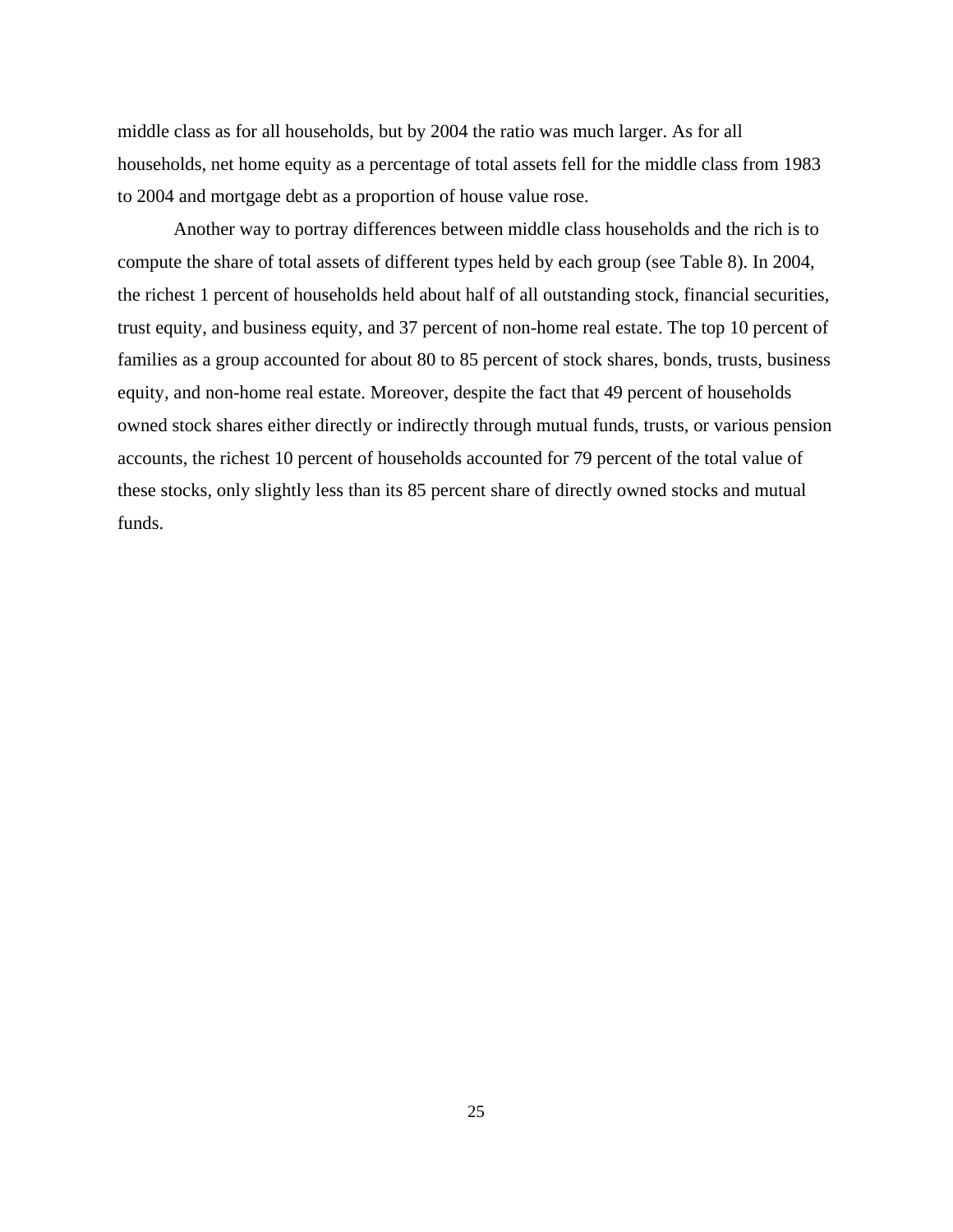#### **Table 8. The Percent of Total Assets Held by Wealth Class, 2004**

|                                                                                                  |                    |                        | <b>Botto</b>       |            |      |      |      | Share of Top 10 % |      |      |      |
|--------------------------------------------------------------------------------------------------|--------------------|------------------------|--------------------|------------|------|------|------|-------------------|------|------|------|
| <b>Asset Type</b>                                                                                | <b>Top</b><br>1.0% | <b>Next</b><br>$9.0\%$ | ${\bf m}$<br>90.0% | All        | 1983 | 1989 | 1992 | 1995              | 1998 | 2001 | 2004 |
|                                                                                                  |                    |                        |                    |            |      |      |      |                   |      |      |      |
| <b>A. Investment assets</b>                                                                      |                    |                        |                    |            |      |      |      |                   |      |      |      |
| <b>Stocks and mutual funds</b>                                                                   | 44.8               | 40.6                   | 14.6               | 100        | 90.4 | 86.0 | 86.3 | 88.4              | 85.1 | 84.5 | 85.4 |
| <b>Financial securities</b>                                                                      | 63.8               | 24.1                   | 12.1               | 100        | 82.9 | 87.1 | 91.3 | 89.8              | 84.1 | 88.7 | 87.9 |
| <b>Trusts</b>                                                                                    | 47.7               | 33.9                   | 18.5               | <b>100</b> | 95.4 | 87.9 | 87.9 | 88.5              | 90.8 | 86.7 | 81.5 |
| <b>Business equity</b>                                                                           | 61.9               | 28.4                   | 9.7                | <b>100</b> | 89.9 | 89.8 | 91.0 | 91.7              | 91.7 | 89.6 | 90.3 |
| Non-home real estate                                                                             | 36.8               | 42.6                   | 20.6               | 100        | 76.3 | 79.6 | 83.0 | 78.7              | 74.9 | 78.5 | 79.4 |
| <b>Total for group</b>                                                                           | 50.3               | 35.3                   | 14.4               | <b>100</b> | 85.6 | 85.7 | 87.6 | 87.5              | 86.2 | 85.5 | 85.6 |
| Stocks, directly or                                                                              | 36.7               | 42.0                   | 21.2               | 100        | 89.7 | 80.8 | 78.7 | 81.9              | 78.7 | 76.9 | 78.8 |
| indirectly owned <sup>a</sup>                                                                    |                    |                        |                    |            |      |      |      |                   |      |      |      |
|                                                                                                  |                    |                        |                    |            |      |      |      |                   |      |      |      |
| <b>B.</b> Housing, liquid assets, pension assets, and debt                                       |                    |                        |                    |            |      |      |      |                   |      |      |      |
| <b>Principal residence</b>                                                                       | 9.8                | 28.2                   | 62.0               | 100        | 34.2 | 34.0 | 36.0 | 31.7              | 35.2 | 37.0 | 38.0 |
| Deposits <sup>b</sup>                                                                            | 20.8               | 40.1                   | 39.1               | <b>100</b> | 52.9 | 61.5 | 59.7 | 62.3              | 51.0 | 57.2 | 60.9 |
| Life insurance                                                                                   | 21.4               | 36.0                   | 42.7               | 100        | 33.6 | 44.6 | 45.0 | 44.9              | 52.8 | 46.0 | 57.3 |
| Pension accounts <sup>c</sup>                                                                    | 13.5               | 44.8                   | 41.7               | 100        | 67.5 | 50.5 | 62.3 | 62.3              | 59.8 | 60.4 | 58.3 |
| <b>Total for group</b>                                                                           | 12.2               | 33.5                   | 54.3               | <b>100</b> | 41.0 | 43.9 | 45.2 | 42.5              | 44.0 | 45.9 | 45.7 |
| <b>Total debt</b>                                                                                | 7.2                | 19.9                   | 73.0               | 100        | 31.8 | 29.4 | 37.5 | 28.3              | 27.0 | 25.9 | 27.0 |
| <b>Source:</b> Own computations from the Survey of Consumer Finances.                            |                    |                        |                    |            |      |      |      |                   |      |      |      |
| Households are classified into wealth class according to their net worth. Brackets for 2004 are: |                    |                        |                    |            |      |      |      |                   |      |      |      |
| Top 1 percent: Net worth of \$6,191,500 or more.                                                 |                    |                        |                    |            |      |      |      |                   |      |      |      |
| Next 9 percent: Net worth between \$811,000 and \$6,191,500.                                     |                    |                        |                    |            |      |      |      |                   |      |      |      |
| Bottom 90 Percent: Net worth less than \$811,000.                                                |                    |                        |                    |            |      |      |      |                   |      |      |      |
| a. Includes direct ownership of stock shares and indirect ownership through mutual funds,        |                    |                        |                    |            |      |      |      |                   |      |      |      |
| trusts, and IRAs, Keogh plans, 401(k) plans, and other retirement accounts                       |                    |                        |                    |            |      |      |      |                   |      |      |      |
| b. Includes demand deposits, savings deposits, time deposits, money market funds, and            |                    |                        |                    |            |      |      |      |                   |      |      |      |
| certificates of deposit.                                                                         |                    |                        |                    |            |      |      |      |                   |      |      |      |

c. IRAs, Keogh plans, 401(k) plans, the accumulated value of defined contribution pension

plans, and other retirement accounts.

 In contrast, owner-occupied housing, deposits, life insurance, and pension accounts were more evenly distributed among households. The bottom 90 percent of households accounted for 62 percent of the value of owner-occupied housing, 39 percent of deposits, 43 percent of life insurance cash value, and 42 percent of the value of pension accounts. Debt was the most evenly distributed component of household wealth, with the bottom 90 percent of households responsible for 73 percent of total indebtedness.

 There was relatively little change between 1983 and 2004 in the concentration of asset ownership, with three exceptions. First, the share of total stocks and mutual funds held by the richest 10 percent of households declined from 90 to 85 percent over this period, and their share of stocks directly or indirectly owned from 90 to 79 percent. Second, the proportion of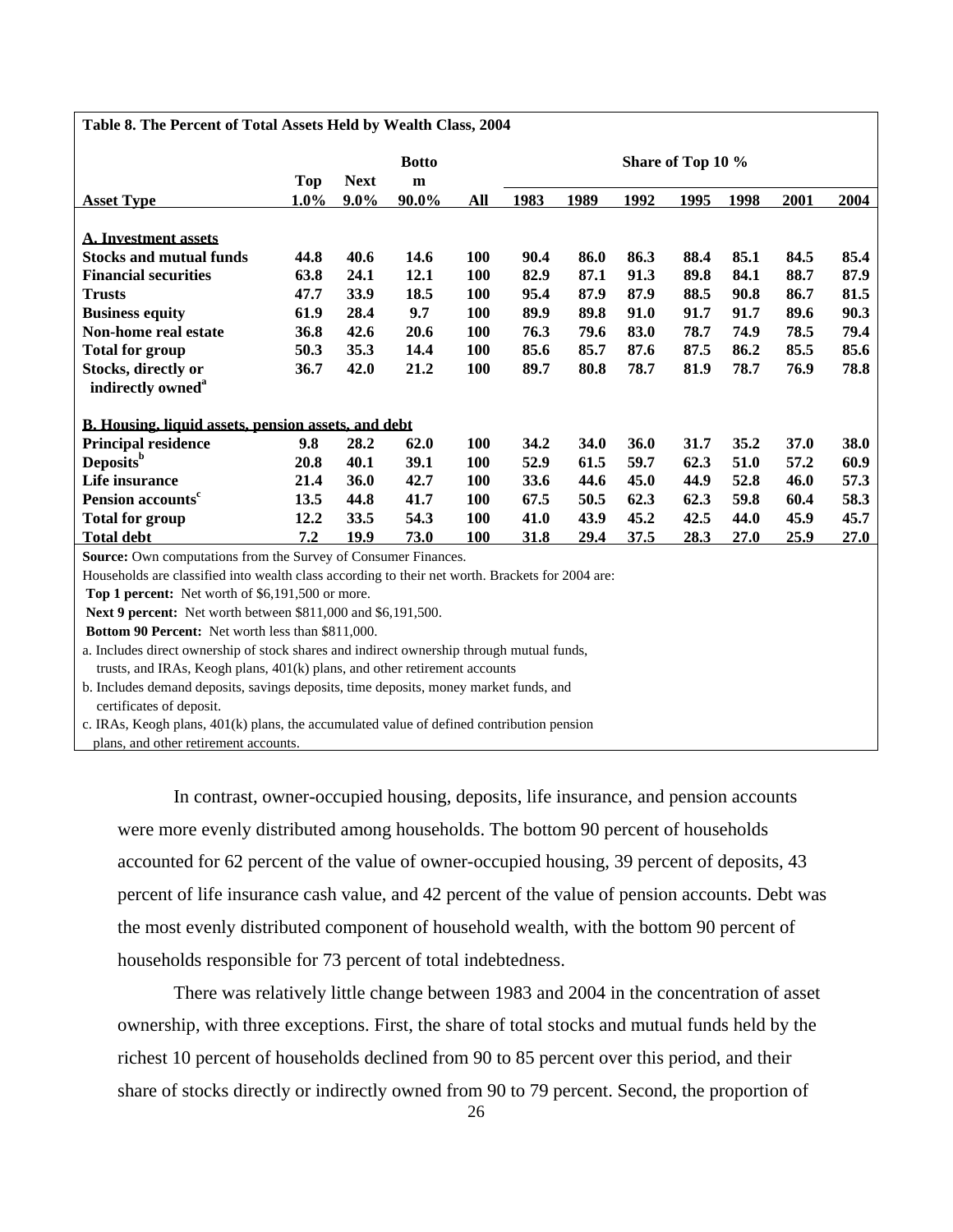total pension accounts held by the top 10 percent fell from 68 percent in 1983 to 51 percent in 1989, reflecting the growing use of IRAs by middle income families, and then rebounded to 58 percent in 2004 from the expansion of 401(k) plans and their adoption by high income earners. Third, the share of total debt held by the top 10 percent also fell from 32 to 27 percent.

### **6. THE RACIAL DIVIDE DIMINISHES A BIT IN 2004**

Striking differences are found in the wealth holdings of different racial and ethnic groups. In Tables 9 and 10, households are divided into three groups: (i) non-Hispanic whites, (ii) non-Hispanic African-Americans, and (iii) Hispanics.<sup>13</sup> In 2004, while the ratio of mean incomes between non-Hispanic white and non-Hispanic black households was a very low 0.49 and the ratio of median incomes was 0.58, the ratios of mean and median wealth holdings were even lower, at 0.19 and 0.10, respectively, and those of nonhome wealth still lower, at 0.15 and 0.01, respectively.<sup>14</sup> The homeownership rate for black households was 50 percent in 2004, about two-thirds the rate among whites, and the percentage of black households with zero or negative net worth stood at 29.4, more than double the corresponding percentage among whites.

**Table 9. Household Income and Wealth by Race, 1983–2004 (In thousands, 2004 dollars)** 

i<br>I

 $13$  The residual group, American Indians and Asians, is excluded here.

<sup>&</sup>lt;sup>14</sup> It should be stressed that the unit of observation is the household, which includes both families (two or more related individuals living together), as well as single adults.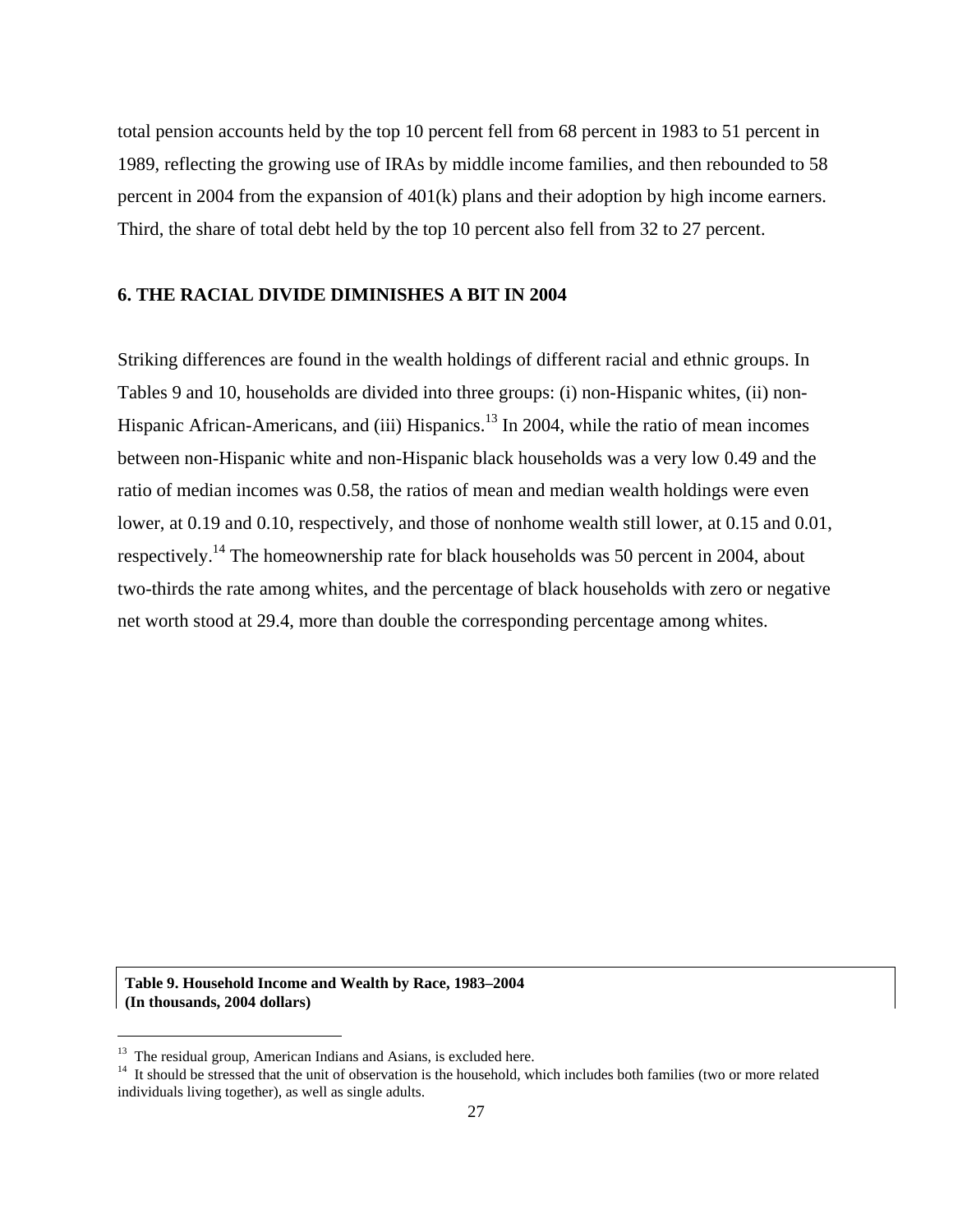|                     |                                    | <b>Means</b>                                             |       |               | <b>Medians</b>           |       |
|---------------------|------------------------------------|----------------------------------------------------------|-------|---------------|--------------------------|-------|
|                     | Non-Hispanic                       | Non-Hispanic                                             |       | Non-Hispanic  | Non-Hispanic             |       |
| Year                | <b>Whites</b>                      | <b>African-Americans</b>                                 | Ratio | <b>Whites</b> | <b>African-Americans</b> | Ratio |
| A. Income           |                                    |                                                          |       |               |                          |       |
| 1982                | 59.1                               | 31.8                                                     | 0.54  | 41.5          | 23.1                     | 0.56  |
| 1988                | 64.7                               | 28.8                                                     | 0.45  | 43.1          | 16.3                     | 0.38  |
| 1991                | 64.3                               | 32.2                                                     | 0.50  | 39.6          | 22.4                     | 0.57  |
| 1994                | 59.1                               | 28.5                                                     | 0.48  | 39.7          | 21.1                     | 0.53  |
| 1997                | 67.0                               | 33.0                                                     | 0.49  | 42.9          | 23.2                     | 0.54  |
| 2000                | 80.9                               | 39.2                                                     | 0.48  | 46.9          | 26.7                     | 0.57  |
| 2003                | 77.8                               | 38.1                                                     | 0.49  | 48.0          | 28.0                     | 0.58  |
| <b>B.</b> Net worth |                                    |                                                          |       |               |                          |       |
| 1983                | 287.9                              | 54.2                                                     | 0.19  | 82.9          | 5.5                      | 0.07  |
| 1989                | 340.6                              | 57.1                                                     | 0.17  | 98.4          | 2.5                      | 0.03  |
| 1992                | 329.6                              | 61.3                                                     | 0.19  | 82.6          | 13.9                     | 0.17  |
| 1995                | 300.4                              | 50.5                                                     | 0.17  | 75.6          | 9.1                      | 0.12  |
| 1998                | 371.9                              | 67.5                                                     | 0.18  | 94.6          | 11.6                     | 0.12  |
| 2001                | 496.8                              | 70.8                                                     | 0.14  | 113.5         | 11.4                     | 0.10  |
| 2004                | 534.0                              | 101.4                                                    | 0.19  | 118.3         | 11.8                     | 0.10  |
| C. Nonhome wealth   |                                    |                                                          |       |               |                          |       |
| 1983                | 212.1                              | 27.3                                                     | 0.13  | 23.1          | 0.0                      | 0.00  |
| 1989                | 257.5                              | 27.9                                                     | 0.11  | 31.2          | 0.0                      | 0.00  |
| 1992                | 253.8                              | 34.9                                                     | 0.14  | 25.4          | 0.2                      | 0.01  |
| 1995                | 233.6                              | 26.3                                                     | 0.11  | 22.4          | 0.2                      | 0.01  |
| 1998                | 295.3                              | 43.6                                                     | 0.15  | 43.6          | 1.4                      | 0.03  |
| 2001                | 394.3                              | 46.1                                                     | 0.12  | 44.9          | 1.2                      | 0.03  |
| 2004                | 402.5                              | 61.5                                                     | 0.15  | 36.1          | 0.3                      | 0.01  |
|                     | D. Homeownership rate (in percent) |                                                          |       |               |                          |       |
| 1983                | 68.1                               | 44.3                                                     | 0.65  |               |                          |       |
| 1989                | 69.3                               | 41.7                                                     | 0.60  |               |                          |       |
| 1992                | 69.0                               | 48.5                                                     | 0.70  |               |                          |       |
| 1995                | 69.4                               | 46.8                                                     | 0.67  |               |                          |       |
| 1998                | 71.8                               | 46.3                                                     | 0.67  |               |                          |       |
| 2001                | 74.1                               | 47.4                                                     | 0.64  |               |                          |       |
| 2004                | 75.8                               | 50.1                                                     | 0.66  |               |                          |       |
|                     |                                    | E. Percent of households with zero or negative net worth |       |               |                          |       |
| 1983                | 11.3                               | 34.1                                                     | 3.01  |               |                          |       |
| 1989                | 12.1                               | 40.7                                                     | 3.38  |               |                          |       |
| 1992                | 13.8                               | 31.5                                                     | 2.28  |               |                          |       |
| 1995                | 15.0                               | 31.3                                                     | 2.09  |               |                          |       |
| 1998                | 14.8                               | 27.4                                                     | 2.09  |               |                          |       |
| 2001                | 13.1                               | 30.9                                                     | 2.35  |               |                          |       |
| 2004                | 13.0                               | 29.4                                                     | 2.27  |               |                          |       |

**Source:** Own computations from the 1983, 1989, 1992, 1995, 1998, 2001, and 2004 SCF. Households are divided into four racial/ethnic groups: (i) non-Hispanic whites; (ii) non-Hispanic blacks; (iii) Hispanics; and (iv) American Indians, Asians, and others. For 1995, 1998, and 2001, the classification scheme does not explicitly indicate non-Hispanic whites and non-Hispanic blacks for the first two categories so that some Hispanics may have classified themselves as either whites or blacks.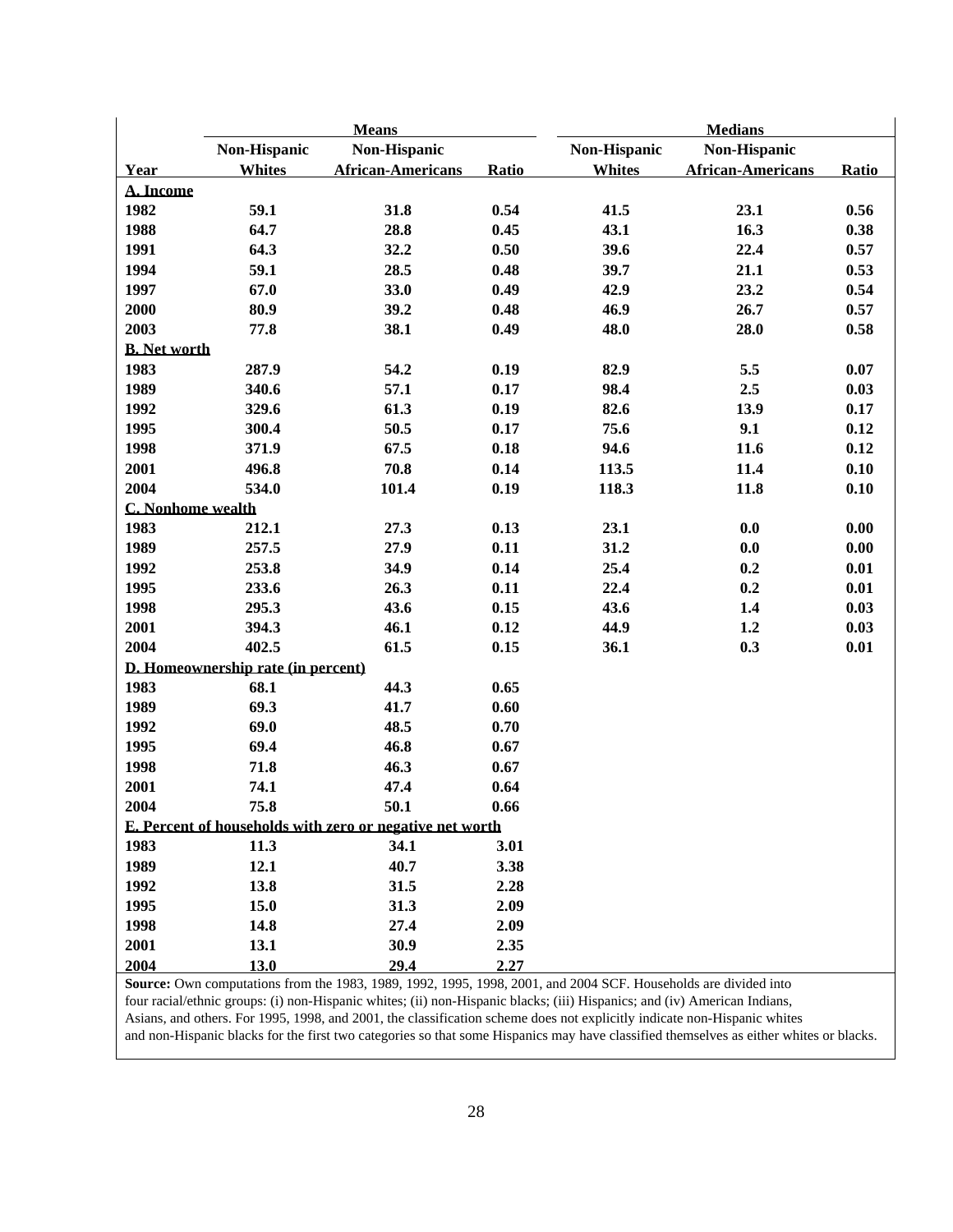|                          | <b>Means</b>                                             |                  |          | <b>Medians</b> |                  |                     |  |  |  |
|--------------------------|----------------------------------------------------------|------------------|----------|----------------|------------------|---------------------|--|--|--|
|                          | Non-Hispanic                                             |                  |          |                | Non-Hispanic     |                     |  |  |  |
|                          | <b>Whites</b>                                            | <b>Hispanics</b> | Ratio    | <b>Whites</b>  | <b>Hispanics</b> | Ratio               |  |  |  |
| A. Income                |                                                          |                  |          |                |                  |                     |  |  |  |
| 1982                     | 59.1                                                     | 35.7             | 0.54     | 41.5           | 27.5             | 0.56                |  |  |  |
| 1988                     | 64.7                                                     | 29.5             | 0.45     | 43.1           | 20.7             | 0.38                |  |  |  |
| 1991                     | 64.3                                                     | 30.3             | 0.50     | 39.6           | 21.1             | 0.57                |  |  |  |
| 1994                     | 59.1                                                     | 38.3             | 0.48     | 39.7           | 27.3             | 0.53                |  |  |  |
| 1997                     | 67.0                                                     | 36.1             | 0.49     | 42.9           | 26.7             | 0.54                |  |  |  |
| 2000                     | 80.9                                                     | 40.1             | 0.50     | 46.9           | 25.6             | 0.55                |  |  |  |
| 2003                     | 77.8                                                     | 38.4             | 0.49     | 48.0           | 26.0             | 0.54                |  |  |  |
| <b>B.</b> Net worth      |                                                          |                  |          |                |                  |                     |  |  |  |
| 1983                     | 287.9                                                    | 46.8             | 0.19     | 82.9           | 3.2              | 0.07                |  |  |  |
| 1989                     | 340.6                                                    | 56.1             | 0.17     | 98.4           | 2.1              | 0.03                |  |  |  |
| 1992                     | 329.6                                                    | 73.3             | 0.19     | 82.6           | 5.0              | 0.17                |  |  |  |
| 1995                     | 300.4                                                    | 63.6             | 0.17     | 75.6           | 6.2              | $0.12\,$            |  |  |  |
| 1998                     | 371.9                                                    | 91.8             | $0.18\,$ | 94.6           | 3.5              | $0.12\,$            |  |  |  |
| 2001                     | 496.8                                                    | 85.4             | 0.17     | 113.5          | 3.1              | 0.03                |  |  |  |
| 2004                     | 534.0                                                    | 114.5            | 0.21     | 118.3          | 5.5              | $0.05\,$            |  |  |  |
| <b>C.</b> Nonhome wealth |                                                          |                  |          |                |                  |                     |  |  |  |
| 1983                     | 212.1                                                    | 13.8             | 0.13     | 23.1           | 0.0              | 0.00                |  |  |  |
| 1989                     | 257.5                                                    | 27.4             | 0.11     | 31.2           | 0.0              | $0.00\,$            |  |  |  |
| 1992                     | 253.8                                                    | 47.1             | 0.14     | 25.4           | 0.0              | $0.01\,$            |  |  |  |
| 1995                     | 233.6                                                    | 36.3             | 0.11     | 22.4           | $\mathbf{0.0}$   | $0.01\,$            |  |  |  |
| 1998                     | 295.3                                                    | 58.4             | 0.15     | 43.6           | 0.0              | 0.03                |  |  |  |
| 2001                     | 394.3                                                    | 54.9             | 0.14     | 44.9           | 0.2              | $0.01\,$            |  |  |  |
| 2004                     | 402.5                                                    | 67.0             | 0.17     | 36.1           | 0.1              | $\boldsymbol{0.00}$ |  |  |  |
|                          | D. Homeownership rate (in percent)                       |                  |          |                |                  |                     |  |  |  |
| 1983                     | 68.1                                                     | 32.6             | 0.65     |                |                  |                     |  |  |  |
| 1989                     | 69.3                                                     | 39.8             | $0.60\,$ |                |                  |                     |  |  |  |
| 1992                     | 69.0                                                     | 43.1             | 0.70     |                |                  |                     |  |  |  |
| 1995                     | 69.4                                                     | 44.4             | $0.67\,$ |                |                  |                     |  |  |  |
| 1998                     | 71.8                                                     | 44.2             | $0.67\,$ |                |                  |                     |  |  |  |
| 2001                     | 74.1                                                     | 44.3             | $0.60\,$ |                |                  |                     |  |  |  |
| 2004                     | 75.8                                                     | 47.7             | 0.63     |                |                  |                     |  |  |  |
|                          | E. Percent of households with zero or negative net worth |                  |          |                |                  |                     |  |  |  |
| 1983                     | 11.3                                                     | 40.3             | 3.01     |                |                  |                     |  |  |  |
| 1989                     | 12.1                                                     | 39.9             | 3.38     |                |                  |                     |  |  |  |
| 1992                     | 13.8                                                     | 41.2             | 2.28     |                |                  |                     |  |  |  |
| 1995                     | 15.0                                                     | 38.3             | 2.09     |                |                  |                     |  |  |  |
| 1998                     | 14.8                                                     | 36.2             | 2.09     |                |                  |                     |  |  |  |
| 2001                     | 13.1                                                     | 35.3             | 2.69     |                |                  |                     |  |  |  |
| 2004                     | 13.0                                                     | 31.3             | 2.41     |                |                  |                     |  |  |  |

**Table 10. Family Income and Wealth for Non-Hispanic Whites and Hispanics, 1983–2004**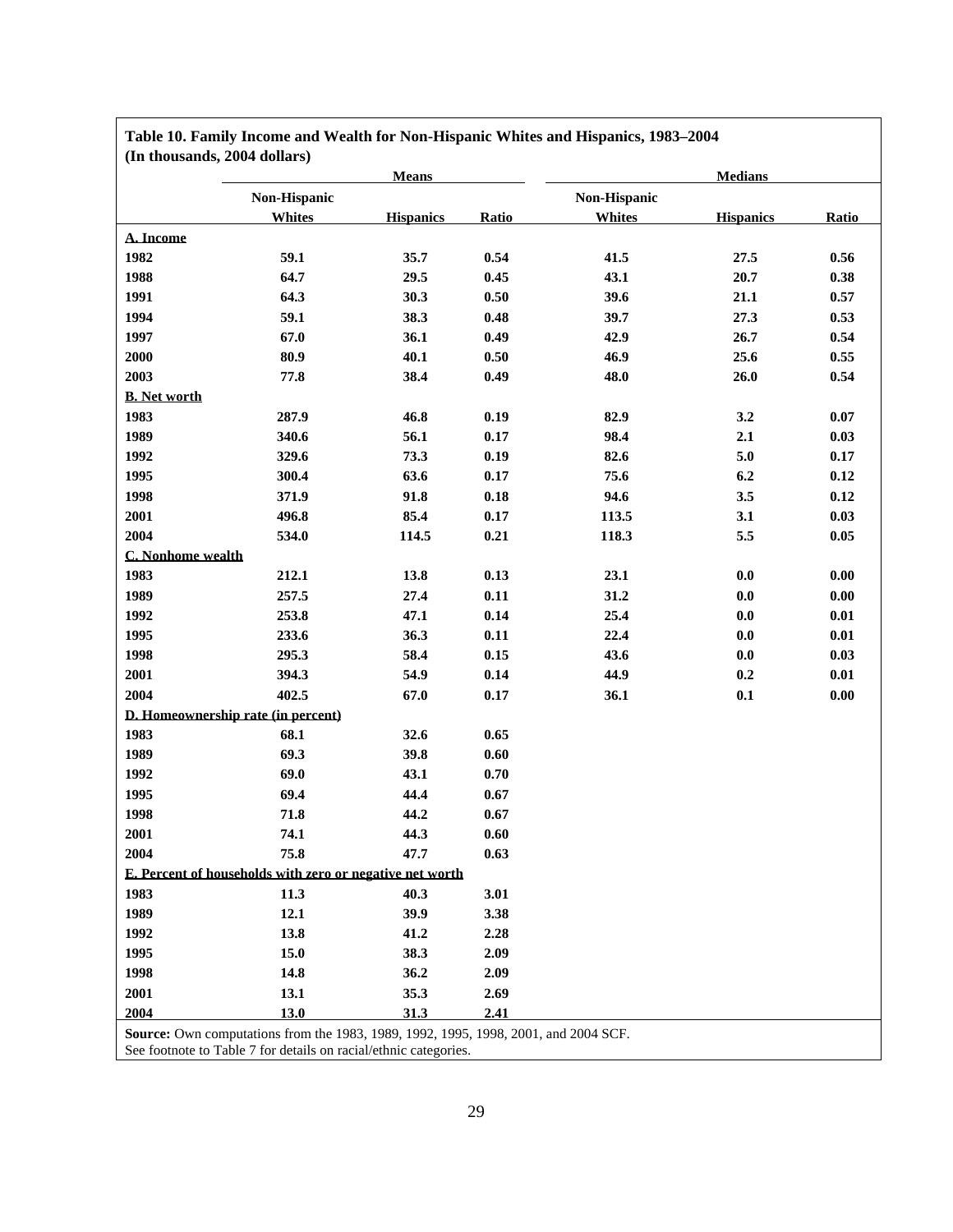Between 1982 and 2003, while the average real income of non-Hispanic white households increased by 32 percent and the median by 16 percent, the former rose by only 20 percent for non-Hispanic black households and the latter by 22 percent. As a result, the ratio of mean income slipped from 0.54 in 1982 to 0.49 in 2003, while the ratio of median income rose slightly, from 0.56 to 0.58.

 Between 1983 and 2001, average net worth (in 2001 dollars) rose by a whopping 73 percent for whites but only by 31 percent for black households, so that the net worth ratio fell from 0.19 to 0.14. Most of the slippage occurred between 1998 and 2001, when white net worth surged by a spectacular 34 percent and black net worth advanced by only a respectable 5 percent. Indeed, mean net worth growth among black households was slightly higher in the 1998–2001 years, at 1.55 percent per year, than in the preceding 15 years, at 1.47 percent per year. The difference in the 1998–2001 period was the huge increase in household wealth among white households. However, between 2001 and 2004, mean net worth among black households gained an astounding 43 percent, while white wealth advanced only 7.5 percent, so that by 2004 the net worth ratio was back to 0.19, the same level as in 1983.

It is not clear how much of the sharp drop in the racial wealth gap between 1998 and 2001 and the turnaround between 2001 and 2004 is due to actual wealth changes in the African-American community and how much is due to sampling variability (since the sample sizes of non-Hispanic African Americans are relatively small in all years). However, one salient difference between the two groups is the much higher share of stocks in the white portfolio and the much higher share of principal residences in the portfolio of black households. In 2001, the gross value of principal residences formed 46.3 percent of the gross assets of black households and only 26.9 percent that of white households, while (total) stocks were 25.4 percent of the total assets of whites and only 14.9 percent that of black households. Moreover, while the debt ratio was higher for black than white households in 2001 (debt to asset ratios of 0.324 and 0.115, respectively), the ratio declined for black households from 2001 to 2004 (to 0.297) but rose for whites (to 0.140).

In the case of median wealth, the black-white ratio first increased from 7 to 12 percent between 1983 and 1998 and then diminished to 10 percent in 2001, where it remained in 2004. In this case, median wealth for white households grew by 25 percent between 1998 and 2004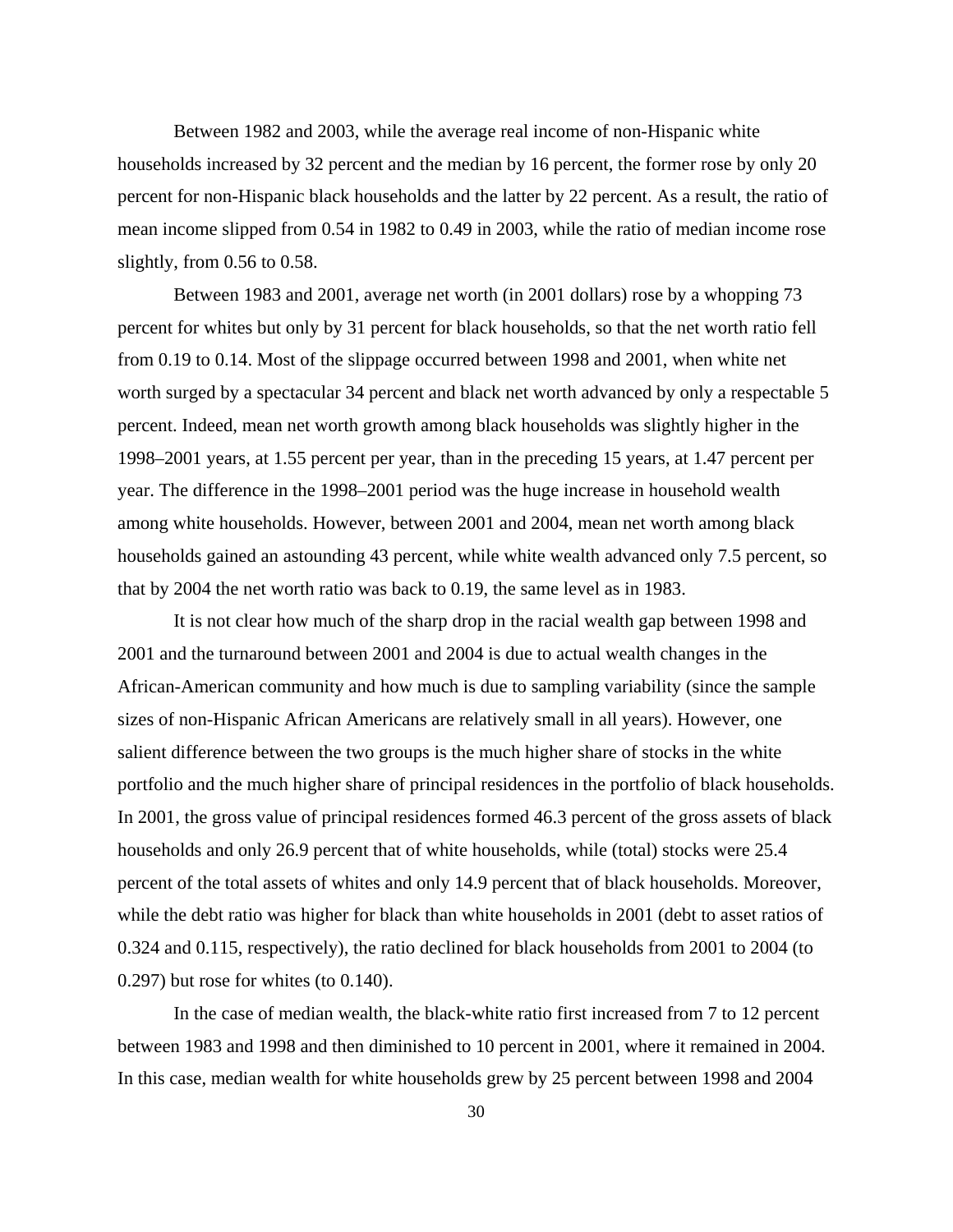but by only 2.1 percent among black households.

 Average nonhome wealth also increased somewhat more for black than white households between 1983 and 1998, so that the ratio rose from 13 to 15 percent. However, between 1998 and 2001, mean nonhome wealth among white households also surged by 34 percent but inched up only 6 percent among black households, so that the ratio dwindled back to 0.12—even lower than in 1983. Once again there was a notable recovery from 2001 to 2004, where mean nonhome wealth climbed by 33 percent among blacks but was virtually unchanged among white households, so that by 2004 the ratio was up to 0.15, the same level as in 2001. The reasons here are also the lower share of nonhome assets held in the form of stocks by black households and the decrease in their debt ratio over the 2001–2004 period. The median nonhome wealth of non-Hispanic black households also increased, from virtually zero in 1983 to a positive \$1,100 in 2001, and the corresponding ratio also grew, from zero to 3 percent. However, from 2001 to 2004, median nonhome wealth among blacks toppled to only \$300 and the corresponding ratio fell to only 1 percent. The reason for the decline is the faster growth of debt among black middle class households than among whites.

The homeownership rate of black households grew from 44.3 to 47.4 percent between 1983 and 2001 but relative to white households, the homeownership rate first increased from a ratio of 0.65 in 1983 to 0.67 in 1998 and then slipped to 0.64 in 2001. The change over the 1998–2001 period primarily reflects a big jump in the white homeownership rate of 2.3 percentage points. However, from 2001 to 2004, the black homeownership rate surged to a little over half, while the white homeownership rate moved up to only 75.8 percent. As a result, the homeownership rate ratio recovered a bit to 0.66 by 2004.

In contrast, the percentage of black households reporting zero or negative net worth fell from 34.1 percent in 1983 to 27.4 percent in 1998 (and likewise declined relative to white households), but then retreated to 30.9 percent in 2001 (and also rose relative to the corresponding rate for white households).<sup>15</sup> In 2004, the share of black households with nonpositive wealth dipped a bit again, to 29.4 percent, and also fell a bit relative to the corresponding share of white households.

i<br>I

<sup>&</sup>lt;sup>15</sup> There is a large amount of variation in the income and wealth figures for both blacks and Hispanics on a year-by-year basis. This is probably a reflection of the small sample sizes for these two groups and the associated sampling variability,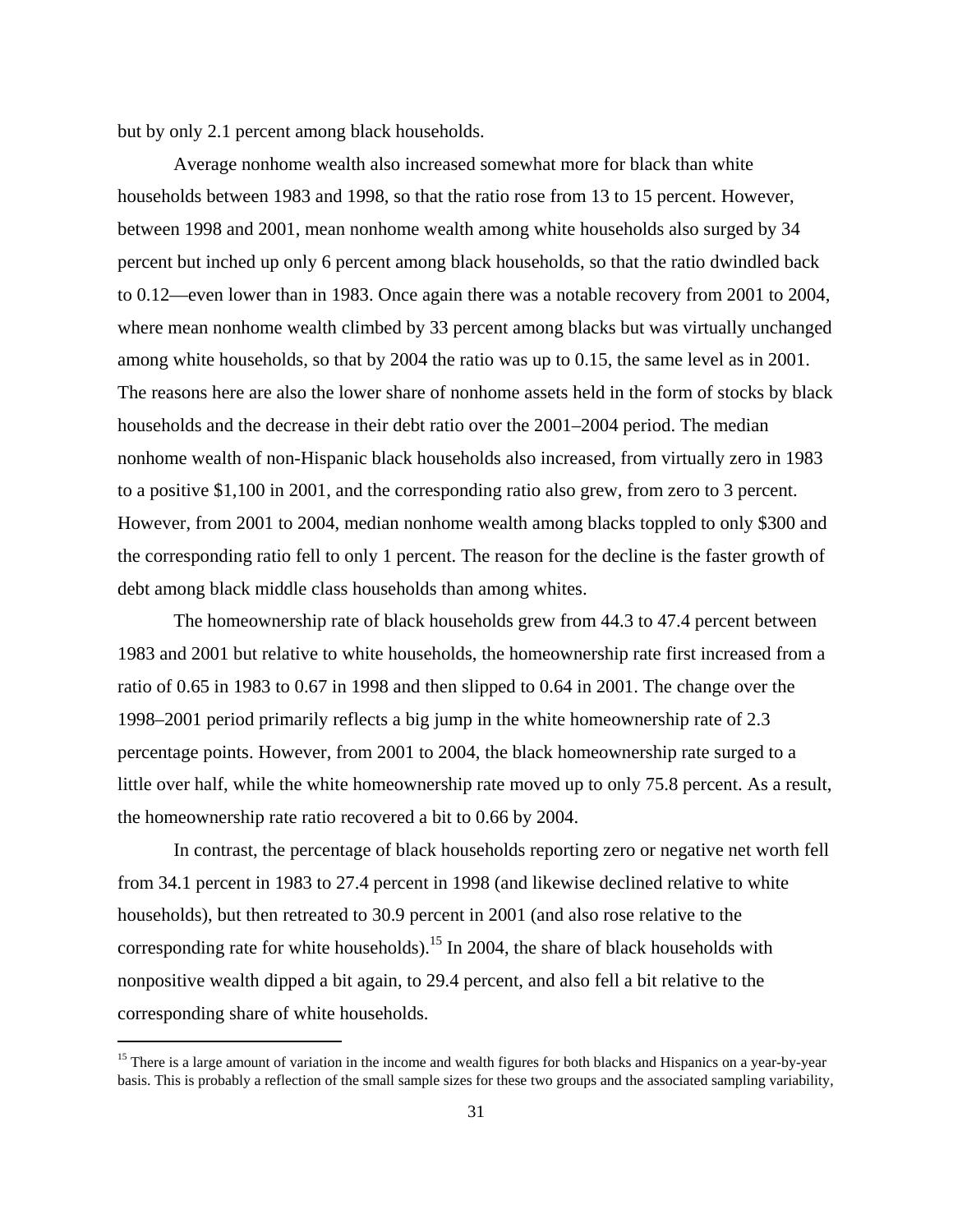The picture is quite similar for Hispanics (see Table 10). The ratios of mean and median income between Hispanics and non-Hispanic whites in 2004 were 0.49 and 0.54, respectively—the former the same as those between African-American and white households but the latter somewhat lower. The ratio of mean net worth was 0.21 and the ratio of mean nonhome wealth 0.17, both slightly higher than the corresponding ratios between black and white households. However, the ratios of medians were 0.05 and 0.00, respectively, lower than those between blacks and whites. The Hispanic homeownership rate was 48 percent, less than that of non-Hispanic black households, and 32 percent of Hispanic households reported zero or negative wealth, compared to 29 percent of African-Americans.

 Progress among Hispanic households over the period from 1983 to 2004 was also a mixed story. Mean household income for Hispanics advanced a bit while median income actually declined slightly, so that the ratio of mean income dropped from 54 to 49 percent and that of median income from 56 to 54 percent. Between 1983 and 1998, mean wealth almost doubled for Hispanic households and mean nonhome wealth grew more than four-fold, but between 1989 and 2001 both declined in absolute terms. As a result, the ratio of mean net worth climbed from 16 percent in 1983 to 25 percent in 1998 and then tumbled to 17 percent in 2001, and the ratio of mean nonhome wealth jumped from 7 to 20 percent between 1983 and 1998 then fell off to 14 percent in 2001. However, both recovered in 2004. Mean net worth among Hispanics climbed by 32 percent between 2001 and 2004 and mean nonhome wealth by 22 percent, and the corresponding ratios advanced to 21 percent and 17 percent, respectively.

From 1983 to 2004, median wealth among Hispanics remained largely unchanged, as did median nonhome wealth (at virtually zero!), so that the ratio of both median wealth and median nonhome wealth between Hispanics and non-Hispanic whites stayed pretty much the same. On the other hand, the homeownership rate among Hispanic households surged from 33 to 44 percent between 1983 and 1998 and the ratio of homeownership rates between the two groups gained from 0.65 in 1983 to 0.67 in 1998. No progress was made among Hispanics in the homeownership rate between 1998 and 2001, so that the homeownership ratio fell back to 0.60. However, between 2001 and 2004, the Hispanic homeownership rose once again, to almost 48 percent, and the homeownership ratio partially recovered to 0.63. The percentage of

i

as well as some changes in the wording of questions on race and ethnicity over the five surveys.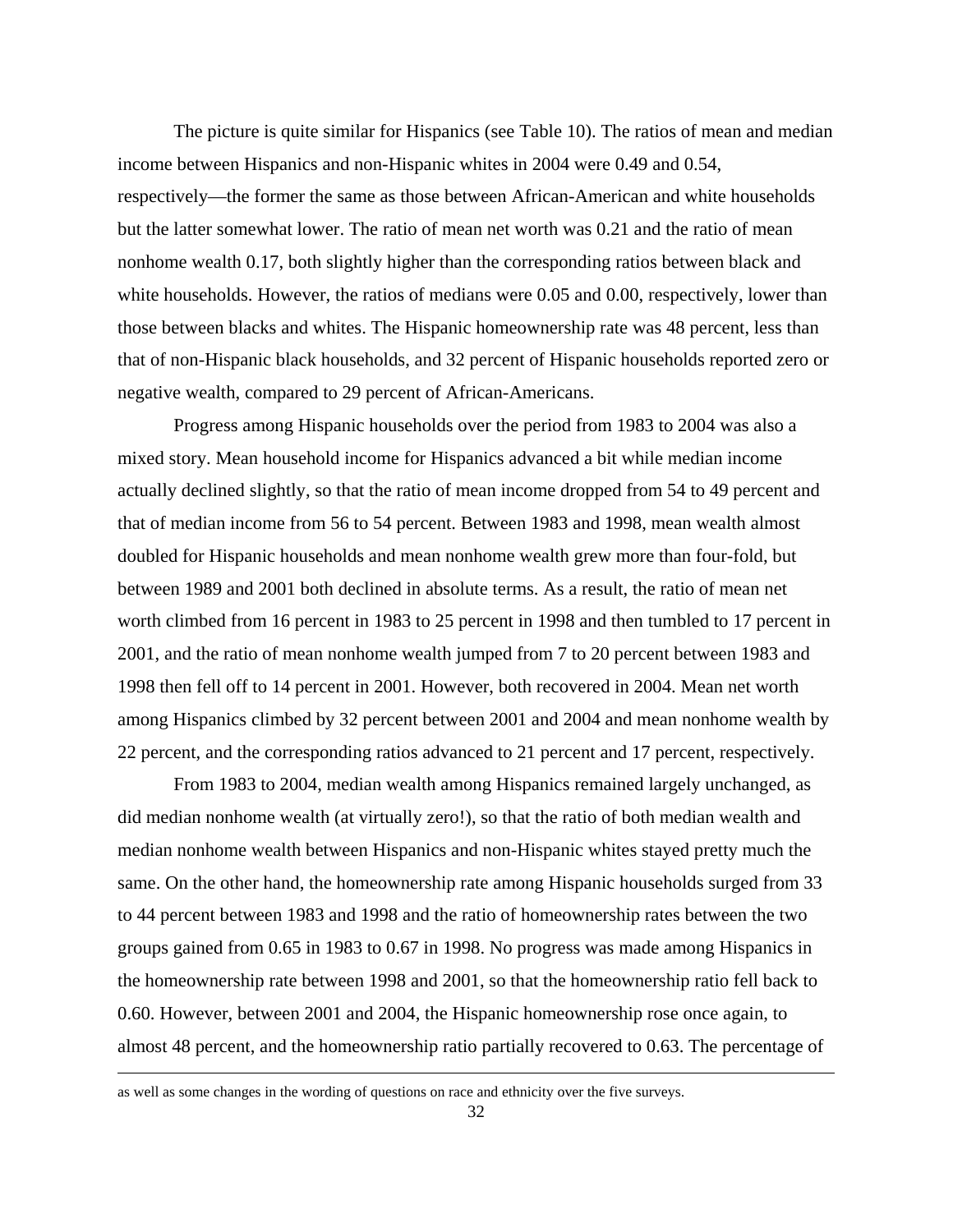Hispanic households with zero or negative net worth fell rather steadily over time, from 40 percent in 1983 to 31 percent in 2004, and the share relative to white household tumbled from a ratio of 3.01 to 2.41. Here, too, the ratio first spiked upward from 2.1 in 1998 to 2.7 in 2001 before recovering partway to 2.4 in 2004.

 Despite some progress from 2001 to 2004, the respective wealth gaps between African-Americans and Hispanics on the one hand and non-Hispanic whites on the other were still much greater than the corresponding income gaps in 2004. While the income ratios were of the order of 50 percent, the wealth ratios were of the order of 15–20 percent. Median nonhome wealth among non-Hispanic black and Hispanic households was still virtually zero in 2004 and the percent with zero or negative net worth was around 30 percent, in contrast to 13 percent among non-Hispanic white households (a difference that appears to mirror the gap in poverty rates). While blacks and Hispanics were left out of the wealth surge of the years 1998 to 2001 because of relatively low stock ownership (see Section 8 below for more details), they actually benefited from this (and the relatively high share of houses in their portfolio) in the 2001–2004 period. Another factor is that black households saw a decline in their debt to asset ratio from 2001 to 2004, while white households saw an increase (as did Hispanic households).<sup>16</sup>

#### **7. THE YOUNG GET INCREASINGLY POORER**

i<br>I

As shown in Table 11, the cross-sectional age-wealth profiles of 1983, 1989, 1992, 1995, 1998, 2001, and 2004 generally follow the predicted hump-shaped pattern of the life-cycle model (see, for example, Modigliani and Brumberg 1954). Mean wealth increases with age up through age 65 or so and then falls off. Nonhome wealth has an almost identical profile, though the peak is generally somewhat higher than for net worth. Homeownership rates also have a similar profile, though the fall-off after the peak age is much more attenuated than for the wealth numbers (and in 2004 they actually show a steady rise with age). In 2004, the wealth of elderly

 $16$  One important reason for the wealth gap is differences in inheritances. According to my calculations from the SCF data, 24.1 percent of white households in 1998 reported receiving an inheritance over their lifetime, compared to 11.0 percent of black households, and the average bequest among white inheritors was \$115,000 (present value in 1998) and only \$32,000 among black inheritors. Thus, inheritances appear to play a vital role in explaining the large wealth gap, particularly in light of the fact that black families appear to save more than white families at similar income levels (see, for example, Blau and Graham 1990 and Oliver and Shapiro 1997).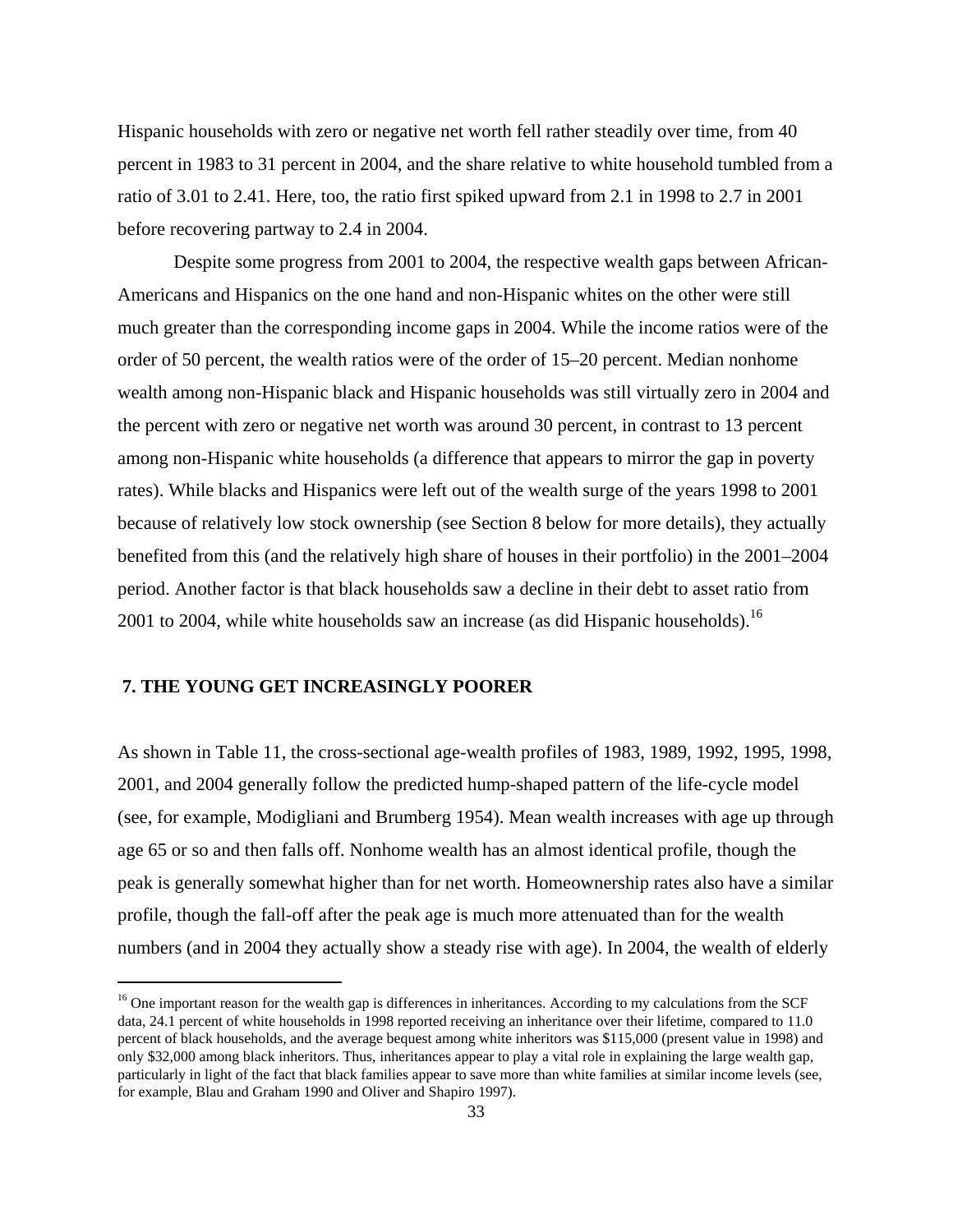households (age 65 and over) averaged 54 percent higher than the nonelderly and their homeownership rate was 18 percentage points higher.

| Table 11. Age-Wealth Profiles and Homeownership Rates by Age, 1983-2004                          |      |      |      |      |      |      |      |  |
|--------------------------------------------------------------------------------------------------|------|------|------|------|------|------|------|--|
| Age                                                                                              | 1983 | 1989 | 1992 | 1995 | 1998 | 2001 | 2004 |  |
|                                                                                                  |      |      |      |      |      |      |      |  |
| A. Mean net worth (ratio to overall mean)                                                        |      |      |      |      |      |      |      |  |
| <b>Overall</b>                                                                                   | 1.00 | 1.00 | 1.00 | 1.00 | 1.00 | 1.00 | 1.00 |  |
|                                                                                                  |      |      |      |      |      |      |      |  |
| Under 35                                                                                         | 0.21 | 0.29 | 0.20 | 0.16 | 0.22 | 0.19 | 0.14 |  |
| 35-44                                                                                            | 0.71 | 0.72 | 0.71 | 0.65 | 0.68 | 0.64 | 0.65 |  |
| 45-54                                                                                            | 1.53 | 1.50 | 1.42 | 1.39 | 1.27 | 1.25 | 1.21 |  |
| 55-64                                                                                            | 1.67 | 1.58 | 1.82 | 1.81 | 1.91 | 1.86 | 1.91 |  |
| 65-74                                                                                            | 1.93 | 1.61 | 1.59 | 1.71 | 1.68 | 1.72 | 1.57 |  |
| 75 & over                                                                                        | 1.05 | 1.26 | 1.20 | 1.32 | 1.12 | 1.20 | 1.19 |  |
|                                                                                                  |      |      |      |      |      |      |      |  |
| B. Mean nonhome wealth (ratio to overall mean)                                                   |      |      |      |      |      |      |      |  |
| <b>Overall</b>                                                                                   | 1.00 | 1.00 | 1.00 | 1.00 | 1.00 | 1.00 | 1.00 |  |
|                                                                                                  |      |      |      |      |      |      |      |  |
| <b>Under 35</b>                                                                                  | 0.17 | 0.28 | 0.18 | 0.14 | 0.21 | 0.19 | 0.12 |  |
| 35-44                                                                                            | 0.59 | 0.68 | 0.69 | 0.62 | 0.67 | 0.61 | 0.64 |  |
| 45-54                                                                                            | 1.53 | 1.48 | 1.45 | 1.43 | 1.31 | 1.27 | 1.24 |  |
| 55-64                                                                                            | 1.72 | 1.60 | 1.89 | 1.86 | 1.99 | 1.94 | 1.97 |  |
| 65-74                                                                                            | 2.12 | 1.69 | 1.60 | 1.75 | 1.66 | 1.74 | 1.61 |  |
| 75 & over                                                                                        | 1.10 | 1.27 | 1.14 | 1.26 | 1.00 | 1.11 | 1.08 |  |
|                                                                                                  |      |      |      |      |      |      |      |  |
| C. Homeownership rate (in percent)                                                               |      |      |      |      |      |      |      |  |
| <b>Overall</b>                                                                                   | 63.4 | 62.8 | 64.1 | 64.7 | 66.3 | 67.7 | 69.1 |  |
|                                                                                                  |      |      |      |      |      |      |      |  |
| <b>Under 35</b>                                                                                  | 38.7 | 36.3 | 36.8 | 37.9 | 39.2 | 40.2 | 41.5 |  |
| 35-44                                                                                            | 68.4 | 64.1 | 64.4 | 64.7 | 66.7 | 67.6 | 68.6 |  |
| 45-54                                                                                            | 78.2 | 75.1 | 75.5 | 75.4 | 74.5 | 76.1 | 77.3 |  |
| 55-64                                                                                            | 77.0 | 79.2 | 77.9 | 82.3 | 80.6 | 83.2 | 79.1 |  |
| 65-74                                                                                            | 78.3 | 78.1 | 78.8 | 79.4 | 81.7 | 82.5 | 81.2 |  |
| 75 & over<br>Source: Own computations from the 1983, 1989, 1992, 1995, 1998, 2001, and 2004 SCF. | 69.4 | 70.2 | 78.1 | 72.5 | 76.9 | 76.2 | 85.1 |  |

Households are classified according to the age of the householder.

 Despite the apparent similarity in the profiles, there have been notable shifts in the relative wealth holdings of age groups between 1983 and 2004. The relative wealth of the youngest age group, under 35 years of age, expanded from 21 percent of the overall mean in 1983 to 29 percent in 1989, but then collapsed to only 14 percent in 2004. Indeed, their relative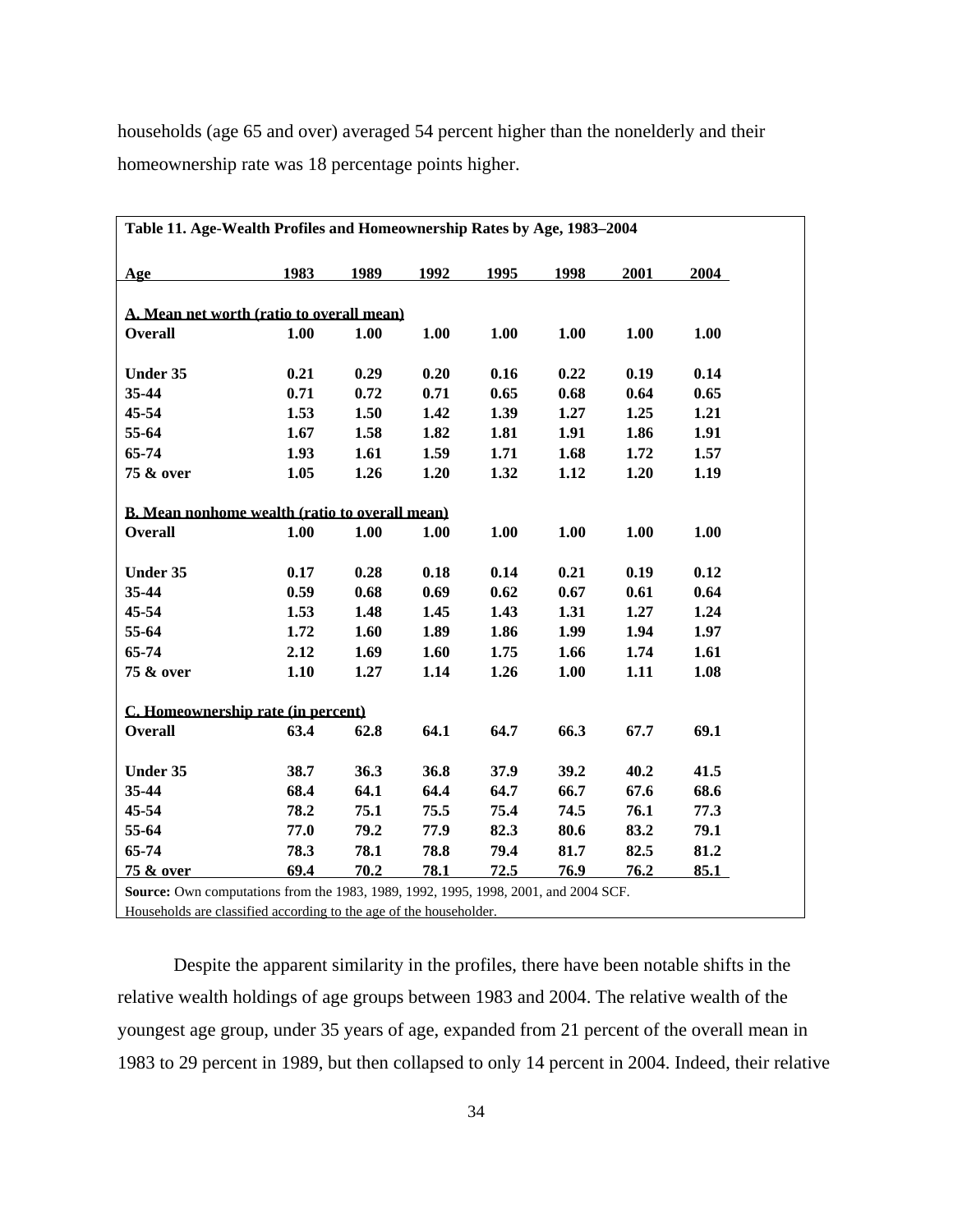wealth level was steadily declining from 1998. In 2004, the mean wealth of the youngest age group was \$61,400, which was less than the mean wealth of this age group in 1989. The mean net worth of the next youngest age group, 35–44, relative to the overall mean remained fairly steady at around 0.71 from 1983 to 1992 and then dipped to 0.65 in 1995, where it has generally remained ever since. The relative wealth of the next youngest age group, 45–54, also tumbled rather steadily over time, from 1.53 in 1983 to 1.21 in 2004. The relative wealth of age group 65–74 plummeted from 1.93 in 1983 to 1.61 in 1989, regained some of the lost ground, reaching 1.72 in 2001, and then underwent another steep drop to 1.57 in 2004.

 The biggest relative gain was recorded by age group 55–64, which gained rather steadily over time from 1.67 in 1983 to 1.91 in 2004. The wealth of the oldest age group, age 75 and over, gained substantially, from only 5 percent above the mean in 1983 to 32 percent in 1995 but then fell back to 19 percent in 2004, though still above its 1983 level.

Results for nonhome wealth are very similar. The average nonhome wealth of the youngest age group climbed from 17 to 28 percent of the overall mean from 1983 to 1989 and then plummeted to only 12 percent in 2004. The mean nonhome wealth of age group 45–54 and 65–74 also fell over the 1983–2004 period, whereas that of age group 55–64 rose. Two patterns were somewhat different. The relative mean nonhome wealth of age group 35–44 rose from 0.59 in 1983 to 0.68 in 1989 and then declined to 0.64 in 2004, above its 1983 level, while that of the oldest age group rose from 10 percent above the mean in 1983 to 27 percent above the mean in 1983 and then fell back to 8 percent above the mean in 2004 (slightly below its 1983 position).

 Changes in homeownership rates tend to mirror these trends. While the overall ownership rate increased by 5.7 percentage points from 63.4 to 69.1 percent between 1983 and 2004, the share of households in the youngest age group owning their own home increased by only 2.8 percentage points. It remained almost unchanged for those between 35 and 44 of age and between 45 and 54 years of age. The oldest age groups all increased their homeownership rate: by 2.1 percentage points for age group 55–64, by 2.9 percentage points for age group 65– 74, and by a staggering 15.7 percentage points for the oldest age group. Indeed, for the oldest

35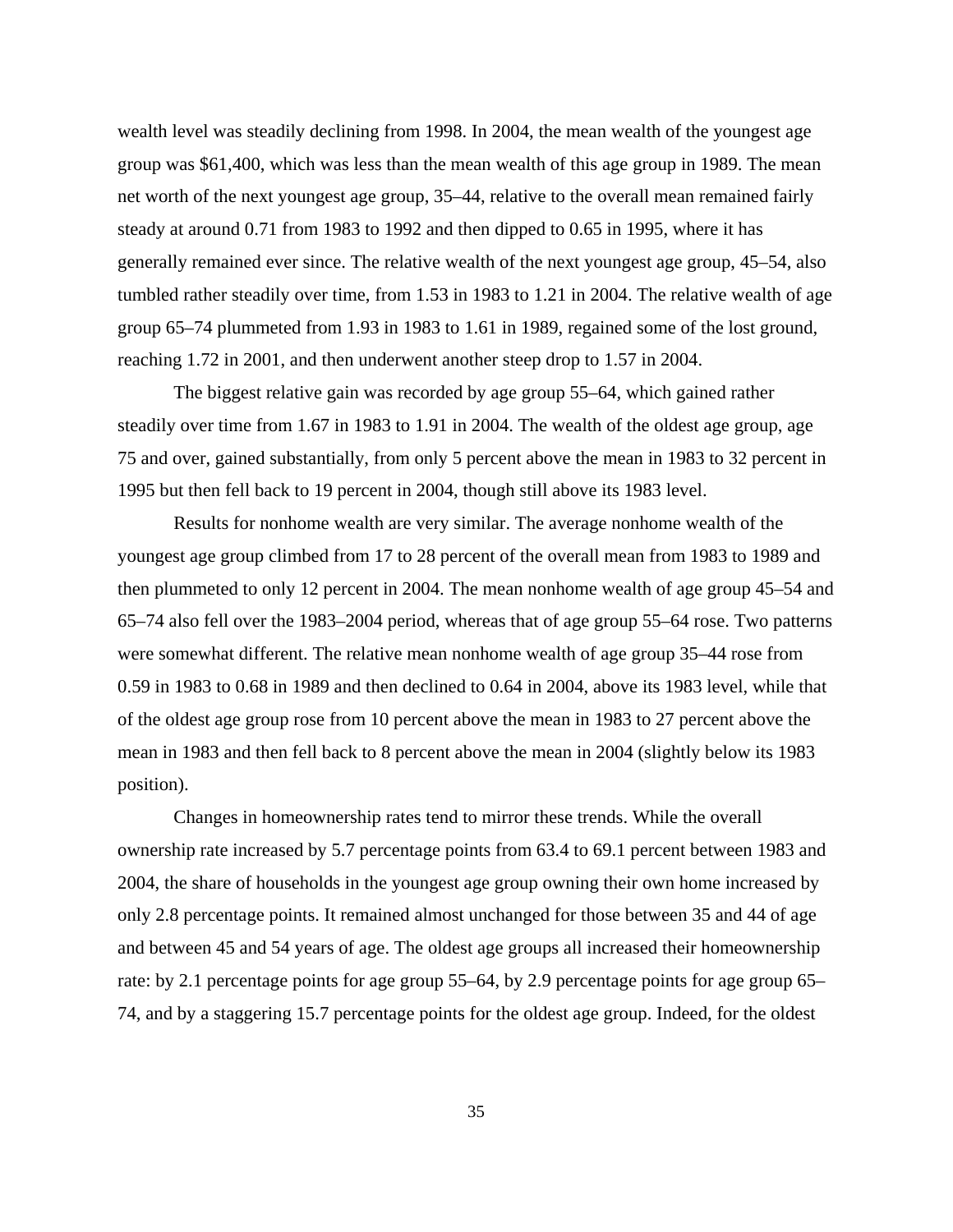group, the homeownership rate rose by almost 9 percentage points from 2001 to 2004.<sup>17</sup> By 2004, homeownership rates rose monotonically with age. The statistics point to a relative shifting of home ownership away from younger towards older households between 1983 and 2004.

# **8. STOCK OWNERSHIP FIRST RISES AND THEN FALLS**

Tables 12a and 12b report on overall stock ownership trends from 1983 to 2004. The proportion of households who owned corporate stock shares directly declined a bit between 1983 and 1989, from 13.7 to 13.1 percent, while the share that owned any stocks or mutual funds plunged over these years, from 24.4 to 19.9 percent.<sup>18</sup> In contrast, the share of households owning stocks and mutual funds worth \$5,000 or more (in 1995 dollars) was stable over this period; and, indeed, the proportion with holdings of \$10,000 or more and with \$25,000 or more actually rose over this period. These changes over the 1983–1989 period might reflect the steep drop in the stock market in 1987 and the consequent exit of small fund holders during and after 1987. Yet, despite a 62 percent real increase in stock prices (as measured by the Standard and Poor 500 Index), stocks plus mutual funds as a share of total household asset actually declined form 9.0 percent in 1983 to 6.9 percent in 1989.

| Table 12a. Stock Ownership, 1983 and 1989<br>(Percent of households holding stocks) |      |      |         |
|-------------------------------------------------------------------------------------|------|------|---------|
| <b>Stock Type</b>                                                                   | 1983 | 1989 | 1983-89 |
| Direct stock holdings only                                                          | 13.7 | 13.1 |         |
| <b>Stocks and mutual funds</b>                                                      |      |      |         |
| 1. Any holdings                                                                     | 24.4 | 19.9 |         |
| 2. Holdings worth \$5,000 or more <sup>4</sup>                                      | 14.5 | 14.6 |         |
| 3. Holdings worth \$10,000 or more <sup>a</sup>                                     | 10.8 | 12.3 |         |
| 4. Holdings worth \$25,000 or more <sup>a</sup>                                     | 6.2  | 8.4  |         |
| Memo:                                                                               |      |      |         |
| Stocks plus mutual funds as a percent<br>of total assets                            | 9.0  | 6.9  |         |
| Percentage change in S&P 500 Index,                                                 |      |      | 61.7    |

 $17$  As with racial minorities, the sample size is relatively small for age group 75 and over, so that this result may be ascribable to sampling variation.

i<br>I

<sup>&</sup>lt;sup>18</sup> The 1983 data do not permit an estimation of indirect stock ownership, so that we present the results for 1983 and 1989 separately from the other years.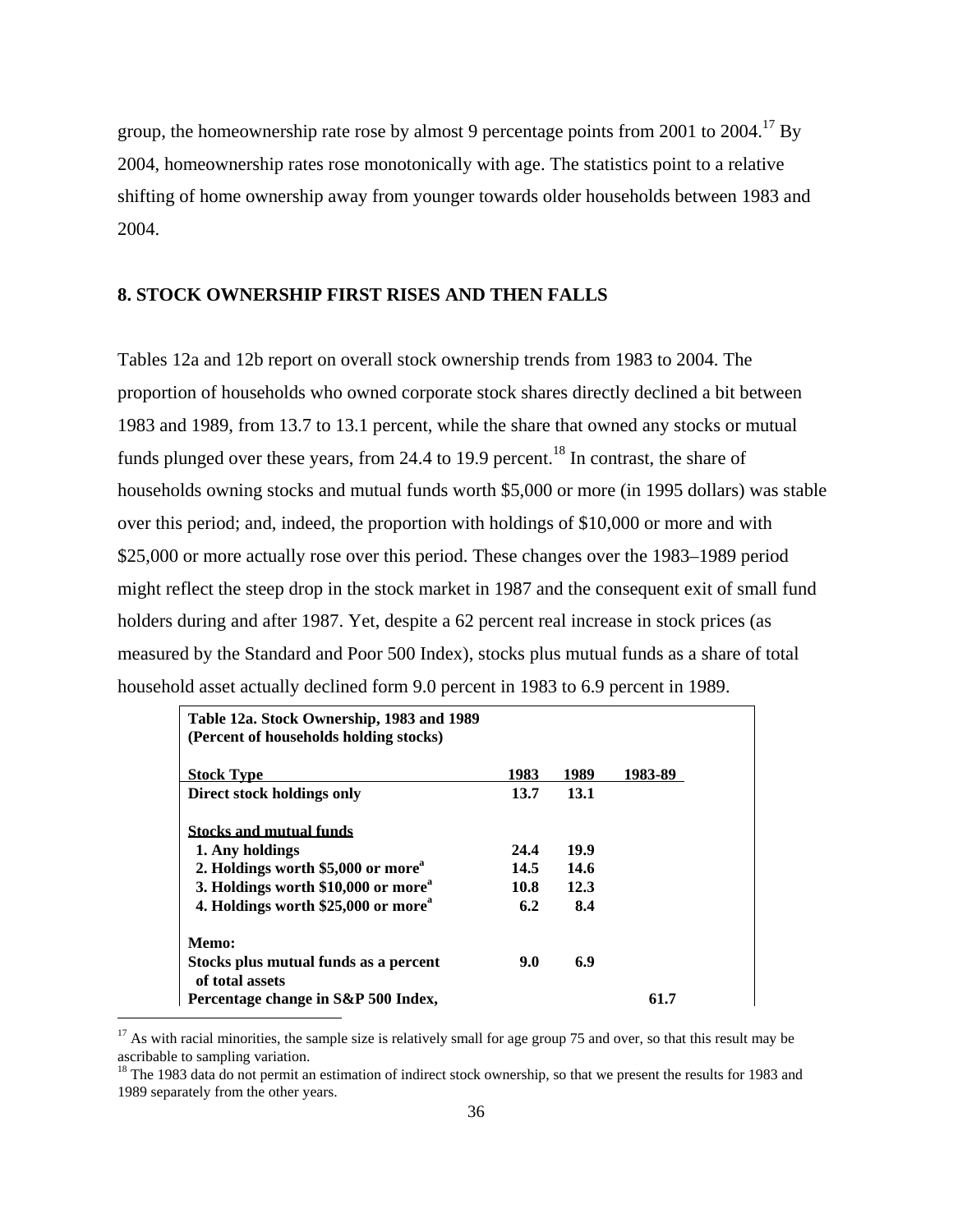|                                       | in constant dollars over period                                             |      |      |      |      |      |      |               |  |
|---------------------------------------|-----------------------------------------------------------------------------|------|------|------|------|------|------|---------------|--|
|                                       | Source: Own computations from the 1983 and 1989 Survey of Consumer Finances |      |      |      |      |      |      |               |  |
|                                       | a. 1995 dollars                                                             |      |      |      |      |      |      |               |  |
| Table 12b. Stock Ownership, 1989-2004 |                                                                             |      |      |      |      |      |      |               |  |
|                                       | (Percent of households holding stocks)                                      |      |      |      |      |      |      |               |  |
|                                       |                                                                             |      |      |      |      |      |      |               |  |
| <b>Stock Type</b>                     |                                                                             | 1989 | 1992 | 1995 | 1998 | 2001 | 2004 | 1989-<br>2004 |  |
|                                       | Direct stock holdings only                                                  | 13.1 | 14.8 | 15.2 | 19.2 | 21.3 | 20.7 |               |  |
|                                       |                                                                             |      |      |      |      |      |      |               |  |
|                                       | <b>Indirect stock holdings only</b>                                         | 23.5 | 29.3 | 34.8 | 43.4 | 47.7 | 44.0 |               |  |
|                                       | 1. Through mutual funds                                                     | 5.9  | 8.4  | 11.3 | 15.2 | 16.7 | 14.1 |               |  |
|                                       | 2. Through pension accounts                                                 | 19.5 | 24.8 | 29.2 | 37.4 | 41.4 | 38.0 |               |  |
|                                       | 3. Through trust funds                                                      | 1.6  | 1.2  | 1.9  | 2.4  | 5.1  | 4.7  |               |  |
|                                       | All stock holdings <sup>a</sup>                                             |      |      |      |      |      |      |               |  |
|                                       | 1. Any holdings                                                             | 31.7 | 37.2 | 40.4 | 48.2 | 51.9 | 48.6 |               |  |
|                                       | 2. Stock worth \$5,000 or more <sup>b</sup>                                 | 22.6 | 27.3 | 29.5 | 36.3 | 40.1 | 34.9 |               |  |
|                                       | 3. Stock worth \$10,000 or more <sup>b</sup>                                | 18.5 | 21.8 | 23.9 | 31.8 | 35.1 | 29.8 |               |  |
|                                       | 4. Stock worth \$25,000 or more <sup>b</sup>                                | 10.5 | 13.1 | 16.6 | 24.3 | 27.1 | 22.5 |               |  |
| Memo:                                 |                                                                             |      |      |      |      |      |      |               |  |
| of total assets                       | Direct plus indirect stocks as a percent                                    | 10.2 | 13.7 | 16.8 | 22.6 | 24.5 | 17.5 |               |  |
|                                       | Percentage change in S&P 500 Index,<br>in constant dollars over period      |      |      |      |      |      |      | 162.3         |  |

 $\mathbf{I}$ 

**Source:** Own computations from the 1989, 1992, 1995, 1998, 2001, and 2004 Survey of Consumer Finances

a. Includes direct ownership of stock shares and indirect ownership through mutual funds, trusts, and IRAs, Keogh plans, 401(k) plans, and other retirement accounts.

b. 1995 dollars

In contrast, the years 1989 to 2001 saw a substantial increase in stock ownership (see Table 12b). The share of households with direct ownership of stock climbed from 13.1 percent in 1989 to 21.3 percent in 2001, while the share with some stock owned either outright or indirectly through mutual funds, trusts, or various pension accounts surged from 31.7 to 51.9 percent. Much of the increase was fueled by the growth in pension accounts like IRAs, Keogh plans, and 401(k) plans. Between 1989 and 2001, the share of households owning stock through a pension account more than doubled, accounting for the bulk of the overall increase in stock ownership. Indirect ownership of stocks through mutual funds also greatly expanded over the 1989–2001 period, from 5.9 to 16.7 percent, as did indirect ownership through trust funds, from 1.6 to 5.1 percent. All told, the share of households with indirect ownership of stocks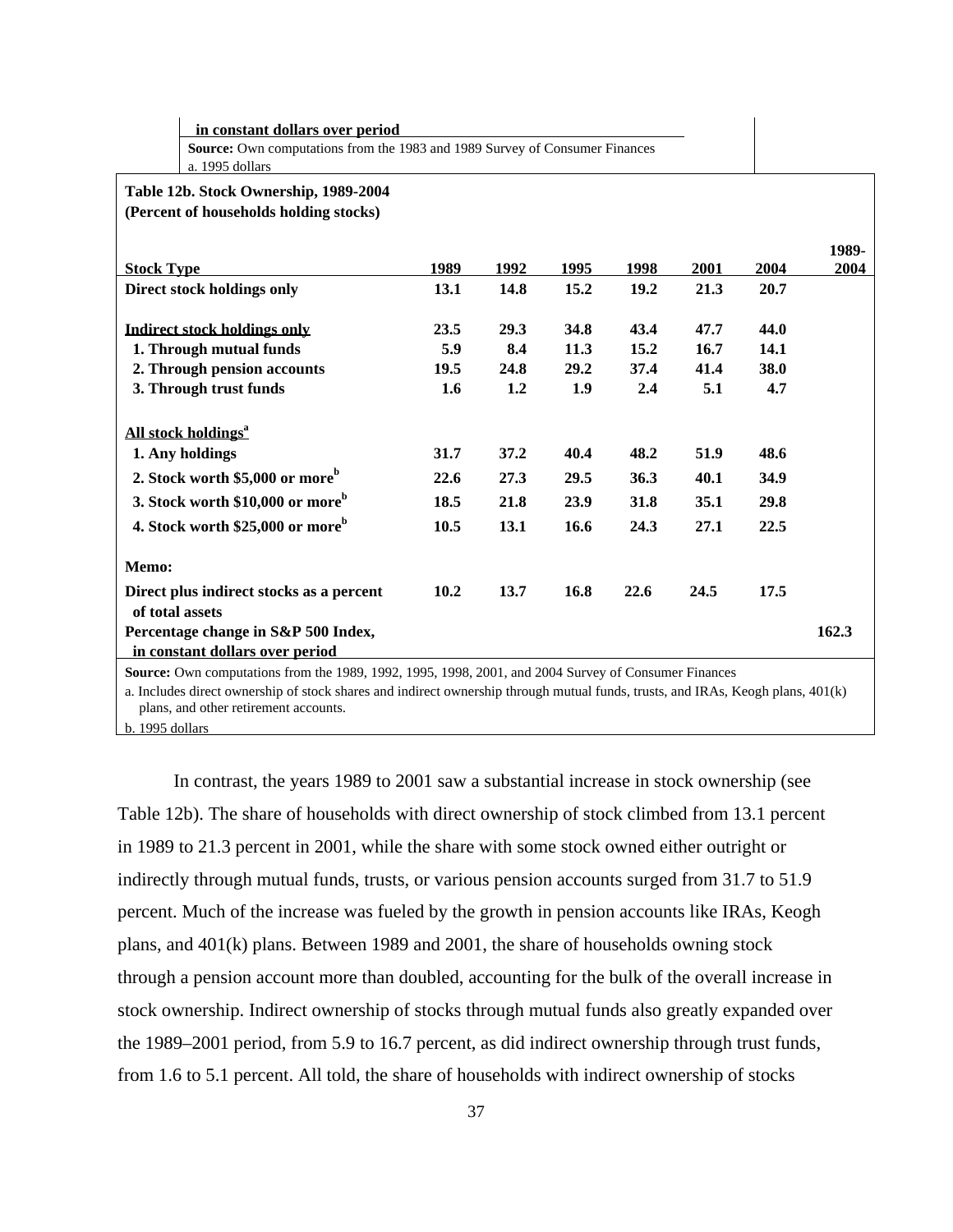more than doubled, from 23.5 percent in 1989 to 47.7 percent in 2001.

The next three years, 2001–2004, saw a significant retrenchment in stock ownership. This trend probably reflected the sharp drop in the stock market from 2000 to 2001 and its rather anemic recovery through 2004. Direct stock ownership declined only slightly from 2001 to 2004. The biggest drop was in indirect ownership, primarily in pension accounts (down by 3.4 percentage points) and mutual funds (down by 2.6 percentage points).

By 2004, the share of households who owned stock directly or indirectly dipped below half, down to 48.6 percent, about the same level as in 1998 and down from its peak of 51.9 percent in 2001. Moreover, many of these families had only a minor stake, with only 35 percent with total stock holdings worth \$5,000 (in 1995 dollars) or more, down from 40 percent in 2001; only 30 percent owned \$10,000 or more of stock, down from 35 percent in 2001; and only 22 percent owned \$25,000 or more of stocks, down from 27 percent three years earlier.

Direct plus indirect ownership of stocks as a percent of total household assets did more than double from 10.2 in 1989 to 24.5 in 2001. This increase may reflect in large measure the 171 percent surge in stock prices over these years. However, between 2001 and 2004, the share plummeted to 17.5 percent. This change is a result not only of the stagnation of the stock market over these years, but also of the withdrawal of many families from the stock market.

Table 12c shows the distribution of total stocks owned by vehicle of ownership. Here there are very marked time trends. Direct stock holdings as a share of total stock holdings fell almost continuously over time, from 54 percent in 1989 to 37 percent in 2004. The only deviation occurred in 1998, when direct stock ownership took an upward spike. This may reflect the stock market frenzy of the late 1990s. In contrast, stock held in mutual funds as a share of total stock rose almost continuously over time, from 8.5 percent in 1983 to 22 percent in 2004, while that held in trust funds declined by 5 percentage points.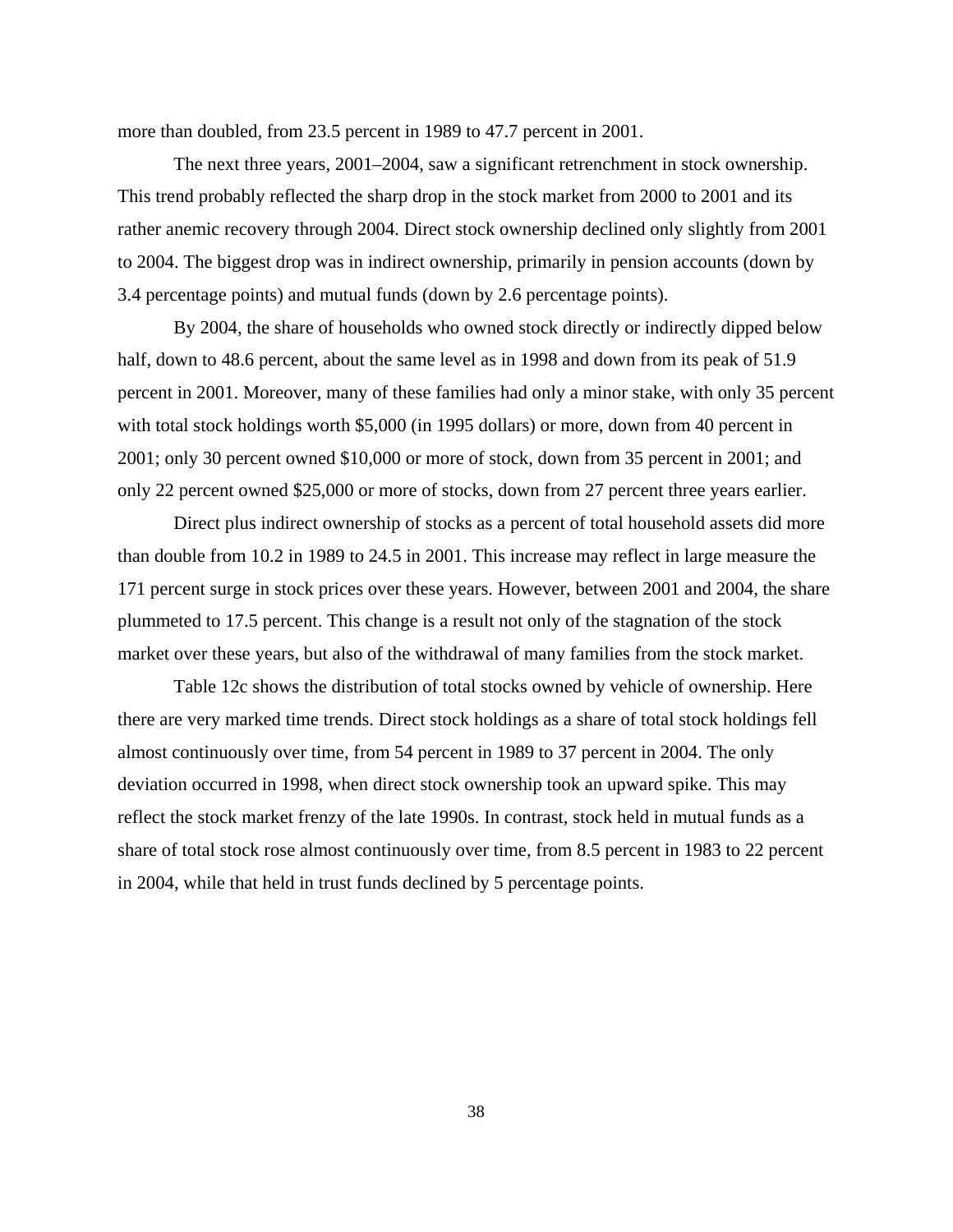| (Percent of total stock held in each asset type)                                                                                                                                                                       |      |      |      |      |      |      | <b>Change</b> |
|------------------------------------------------------------------------------------------------------------------------------------------------------------------------------------------------------------------------|------|------|------|------|------|------|---------------|
| <b>Stock Type</b>                                                                                                                                                                                                      | 1989 | 1992 | 1995 | 1998 | 2001 | 2004 | 1989-2004     |
| <b>Direct stock holdings</b>                                                                                                                                                                                           | 54.0 | 49.4 | 36.7 | 42.6 | 38.5 | 37.1 | $-16.9$       |
| Indirect stock holdings only                                                                                                                                                                                           | 46.0 | 50.6 | 63.3 | 57.4 | 61.5 | 62.9 | 16.9          |
| 1. Through mutual funds                                                                                                                                                                                                | 8.5  | 10.9 | 17.9 | 16.3 | 16.0 | 21.9 | 13.5          |
| 2. Through pension accounts                                                                                                                                                                                            | 24.4 | 34.1 | 37.9 | 32.9 | 33.5 | 30.9 | 6.5           |
| 3. Through trust funds                                                                                                                                                                                                 | 13.2 | 5.6  | 7.6  | 8.2  | 12.0 | 8.1  | $-5.1$        |
| Memo:                                                                                                                                                                                                                  |      |      |      |      |      |      |               |
| Stocks held in pension accounts/                                                                                                                                                                                       | 32.6 | 44.8 | 67.5 | 64.1 | 66.3 | 45.6 | 13.0          |
| total value of pension accounts                                                                                                                                                                                        |      |      |      |      |      |      |               |
| Source: Own computations from the 1989, 1992, 1995, 1998, 2001, and 2004 Survey of Consumer Finances<br>a - Taraha dan dibarat masarasahin ng starahasi sinasan ng dibadimant masarasahin tinggani masatang filam da - |      |      |      |      |      |      |               |

# **Table 12c. Distribution of Stock Ownership by Asset Type, 1989–2004**

a. Includes direct ownership of stock shares and indirect ownership through mutual funds,

trusts, and IRAs, Keogh plans, 401(k) plans, and other retirement accounts.

The most interesting pattern is with regard to stock held in pension accounts (including IRAs). Its share of total stocks first increased from 24 percent in 1989 to 38 percent in 1995, but then fell off to 31 percent in 2004. The trend after 1995 seems to reflect a substitution of stock holdings in mutual funds for those in pension plans as investors look for safer retirement accounts (see below). Likewise the share of the total value of pension plans held as stock more than doubled between 1989 and 1995, from 33 to 68 percent, remained at this level through 2001, and then plummeted to 46 percent in 2004. The sharp tail-off in stock ownership in pension plans in 2004 likely reflects the lethargic performance of the stock market over this period (and its precipitous fall from 2000 to 2004) and the search for more secure investments among plan holders.

 Stock ownership is also highly skewed by wealth and income class. As shown in Table 13a, 93 percent of the very rich (the top 1 percent) reported owning stock either directly or indirectly in 2004, compared to 46 percent of the middle quintile and 12 percent of the poorest 20 percent. While 93 percent of the very rich also reported stocks worth \$10,000 or more, only 20 percent of the middle quintile and less than 1 percent of the bottom quintile did so. The top 1 percent of households owned 37 percent of all stocks, the top 5 percent over 65 percent, the top 10 percent over three-quarters, and the top quintile over 90 percent.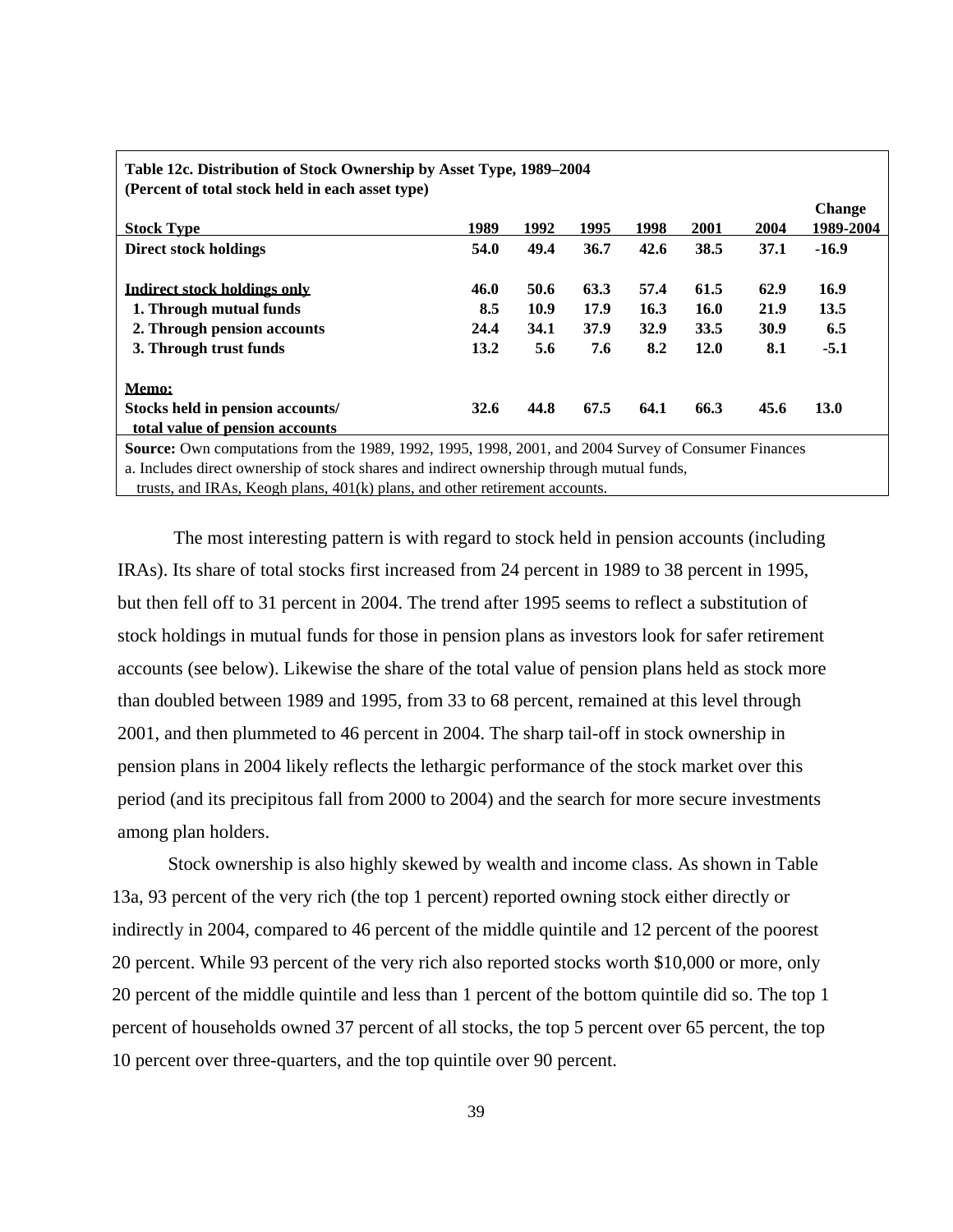| Table 13a. Concentration of Stock Ownership by Wealth Class, 2004                                                     |                                                                     |         |         |                               |                   |                        |  |  |
|-----------------------------------------------------------------------------------------------------------------------|---------------------------------------------------------------------|---------|---------|-------------------------------|-------------------|------------------------|--|--|
|                                                                                                                       | <b>Percent of Households Owning</b><br><b>Stock Worth More Than</b> |         |         | <b>Percent of Stock Owned</b> |                   |                        |  |  |
| <b>Wealth Class</b>                                                                                                   | Zero                                                                | \$4,999 | \$9,999 | <b>Shares</b>                 | <b>Cumulative</b> | <b>Cumulative-2001</b> |  |  |
| Top 1 percent                                                                                                         | 93.3                                                                | 93.2    | 92.8    | 36.7                          | 36.7              | 33.5                   |  |  |
| <b>Next 4 percent</b>                                                                                                 | 93.5                                                                | 92.7    | 91.0    | 28.5                          | 65.3              | 62.3                   |  |  |
| Next 5 percent                                                                                                        | 87.4                                                                | 85.6    | 80.3    | 13.5                          | 78.8              | 76.9                   |  |  |
| Next 10 percent                                                                                                       | 84.3                                                                | 77.0    | 71.5    | 11.9                          | 90.6              | 89.3                   |  |  |
| <b>Second quintile</b>                                                                                                | 65.5                                                                | 54.4    | 47.1    | 7.1                           | 97.7              | 97.1                   |  |  |
| Third quintile                                                                                                        | 46.4                                                                | 28.7    | 20.3    | 1.7                           | 99.4              | 99.3                   |  |  |
| <b>Fourth quintile</b>                                                                                                | 31.6                                                                | 13.4    | 8.3     | 0.5                           | 99.9              | 99.8                   |  |  |
| <b>Bottom quintile</b>                                                                                                | 12.2                                                                | 2.5     | 1.1     | 0.1                           | 100.0             | 100.0                  |  |  |
| All                                                                                                                   | 48.6                                                                | 36.4    | 31.1    | 100.0                         |                   |                        |  |  |
| <b>Note:</b> Includes direct ownership of stock shares and indirect ownership through mutual funds, trusts, and IRAS, |                                                                     |         |         |                               |                   |                        |  |  |
| Keogh plans, $401(k)$ plans, and other retirement accounts. All figures are in 2004 dollars.                          |                                                                     |         |         |                               |                   |                        |  |  |

 Stock ownership also tails off by income class (see Table 13b). Whereas 94 percent of households in the top 2.5 percent of income recipients (those who earned \$250,000 or more) owned stock in 2004, 42 percent of the middle class (incomes between \$25,000 and \$50,000), 20 percent of the lower middle class (incomes between \$15,000 and \$25,000), and only 12 percent of poor households (income under \$15,000) reported stock ownership. The comparable ownership figures for stock holdings of \$10,000 or more are 91 percent for the top income class, 21 percent for the middle class, 10 percent for the lower middle class, and 5 percent for the poor. Moreover, over 80 percent of all stocks were owned by households earning \$75,000 or more (the top 25 percent) and 91 percent by the top 43 percent of households in terms of income.

| Table 13b. Concentration of Stock Ownership by Income Class, 2004                                      |                   |                                     |         |             |               |                               |                        |  |  |
|--------------------------------------------------------------------------------------------------------|-------------------|-------------------------------------|---------|-------------|---------------|-------------------------------|------------------------|--|--|
|                                                                                                        | <b>Share of</b>   | <b>Percent of Households Owning</b> |         |             |               | <b>Percent of Stock Owned</b> |                        |  |  |
|                                                                                                        |                   | <b>Stock Worth More Than</b>        |         |             |               |                               |                        |  |  |
| <b>Income Level</b>                                                                                    | <b>Households</b> | Zero                                | \$4,999 | \$9,999     | <b>Shares</b> | <b>Cumulative</b>             | <b>Cumulative-2001</b> |  |  |
| \$250,000 or more                                                                                      | 2.5               | 94.6                                | 94.5    | 90.6        | 44.0          | 44.0                          | 40.6                   |  |  |
| \$100,000-\$249,999                                                                                    | 13.6              | 86.6                                | 78.3    | 70.7        | 29.2          | 73.2                          | 68.6                   |  |  |
| \$75,000-\$99,999                                                                                      | 9.4               | 77.5                                | 60.8    | 51.1        | 7.8           | 81.0                          | 77.4                   |  |  |
| \$50,000-\$74,999                                                                                      | 17.4              | 62.5                                | 45.1    | 36.6        | 9.9           | 90.9                          | 89.3                   |  |  |
| \$25,000-\$49,999                                                                                      | 28.3              | 41.8                                | 25.5    | <b>21.0</b> | 6.9           | 97.8                          | 97.6                   |  |  |
| \$15,000-\$24,999                                                                                      | 13.7              | 19.6                                | 12.2    | 10.1        | 1.2           | 98.9                          | 98.9                   |  |  |
| <b>Under \$15,000</b>                                                                                  | 15.2              | 11.8                                | 6.3     | 4.7         | 1.1           | 100.0                         | 100.0                  |  |  |
| All                                                                                                    | 100.0             | 48.6                                | 36.4    | 31.8        | 100.0         |                               |                        |  |  |
| Note: Includes direct ownership of stock shares and indirect ownership through mutual funds, trusts,   |                   |                                     |         |             |               |                               |                        |  |  |
| and IRAs, Keogh plans, $401(k)$ plans, and other retirement accounts. All figures are in 2004 dollars. |                   |                                     |         |             |               |                               |                        |  |  |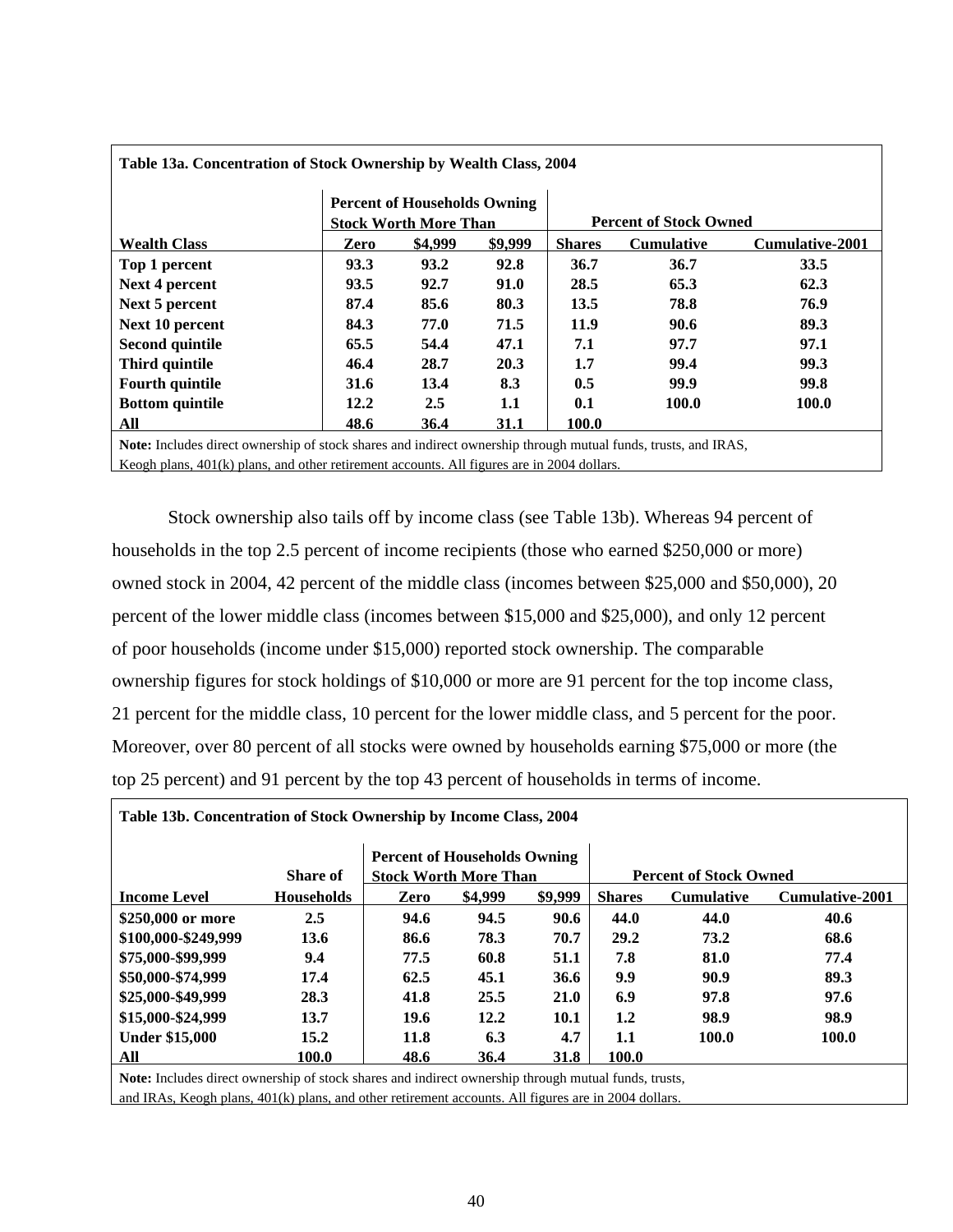Another notable development in the early 2000s was an increase in the concentration of stock ownership, as shown in the last column of Tables 13a and 13b. The share of total stock owned by the richest 1 percent in terms of wealth increased from 33.5 percent in 2001 to 36.7 percent in 2004 and that of the richest 5 percent from 62.3 to 65.3 percent. In terms of income, the share of total stock owned by the top income class jumped from 40.6 to 44.0 percent and that of the top two income classes from 68.6 to 73.2 percent. One result of the stock market bust of the early 2000s was a withdrawal of middle class families from the stock market.

 Thus, in terms of wealth or income, substantial stock holdings have still not penetrated much beyond the reach of the rich and the upper middle class. The big winners from the stock market boom of the late 1990s (as well as the big losers in the early 2000s) were these groups, while the middle class and the poor did not see sizable benefits from the bull market (or losses when the stock market tanked in 2000–2002). It is also apparent which groups benefit the most from the preferential tax treatment of capital gains.

# **9. SUMMARY AND CONCLUDING COMMENTS**

The years 2001 to 2004 witnessed an explosion of household debt and gave evidence of the middle class squeeze. Median wealth declined by 0.7 percent after a period of robust growth from 1998 to 2001. The only other times in the recent past that median wealth has declined were during recessionary periods. While 2001 was a recession year, 2002–2004 was a period of expansion, so the decline in median wealth was almost unprecedented. Moreover, median nonhome wealth (total wealth less home equity) fell by a staggering 27 percent from 2001 to 2004. The percent of households with zero or negative nonhome wealth also rose substantially, by 2.5 percentage points. Median income also fell by almost 7 percent from 2000 to 2003.

Wealth inequality was up slightly from 2001 to 2004, while the inequality of nonhome wealth was up sharply, with the share of top 1 percent increasing by 2.5 percentage points, after a marked decline from 1998 to 2001. Income inequality actually fell from 2000 to 2003. The number of households worth \$1,000,000 or more, \$5,000,000 or more, and especially \$10,000,000 or more surged during the 1990s and continued to increase from 2001 to 2004 at more than the rate of increase in the number of total households.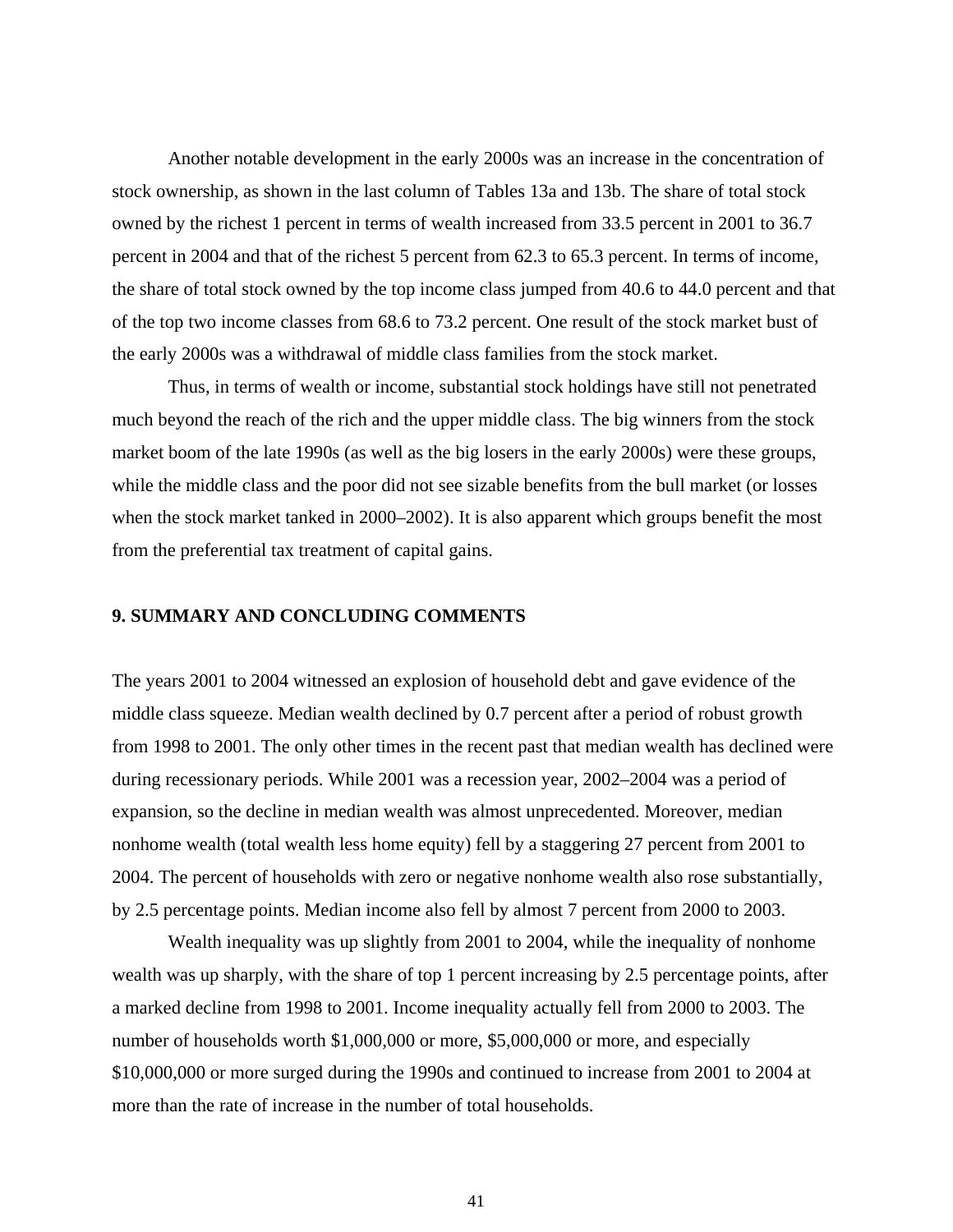The mean wealth of the top 1 percent jumped to almost 14.8 million dollars in 2004. The percentage increase in net worth (also that of nonhome wealth and income) was much greater for the top wealth (and income) groups than for those lower in the distribution. Moreover, the average wealth of the poorest 40 percent declined by 59 percent between 1983 and 2004, and by 2004 had fallen to only \$2,200. All in all, the greatest gains in wealth and income were enjoyed by the upper 20 percent, particularly the top 1 percent, of the respective distributions. Between 1983 and 2004, the top 1 percent received 35 percent of the total growth in net worth, 42 percent of the total growth in nonhome wealth, and 33 percent of the total increase in income. The figures for the top 20 percent are 89 percent, 94 percent, and 81 percent, respectively.

The biggest story for the early 2000s is the sharply rising debt to income ratio, reaching its highest level in 20 years, at 115 percent. Also, the debt-equity ratio (ratio of debt to net worth) was way up, from 14.3 percent in 2001 to 18.4 percent in 2004. Most of rising debt was from increased mortgages on homes. In contrast, during the late 1990s, indebtedness fell substantially during the late 1990s and by 2001 the overall debt-equity ratio was lower than in 1983. The proportion of households reporting zero or negative net worth, after increasing from 15.5 percent in 1983 to 18.0 percent in 1998, fell to 17.6 percent in 2001 and then to 17.0 percent in 2004.

Another notable trend is the big increase in the value of homes as a share of total assets from 2001 to 2004 and corresponding fall in the value of stocks held to total assets. As shown above, these two changes largely mirror relative price movements over the period. Pension accounts as a share of total assets also fell off a bit from 2001 to 2004. Net equity in owneroccupied housing as a share of total assets fell sharply from 23.8 percent in 1983 to 18.2 percent in 1998 and then rebounded to 21.8 percent in 2004, reflecting rising mortgage debt on homeowner's property between 1983 and 1998, which grew from 21 to 37 percent, before retreating somewhat to 35 percent in 2004.

Evidence of the middle class squeeze is that for the middle three wealth quintiles there was a huge increase in the debt-income ratio from 100.3 to 141.2 percent from 2001 to 2004 and a doubling of the debt-equity ratio from 31.7 to 61.6 percent. Moreover, total stocks as a share of total assets fell off from 12.6 to 7.5 percent for the middle class. The debt-equity ratio was also much higher among the middle 60 percent of households in 2004, at 0.62, than among the top 1 percent (0.038) or the next 19 percent (0.120).

42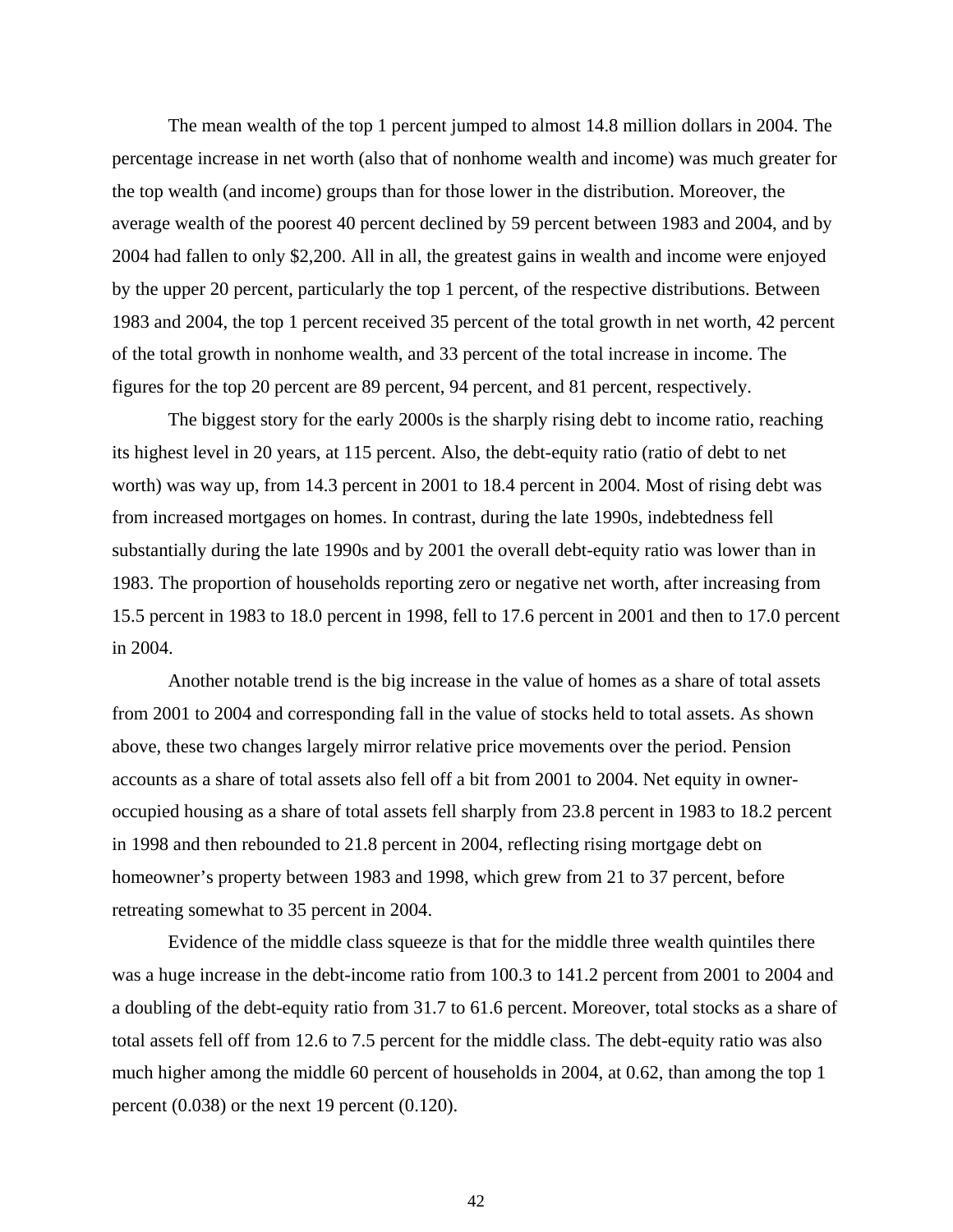The percent of all households with a DC pension plan also fell from 52.2 to 49.7 from 2001 to 2004. The decline was somewhat smaller for the middle class. The overall stock ownership rate (either directly or indirectly through mutual funds, trust funds, or pension plans) also fell, from 51.9 to 48.6 percent. For the middle class, the fall was from 51.1 to 47.9 percent. There was also a pronounced decline in the share of middle class households (and of all households) with \$5,000 or more of stocks and with \$10,000 or more of stocks.

The concentration of investment type assets generally remained as high in 2004 as during the previous two decades. About 90 percent of the total value of stock shares, bonds, trusts, and business equity, and about 80 percent of non-home real estate were held by the top 10 percent of households. Stock ownership is also highly skewed by wealth and income class. The top 1 percent of households, classified by wealth, owned 37 percent of all stocks, the top 10 percent over three-quarters, and the top quintile almost 90 percent. Moreover, over three-quarters of all stocks were owned by households earning \$75,000 or more and 89 percent by households with incomes of \$50,000 or more.

The racial disparity in wealth holdings, after stabilizing during most of the 1990s, widened in the years between 1998 and 2001, as the ratio of average net worth holdings dropped sharply from 0.18 to 0.14 and the ratio of median net worth from 0.12 to 0.10. However, the reverse took place from 2001 to 2004 and the gap narrowed again, with the ratio of mean wealth rising to 0.19 and that of median wealth remaining at 0.10. The relative gains made by black households in the early 2000s are ascribable to the fact that blacks have a higher share of homes and a lower share of stocks in their portfolio than do whites, and the debt-equity ratio of blacks fell while that of whites rose over the period.

Between 1998 and 2001, mean nonhome wealth among white households also surged by 34 percent, but went up by only 6 percent among black households, so that the ratio dwindled from 0.15 to 0.12—even lower than in 1983. However, by 2001 the ratio had climbed back to 0.15. The black homeownership rate grew from 44.3 to 50.1 percent between 1983 and 2004 and the homeownership rate relative to white households, after increasing from a ratio of 0.65 in 1983 to 0.67 in 1998, slipped back to 0.64 in 2001, but then recovered to 0.66 in 2004.

 Hispanic households also lost ground both in absolute terms and relative to non-Hispanic white households in terms of both net worth and nonhome wealth between 1998 and 2001, but then regained the ground in the early 20002. The homeownership rate among Hispanic

43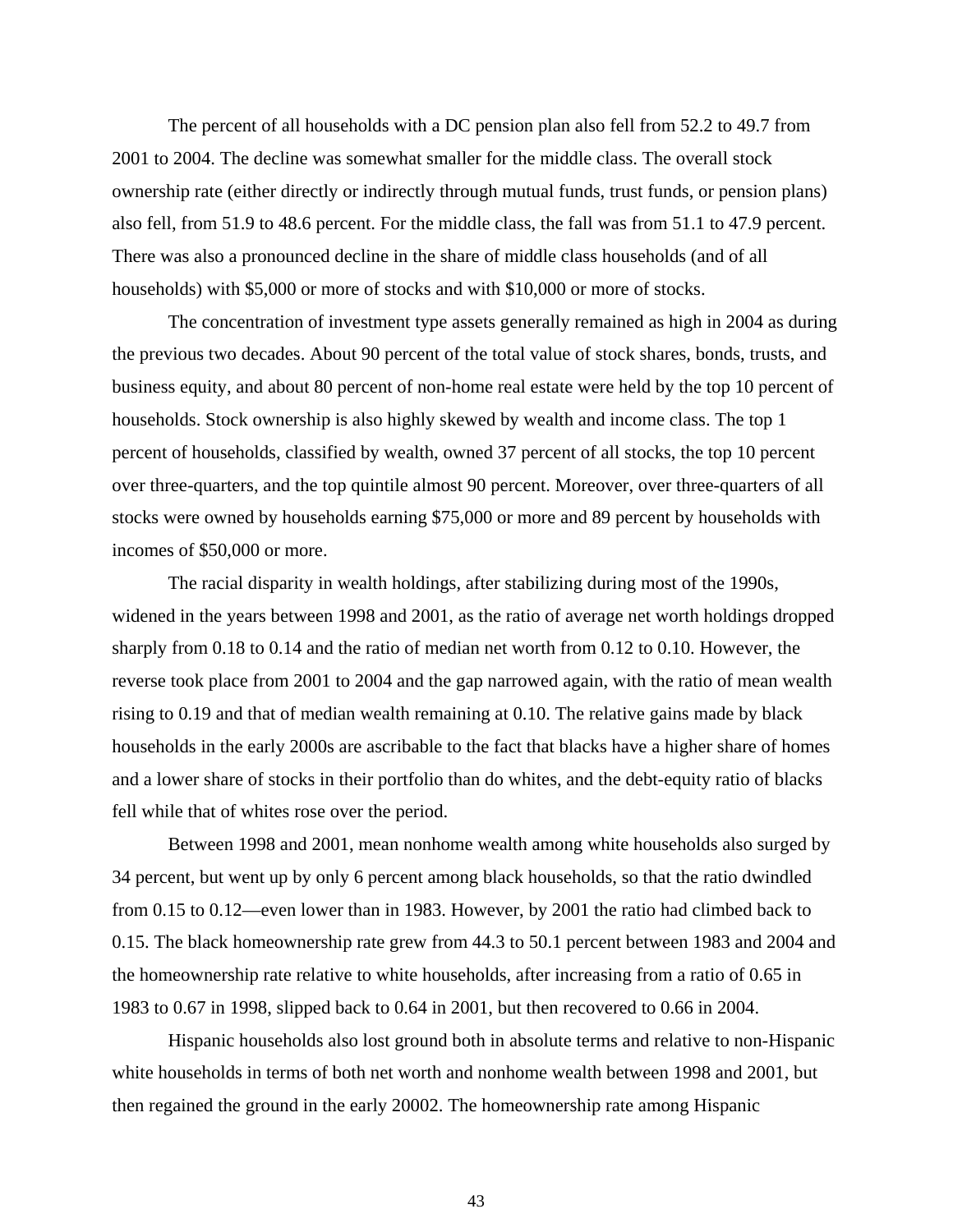households, after advancing from 33 percent in 1983 to 44 percent in 1995, leveled off in the ensuing six years, but then surged to 48 percent in 2004, and the ratio of homeownership rates advanced from 48 percent in 1983 to 64 percent in 1995, then dropped to 60 percent in 2001, but advanced to 63 percent in 2004.

 At least since 1989, wealth shifted in relative terms away from young households under age 55 and particularly those under age 35 and toward households in age group 55 to 64. A similar pattern is found for nonhome wealth. The average net worth and nonhome wealth of households in age group 75 and over also fell relative to the overall mean between 1989 and 2001.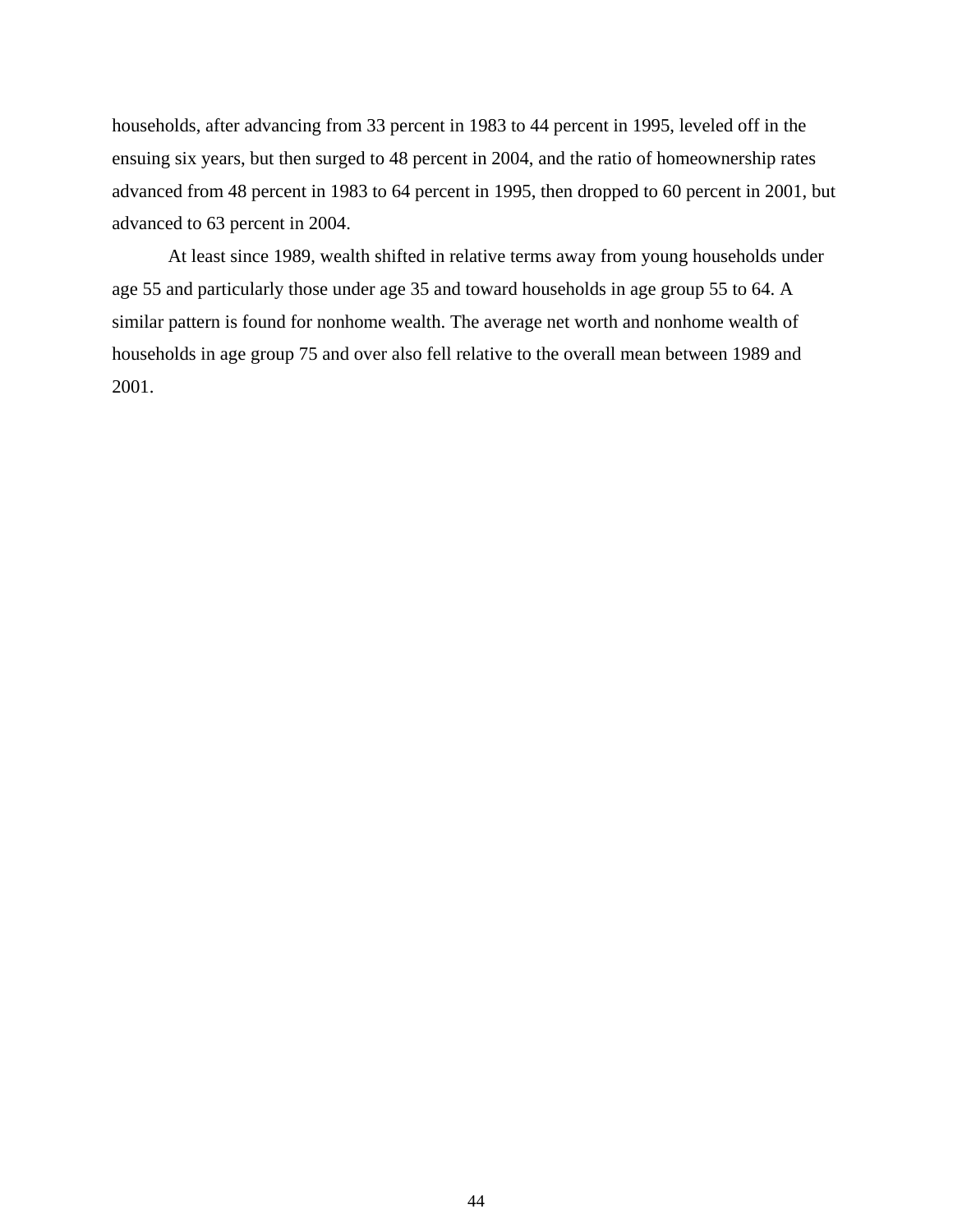#### **REFERENCES**

- Avery, Robert B., Gregory E. Elliehausen, and Arthur B. Kennickell. 1988. "Measuring Wealth with Survey Data: An Evaluation of the 1983 Survey of Consumer Finances." *Review of Income and Wealth* 34(5): 339–369.
- Blau, Francine D., and John W. Graham. 1990. "Black-White Differences in Wealth and Asset Composition." *Quarterly Journal of Economics* 105(2): 321-339.
- Board of Governors of the Federal Reserve System. 1998. "Flow of Funds Accounts of the United States: Flows and Outstanding Second Quarter 1998." September 11.
- Conley, Dalton. 1999. *Being Black, Living in the Red: Race, Wealth, and Social Policy in America*. Berkeley and Los Angeles: University of California Press.
- Kennickell, Arthur B. 2001. "Modeling Wealth with Multiple Observations of Income: Redesign of the Sample for the 2001 Survey of Consumer Finances." October. Available at: http://www.federalreserve.gov/pubs/oss/oss2/method.html.
- Kennickell, Arthur B., Douglas A. McManus, and R. Louise Woodburn. 1996. "Weighting Design for the 1992 Survey of Consumer Finances." Federal Reserve Board of Washington (March). Unpublished paper.
- Kennickell, Arthur B. and R. Louise Woodburn. 1992. "Estimation of Household Net Worth Using Model-Based and Design-Based Weights: Evidence from the 1989 Survey of Consumer Finances." Federal Reserve Board of Washington (April). Unpublished paper.

————. 1999. "Consistent Weight Design for the 1989, 1992, and 1995 SCFs, and the Distribution of Wealth." *Review of Income and Wealth* 45(2): 193–216.

- Modigliani, Franco, and Richard Brumberg. 1954. "Utility Analysis and the Consumption Function: An Interpretation of Cross-Section Data." in K. Kurihara (ed.) *Post-Keynesian Economics*. New Brunswick, N.J.: Rutgers University Press.
- Oliver, Melvin L., and Thomas M. Shapiro. 1997. *Black Wealth, White Wealth*. New York: Routledge.
- Spilerman, Seymour. 2000. "Wealth and Stratification Processes." *American Review of Sociology* 26(1): 497–524.
- U.S. Council of Economic Advisers. 2004. *Economic Report of the President, 1994.* Washington, DC: United States Government Printing Office.
- Wolff, Edward N. 1987. "Estimates of Household Wealth Inequality in the United States, 1962– 83." *Review of Income and Wealth* 33(3): 231–256.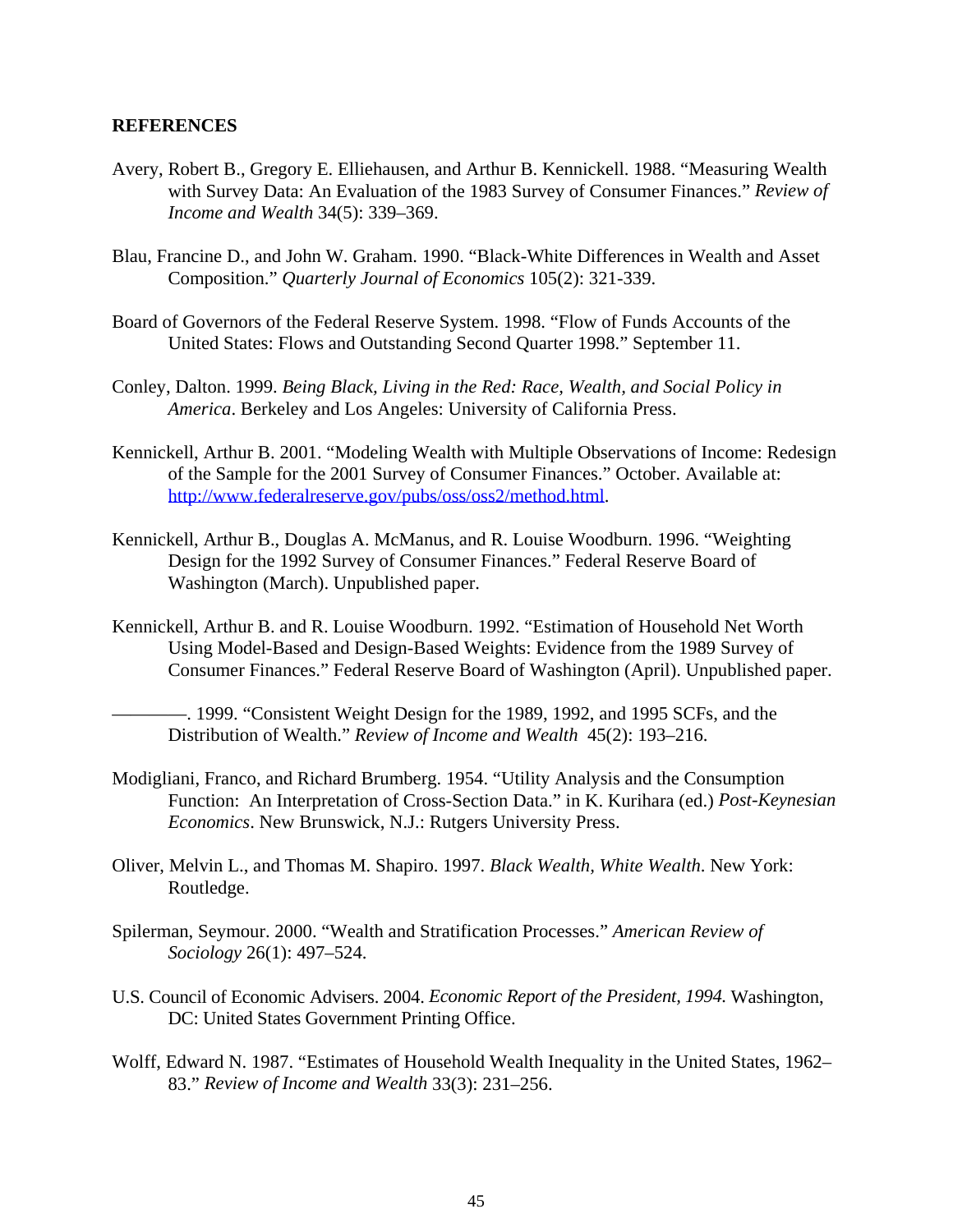-. 1994. "Trends in Household Wealth in the United States, 1962–1983 and 1983– 1989." *Review of Income and Wealth* 40(2): 143–174.

————. 1996. *TOP HEAVY: A Study of Increasing Inequality of Wealth in America*. New York: The New Press.

————. 1998. "Recent Trends in the Size Distribution of Household Wealth." *Journal of Economic Perspectives* 12(3): 131–150.

————. 2001. "Recent Trends in Wealth Ownership, from 1983 to 1998." in Thomas M. Shapiro and Edward N. Wolff (eds.) *Assets for the Poor: The Benefits of Spreading Asset Ownership*. New York: Russell Sage Press.

————. 2002a. *TOP HEAVY: A Study of Increasing Inequality of Wealth in America.* Newly updated and expanded edition. New York: The New Press.

————. 2002b. *Retirement Insecurity: The Income Shortfalls Awaiting the Soon-to-Retire*. Washington, DC: Economic Policy Institute.

————. 2007. "The Transformation of the American Pension System." in Teresa Ghilarducci and John Turner (eds.) *Work Options for Mature Americans.* Notre Dame, IN: University of Notre Dame Press.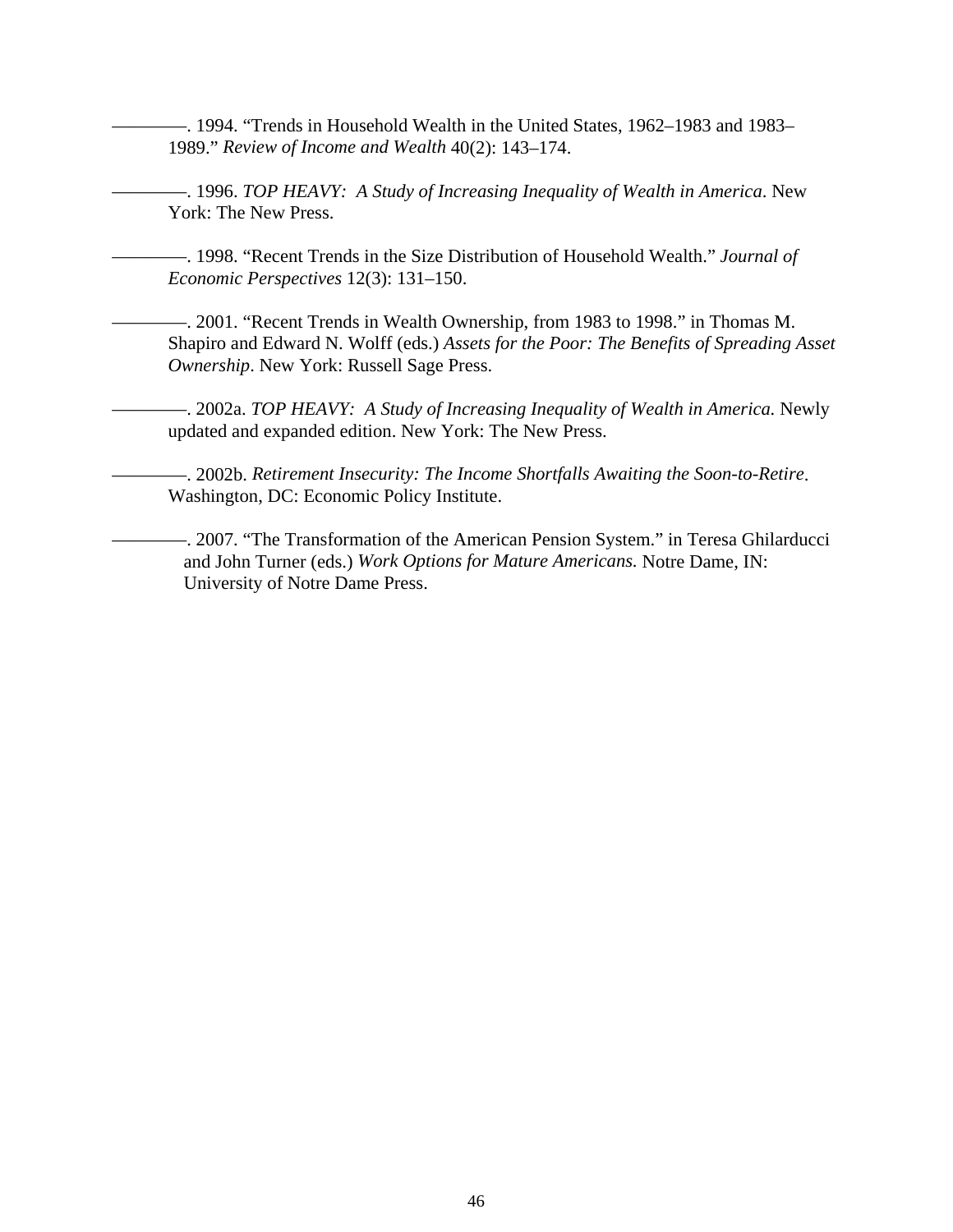### **APPENDIX I**

For consistency with the earlier results, I have adjusted the weights used in the 1992 Survey of

Consumer Finances.

The problem can be seen most easily in the following table:

|                       | <b>SCF Distribution:</b>    |        | <b>SOI</b> Distribution:     |       |  |
|-----------------------|-----------------------------|--------|------------------------------|-------|--|
| <b>Adjusted Gross</b> | Percentage of               |        | Percentage of                |       |  |
| Income or House-      | All Households <sup>a</sup> |        | All Tax Returns <sup>b</sup> |       |  |
| hold Income           |                             |        |                              |       |  |
| [Current \$]          | 1989                        | 1992   | 1989                         | 1992  |  |
| Under \$100,000       | 95.7                        | 94.9   | 97.4                         | 96.7  |  |
| 100,000-199,999       | 3.107                       | 3.948  | 1.864                        | 2.474 |  |
| 200,000-499,999       | 0.895                       | 0.892  | 0.546                        | 0.657 |  |
| 500,000-999,999       | 0.187                       | 0.182  | 0.103                        | 0.124 |  |
| 1,000,000 or more     | 0.073                       | 0.040  | 0.051                        | 0.059 |  |
| Of Which:             |                             |        |                              |       |  |
| 1,000,000-3,999,999   | 0.0550                      | 0.0293 |                              |       |  |
| 4,000,000-6,999,999   | 0.0128                      | 0.0021 |                              |       |  |
| 7,000,000 or more     | 0.0049                      | 0.0002 |                              |       |  |
| Total                 | 100.0                       | 100.0  | 100.0                        | 100.0 |  |
|                       |                             |        |                              |       |  |

#### **Comparison of SOI and SCF Size Distributions**

a. **Source:** Own computations from the 1989 and 1992 SCF.

b. Sources: "Selected Historical and Other Data." *Statistics of Income Bulletin,* Winter 1993–94, Vol. 13, No. 4, pp. 179–80; "Selected Historical and Other Data." *Statistics of Income Bulletin*, Winter 1994–95, Vol. 15, No. 3, pp. 180–81.

 A comparison of weights used in the 1989 and 1992 SCF shows a very sharp attenuation in the weights at the top of the income distribution. According to these figures, the percentage of households with incomes between \$1,000,000 and \$4,000,000 declined from 0.055 to 0.029, or by almost half; the percentage in the income range \$4,000,000 to \$7,000,000 fell from 0.013 to 0.002, or by over 80 percent; and the percentage with incomes of \$7,000,000 or more decreased from 0.0049 to 0.0002, or by over 95 percent. These changes are highly implausible particularly in light of results from the Current Population Survey, or CPS (available on the Internet), which show a slightly rising degree of income inequality over this period (the Gini coefficient increased from 0.427 to 0.428).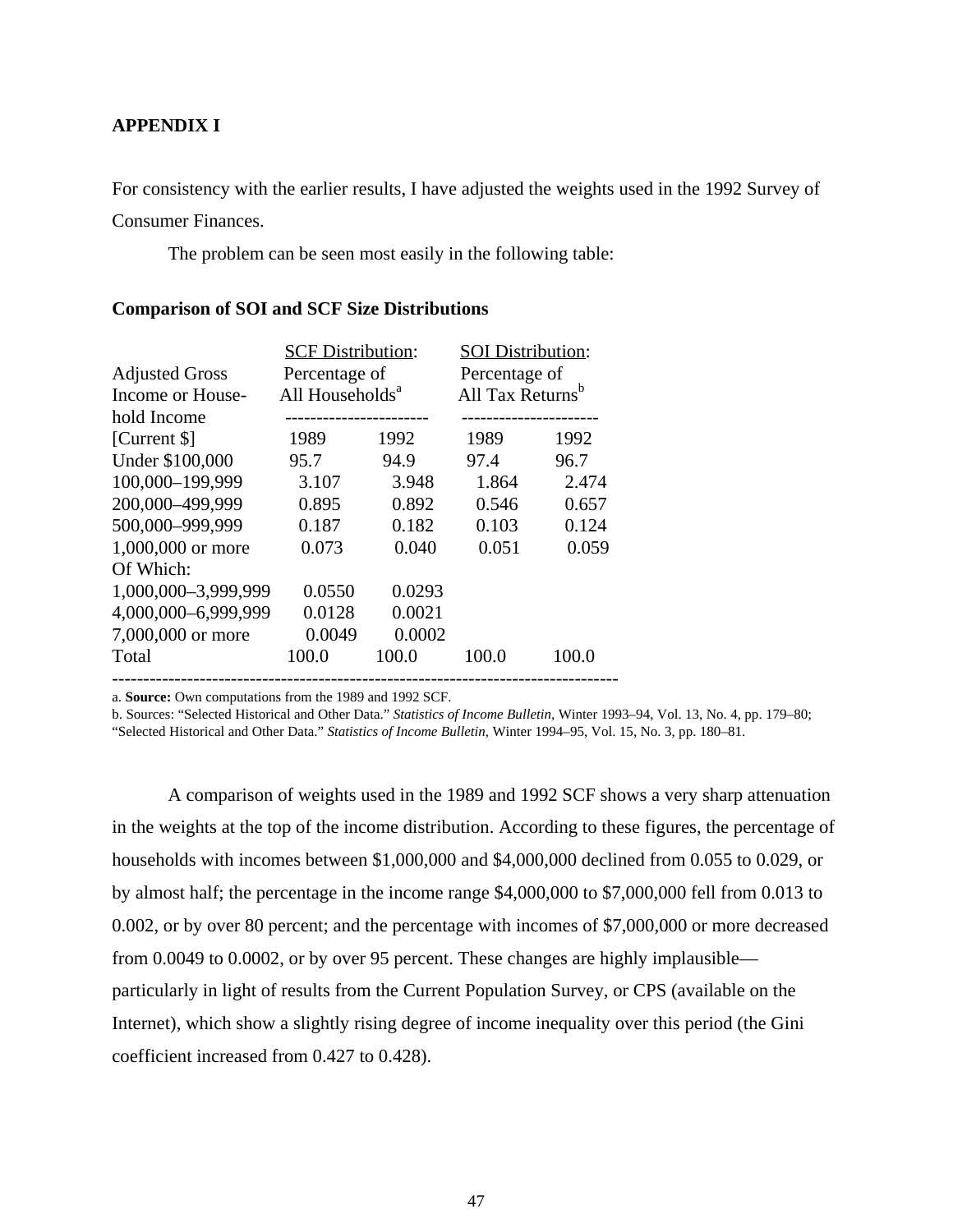The table also compares the size distribution of income computed from the Internal Revenue Service Statistics of Income (SOI) in 1989 and 1992 with that from the two SCF files. The SOI figures are based on actual tax returns filed in the two years. There are three major differences between the two data sources. First, the SOI data use the tax return as the unit of observation, whereas the SCF figures are based on the household unit. Second, individuals who do not file tax returns are excluded from the SOI tabulations. Third, the size distribution for the SOI data is based on adjusted gross income (AGI), whereas the SCF distributions are based on total household income.

 Despite the differences in concept and measurement, trends in the size distribution of AGI can give a rough approximation to actual changes in the size distribution of household (Census) income. What is most striking is that the SOI figures show a slight increase in the percent of units in income class \$1,000,000 and more, from 0.051 in 1989 to 0.059 percent in 1992, whereas the SCF figures show a sharp decline, from 0.073 to 0.040 percent.

 Results from the SOI data fail to provide any independent corroboration for the sharp decline in the number of households with incomes of \$1,000,000 or more between 1989 and 1992. Accordingly, I adjusted the 1992 weights to conform to the 1989 weighting scheme. The adjustment factors for the 1992 weights are given by the inverse of the normalized ratio of weights between 1992 and 1989, shown in the last column of the preceding table:

| <b>Adjustment</b><br><b>Income</b> in<br><b>1989 Dollars</b> | <b>Factors</b> for<br>1992 Weights |
|--------------------------------------------------------------|------------------------------------|
| <b>Under 200,000</b>                                         | 0.992                              |
| 200,000-999,999                                              | 1.459                              |
| 1,000,000-3,999,999                                          | 1.877                              |
| 4,000,000-6,999,999                                          | 4.844                              |
| 7,000,000 or more                                            | 12.258                             |
|                                                              |                                    |